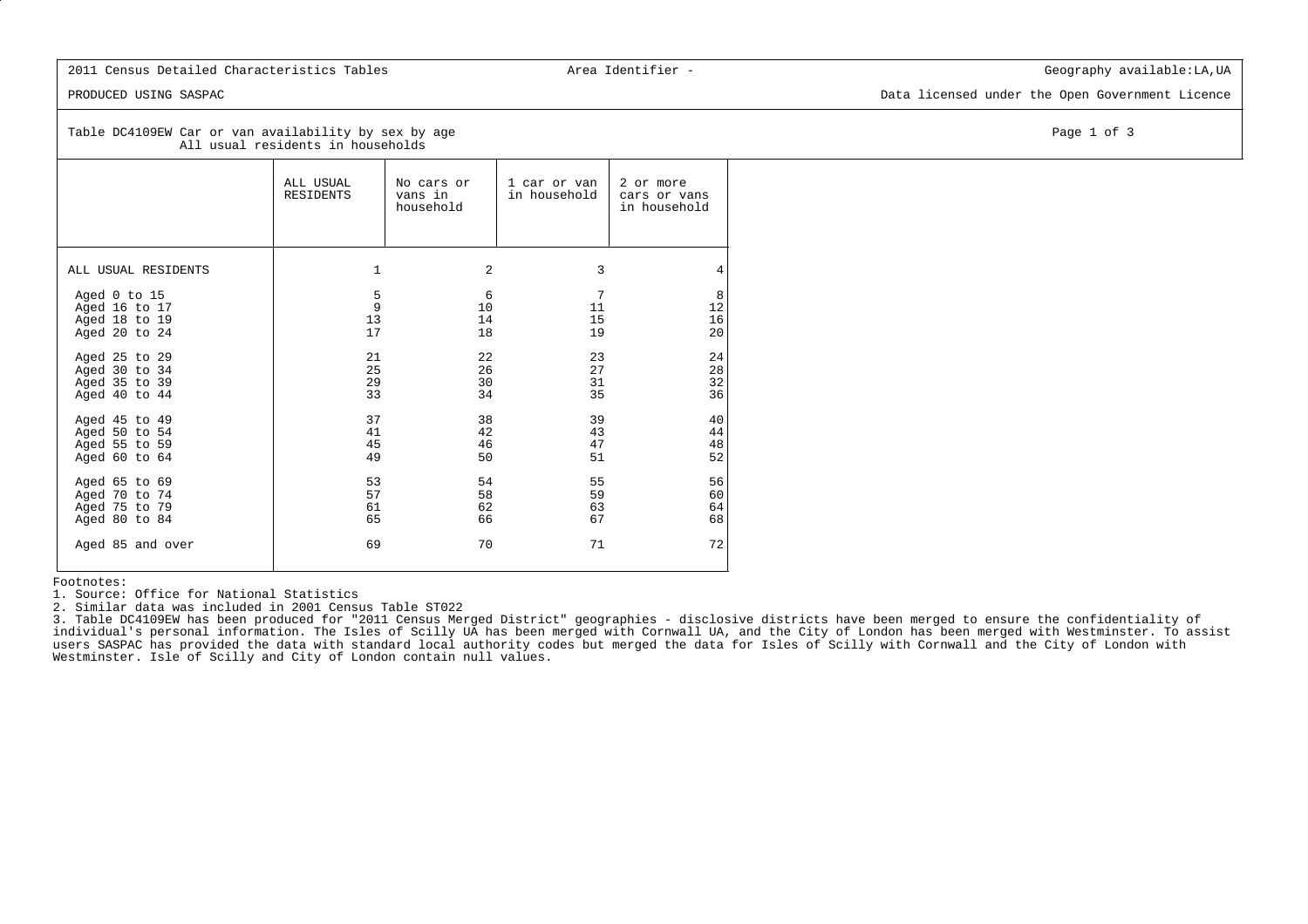## 2011 Census Detailed Characteristics Tables **Area Identifier** - The Characteristics Table:LA,UA

PRODUCED USING SASPAC Data licensed under the Open Government Licence

### Table DC4109EW Car or van availability by sex by age Page 2 of 3 All usual residents in households - males

|                          | ALL MALE<br>USUAL<br>RESIDENTS | No cars or<br>vans in<br>household | 1 car or van<br>in household | 2 or more<br>cars or vans<br>in household |
|--------------------------|--------------------------------|------------------------------------|------------------------------|-------------------------------------------|
| ALL MALE USUAL RESIDENTS | 73                             | 74                                 | 75                           | 76                                        |
| Aged 0 to 15             | 77                             | 78                                 | 79                           | 80                                        |
| Aged 16 to 17            | 81                             | 82                                 | 83                           | 84                                        |
| Aged 18 to 19            | 85                             | 86                                 | 87                           | 88                                        |
| Aged 20 to 24            | 89                             | 90                                 | 91                           | 92                                        |
| Aged 25 to 29            | 93                             | 94                                 | 95                           | 96                                        |
| Aged 30 to 34            | 97                             | 98                                 | 99                           | 100                                       |
| Aged 35 to 39            | 101                            | 102                                | 103                          | 104                                       |
| Aged 40 to 44            | 105                            | 106                                | 107                          | 108                                       |
| Aged 45 to 49            | 109                            | 110                                | 111                          | 112                                       |
| Aged 50 to 54            | 113                            | 114                                | 115                          | 116                                       |
| Aged 55 to 59            | 117                            | 118                                | 119                          | 120                                       |
| Aged $60$ to $64$        | 121                            | 122                                | 123                          | 124                                       |
| Aged 65 to 69            | 125                            | 126                                | 127                          | 128                                       |
| Aged 70 to 74            | 129                            | 130                                | 131                          | 132                                       |
| Aged 75 to 79            | 133                            | 134                                | 135                          | 136                                       |
| Aged 80 to 84            | 137                            | 138                                | 139                          | 140                                       |
| Aged 85 and over         | 141                            | 142                                | 143                          | 144                                       |

Footnotes:

1. Source: Office for National Statistics

2. Similar data was included in 2001 Census Table ST022

 3. Table DC4109EW has been produced for "2011 Census Merged District" geographies - disclosive districts have been merged to ensure the confidentiality of individual's personal information. The Isles of Scilly UA has been merged with Cornwall UA, and the City of London has been merged with Westminster. To assistusers SASPAC has provided the data with standard local authority codes but merged the data for Isles of Scilly with Cornwall and the City of London withWestminster. Isle of Scilly and City of London contain null values.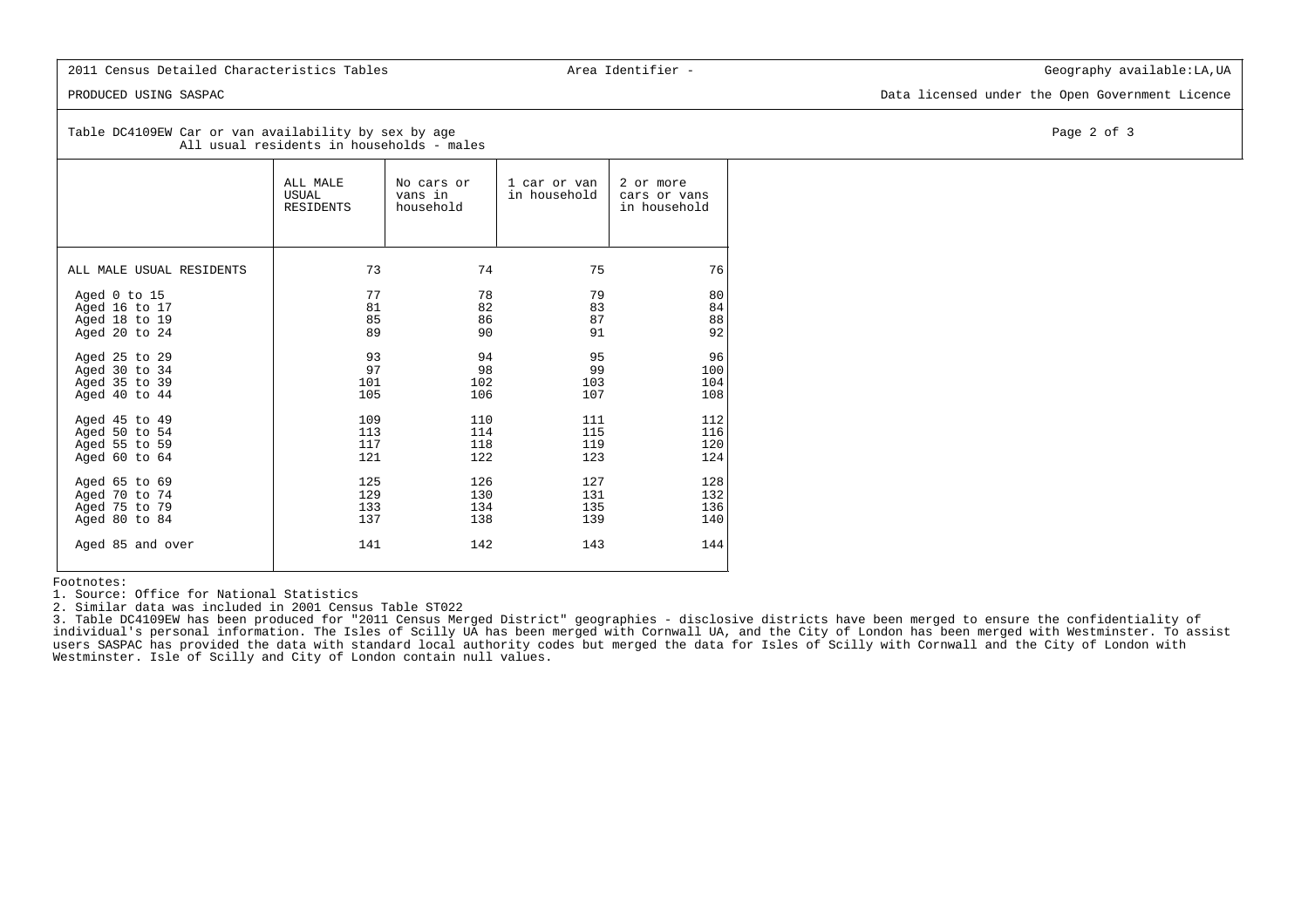## 2011 Census Detailed Characteristics Tables **Area Identifier** - The Characteristics Table:LA,UA

PRODUCED USING SASPAC Data licensed under the Open Government Licence

### Table DC4109EW Car or van availability by sex by age Page 3 of 3 All usual residents in households - males

|                            | ALL FEMALE<br>USUAL<br>RESIDENTS | No cars or<br>vans in<br>household | 1 car or van<br>in household | 2 or more<br>cars or vans<br>in household |
|----------------------------|----------------------------------|------------------------------------|------------------------------|-------------------------------------------|
| ALL FEMALE USUAL RESIDENTS | 145                              | 146                                | 147                          | 148                                       |
| Aged 0 to 15               | 149                              | 150                                | 151                          | 152                                       |
| Aged 16 to 17              | 153                              | 154                                | 155                          | 156                                       |
| Aged 18 to 19              | 157                              | 158                                | 159                          | 160                                       |
| Aged 20 to 24              | 161                              | 162                                | 163                          | 164                                       |
| Aged 25 to 29              | 165                              | 166                                | 167                          | 168                                       |
| Aged 30 to 34              | 169                              | 170                                | 171                          | 172                                       |
| Aged 35 to 39              | 173                              | 174                                | 175                          | 176                                       |
| Aged 40 to 44              | 177                              | 178                                | 179                          | 180                                       |
| Aged 45 to 49              | 181                              | 182                                | 183                          | 184                                       |
| Aged 50 to 54              | 185                              | 186                                | 187                          | 188                                       |
| Aged 55 to 59              | 189                              | 190                                | 191                          | 192                                       |
| Aged 60 to 64              | 193                              | 194                                | 195                          | 196                                       |
| Aged 65 to 69              | 197                              | 198                                | 199                          | 200                                       |
| Aged 70 to 74              | 201                              | 202                                | 203                          | 204                                       |
| Aged 75 to 79              | 205                              | 206                                | 207                          | 208                                       |
| Aged 80 to 84              | 209                              | 210                                | 211                          | 212                                       |
| Aged 85 and over           | 213                              | 214                                | 215                          | 216                                       |

Footnotes:

1. Source: Office for National Statistics

2. Similar data was included in 2001 Census Table ST022

 3. Table DC4109EW has been produced for "2011 Census Merged District" geographies - disclosive districts have been merged to ensure the confidentiality of individual's personal information. The Isles of Scilly UA has been merged with Cornwall UA, and the City of London has been merged with Westminster. To assistusers SASPAC has provided the data with standard local authority codes but merged the data for Isles of Scilly with Cornwall and the City of London withWestminster. Isle of Scilly and City of London contain null values.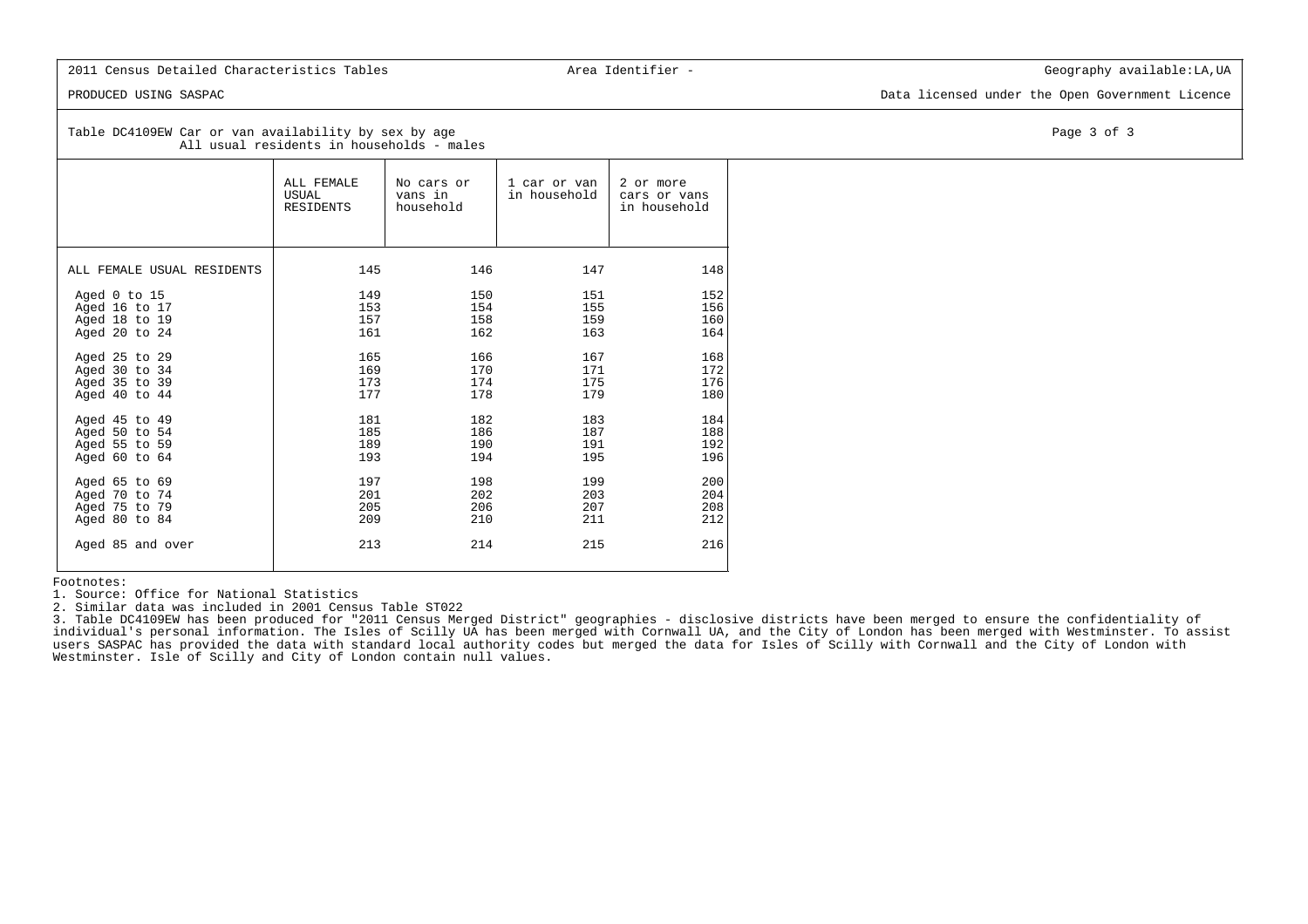## 2011 Census Detailed Characteristics Tables Area Identifier - The Characteristics Tables Area Identifier - Geography available: LA,UA

PRODUCED USING SASPAC Data licensed under the Open Government Licence

 Table DC4415EW Accommodation type by car or van availability by number of usual residents aged 17 or over in householdTable population: All households

|                                                                                                                | All HOUSEHOLDS       | No usual residents<br>aged 17 or over in<br>household | One usual resident<br>aged 17 or over in<br>household | Two or more usual<br>residents aged 17<br>or over in household |
|----------------------------------------------------------------------------------------------------------------|----------------------|-------------------------------------------------------|-------------------------------------------------------|----------------------------------------------------------------|
| ALL HOUSEHOLDS                                                                                                 |                      | 2                                                     |                                                       |                                                                |
| No cars or vans<br>1 car or van<br>2 or more cars or vans                                                      | 13                   | 6<br>10<br>14                                         | 11<br>15                                              | 8<br>12<br>16                                                  |
| Whole house or bungalow<br>No cars or yans<br>1 car or van<br>2 or more cars or vans                           | 17<br>21<br>25<br>29 | 18<br>22<br>26<br>30                                  | 19<br>23<br>27<br>31                                  | 20<br>24<br>28<br>32                                           |
| Flat, maisonette or apartment<br>No cars or vans<br>1 car or van<br>2 or more cars or vans                     | 33<br>37<br>41<br>45 | 34<br>38<br>42<br>46                                  | 35<br>39<br>43<br>47                                  | 36<br>40<br>44<br>48                                           |
| Caravan or other mobile or<br>temporary structure<br>No cars or vans<br>1 car or van<br>2 or more cars or vans | 49<br>53<br>57<br>61 | 50<br>54<br>58<br>62                                  | 51<br>55<br>59<br>63                                  | 52<br>56<br>60<br>64                                           |

Footnotes:

1. Source: Office for National Statistics

2. Equivalent 2001 Census Table is ST059

 3. Table DC4415EW has been produced for "2011 Census Merged District" geographies - disclosive districts have been merged to ensure the confidentiality of individual's personal information. The Isles of Scilly UA has been merged with Cornwall UA, and the City of London has been merged with Westminster. To assistusers SASPAC has provided the data with standard local authority codes but merged the data for Isles of Scilly with Cornwall and the City of London withWestminster. Isles of Scilly and City of London contain null values.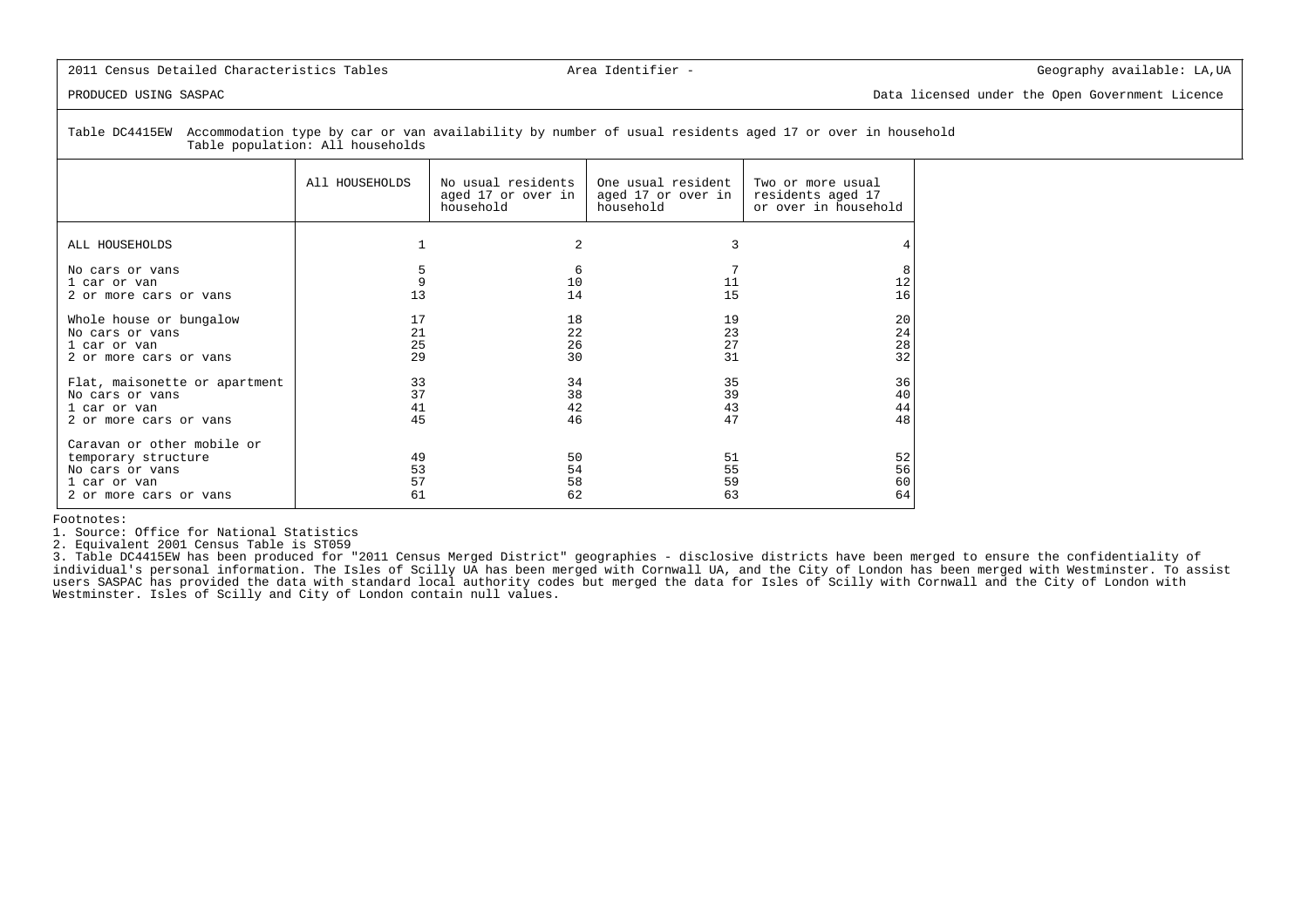### 2011 Census Detailed Characteristics Tables (and the Characteristics Tables Area Identifier - Geography available: LA,UA

PRODUCED USING SASPAC Data licensed under the Open Government Licence

 Table DC4416EW Tenure by car or van availability by number of usual residents aged 17 or over in householdTable population: All households

|                                                                                                                   | All HOUSEHOLDS          | No usual residents<br>aged 17 or over in<br>household | One usual resident<br>aged 17 or over in<br>household | Two or more usual<br>residents aged 17<br>or over in household |
|-------------------------------------------------------------------------------------------------------------------|-------------------------|-------------------------------------------------------|-------------------------------------------------------|----------------------------------------------------------------|
| ALL HOUSEHOLDS                                                                                                    | $\mathbf 1$             | $\overline{2}$                                        | 3                                                     | 4                                                              |
| No cars or vans                                                                                                   | 5                       | 6                                                     | 7                                                     | 8                                                              |
| 1 car or van                                                                                                      | 9                       | 10                                                    | 11                                                    | 12                                                             |
| 2 or more cars or vans                                                                                            | 13                      | 14                                                    | 15                                                    | 16                                                             |
| Owned or shared ownership                                                                                         | 17                      | 18                                                    | 19                                                    | 20                                                             |
| No cars or vans                                                                                                   | 21                      | 22                                                    | 23                                                    | 24                                                             |
| 1 car or van                                                                                                      | 25                      | 26                                                    | 27                                                    | 28                                                             |
| 2 or more cars or vans                                                                                            | 29                      | 30                                                    | 31                                                    | 32                                                             |
| Owned outright                                                                                                    | 33                      | 34                                                    | 35                                                    | 36                                                             |
| No cars or vans                                                                                                   | 37                      | 38                                                    | 39                                                    | 40                                                             |
| 1 car or van                                                                                                      | 41                      | 42                                                    | 43                                                    | 44                                                             |
| 2 or more cars or vans                                                                                            | 45                      | 46                                                    | 47                                                    | 48                                                             |
| Owned with a mortgage<br>or loan or shared ownership<br>No cars or vans<br>1 car or van<br>2 or more cars or vans | 49<br>53<br>57<br>61    | 50<br>54<br>58<br>62                                  | 51<br>55<br>59<br>63                                  | 52<br>56<br>60<br>64                                           |
| Rented or living rent free                                                                                        | 65                      | 66                                                    | 67                                                    | 68                                                             |
| No cars or vans                                                                                                   | 69                      | 70                                                    | 71                                                    | 72                                                             |
| 1 car or van                                                                                                      | 73                      | 74                                                    | 75                                                    | 76                                                             |
| 2 or more cars or vans                                                                                            | 77                      | 78                                                    | 79                                                    | 80                                                             |
| Social rented                                                                                                     | 81                      | 82                                                    | 83                                                    | 84                                                             |
| No cars or vans                                                                                                   | 85                      | 86                                                    | 87                                                    | 88                                                             |
| 1 car or van                                                                                                      | 89                      | 90                                                    | 91                                                    | 92                                                             |
| 2 or more cars or vans                                                                                            | 93                      | 94                                                    | 95                                                    | 96                                                             |
| Private rented or living<br>rent free<br>No cars or vans<br>1 car or van<br>2 or more cars or vans                | 97<br>101<br>105<br>109 | 98<br>102<br>106<br>110                               | 99<br>103<br>107<br>111                               | 100<br>104<br>108<br>112                                       |

Footnotes:

1. Source: Office for National Statistics

2. Equivalent 2001 Census Table is ST060

 3. Table DC4616EW has been produced for "2011 Census Merged District" geographies - disclosive districts have been merged to ensure the confidentiality ofindividual's personal information. The Isles of Scilly UA has been merged with Cornwall UA, and the City of London has been merged with Westminster. To assist<br>users SASPAC has provided the data with standard local authorit Westminster. Isles of Scilly and City of London contain null values.

Owned: Owned with a mortgage or loan or shared ownership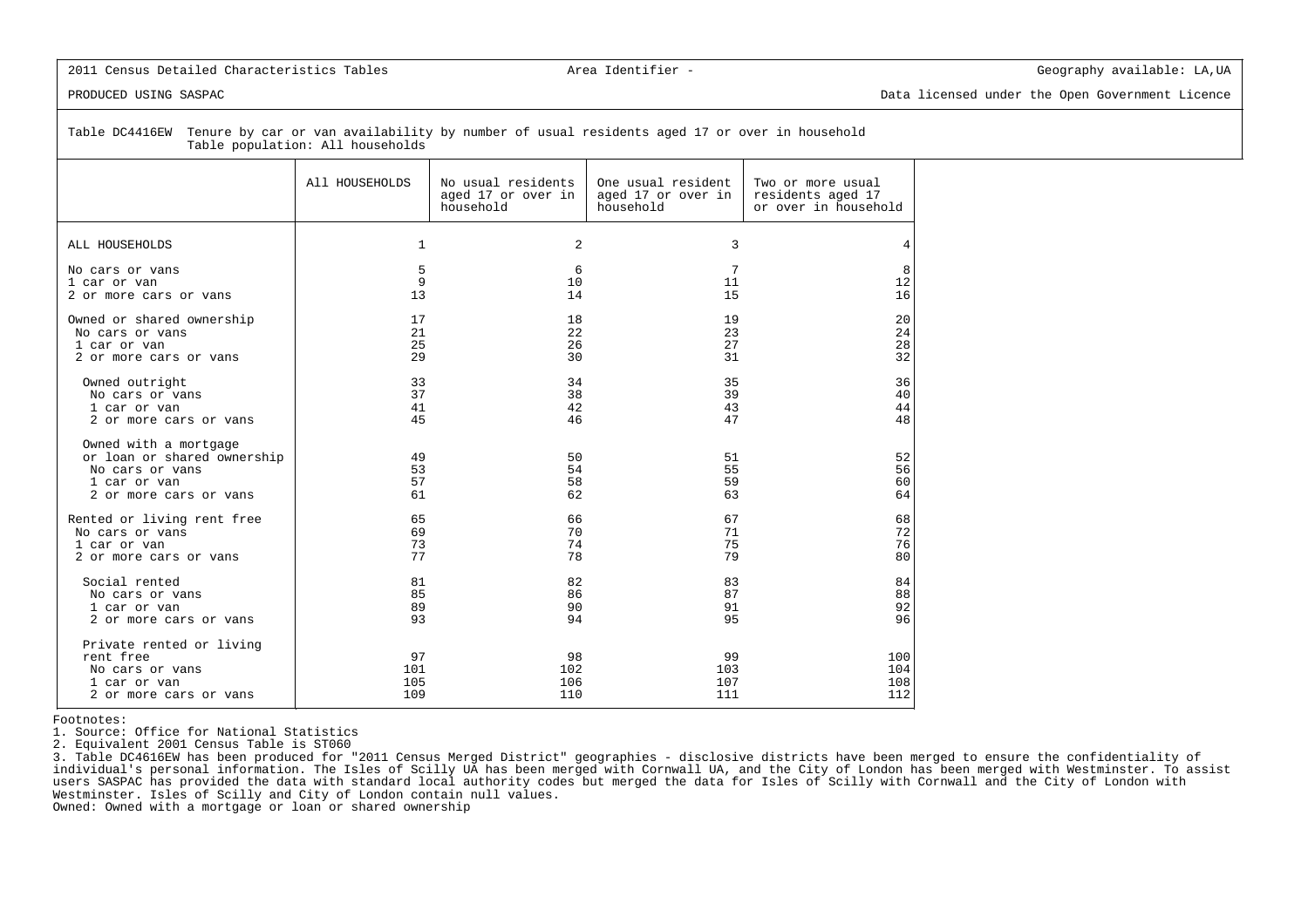PRODUCED USING SASPAC Data licensed under the Open Government Licence

| Table DC7101EW Method of travel to work (2001 specification) by sex by age<br>Table population: All usual residents aged 16 and over in employment the week before the census |                                                             |                                   |                                                        |                          |                         |                                 |         | Page 1 of 2 |                                              |
|-------------------------------------------------------------------------------------------------------------------------------------------------------------------------------|-------------------------------------------------------------|-----------------------------------|--------------------------------------------------------|--------------------------|-------------------------|---------------------------------|---------|-------------|----------------------------------------------|
|                                                                                                                                                                               | ALL USUAL<br><b>RESIDENTS</b><br>AGED 16 AND<br><b>OVER</b> | Work mainly<br>at or from<br>home | Train,<br>underground,<br>metro, light<br>rail or tram | Bus, minibus<br>or coach | Driving a<br>car or van | Passenger<br>in a car<br>or van | Bicycle | On foot     | All other<br>methods of<br>travel to<br>work |
| ALL USUAL RESIDENTS AGED 16 AND<br>OVER IN EMPLOYEMENT THE WEEK<br>BEFORE OF THE CENSUS                                                                                       | $\mathbf{1}$                                                |                                   | 2<br>3                                                 | 4                        | 5                       | 6                               | 7       | 8           |                                              |
| Aged 16 to 19                                                                                                                                                                 | 10                                                          | 11                                | 12                                                     | 13                       | 14                      | 15                              | 16      | 17          | 18                                           |
| Aged 20 to 21                                                                                                                                                                 | 19                                                          | 20                                | 21                                                     | 22                       | 23                      | 24                              | 25      | 26          | 27                                           |
| Aged 22 to 24                                                                                                                                                                 | 28                                                          | 29                                | 30                                                     | 31                       | 32                      | 33                              | 34      | 35          | 36                                           |
| Aged 25 to 29                                                                                                                                                                 | 37                                                          | 38                                | 39                                                     | 40                       | 41                      | 42                              | 43      | 44          | 45                                           |
| Aged 30 to 34                                                                                                                                                                 | 46                                                          | 47                                | 48                                                     | 49                       | 50                      | 51                              | 52      | 53          | 54                                           |
| Aged 35 to 39                                                                                                                                                                 | 55                                                          | 56                                | 57                                                     | 58                       | 59                      | 60                              | 61      | 62          | 63                                           |
| Aged 40 to 44                                                                                                                                                                 | 64                                                          | 65                                | 66                                                     | 67                       | 68                      | 69                              | 70      | 71          | 72                                           |
| Aged 45 to 49                                                                                                                                                                 | 73                                                          | 74                                | 75                                                     | 76                       | 77                      | 78                              | 79      | 80          | 81                                           |
| Aged 50 to 54                                                                                                                                                                 | 82                                                          | 83                                | 84                                                     | 85                       | 86                      | 87                              | 88      | 89          | 90                                           |
| Aged 55 to 59                                                                                                                                                                 | 91                                                          | 92                                | 93                                                     | 94                       | 95                      | 96                              | 97      | 98          | 99                                           |
| Aged 60 to 64                                                                                                                                                                 | 100                                                         | 101                               | 102                                                    | 103                      | 104                     | 105                             | 106     | 107         | 108                                          |
| Aged 65 and over                                                                                                                                                              | 109                                                         | 110                               | 111                                                    | 112                      | 113                     | 114                             | 115     | 116         | 117                                          |
| ALL MALE USUAL RESIDENTS AGED 16<br>AND OVER IN EMPLOYEMENT THE WEEK<br>BEFORE OF THE CENSUS                                                                                  | 118                                                         | 119                               | 120                                                    | 121                      | 122                     | 123                             | 124     | 125         | 126                                          |
| Aged 16 to 19                                                                                                                                                                 | 127                                                         | 128                               | 129                                                    | 130                      | 131                     | 132                             | 133     | 134         | 135                                          |
| Aged 20 to 21                                                                                                                                                                 | 136                                                         | 137                               | 138                                                    | 139                      | 140                     | 141                             | 142     | 143         | 144                                          |
| Aged 22 to 24                                                                                                                                                                 | 145                                                         | 146                               | 147                                                    | 148                      | 149                     | 150                             | 151     | 152         | 153                                          |
| Aged 25 to 29                                                                                                                                                                 | 154                                                         | 155                               | 156                                                    | 157                      | 158                     | 159                             | 160     | 161         | 162                                          |
| Aged 30 to 34                                                                                                                                                                 | 163                                                         | 164                               | 165                                                    | 166                      | 167                     | 168                             | 169     | 170         | 171                                          |
| Aged 35 to 39                                                                                                                                                                 | 172                                                         | 173                               | 174                                                    | 175                      | 176                     | 177                             | 178     | 179         | 180                                          |
| Aged 40 to 44                                                                                                                                                                 | 181                                                         | 182                               | 183                                                    | 184                      | 185                     | 186                             | 187     | 188         | 189                                          |
| Aged 45 to 49                                                                                                                                                                 | 190                                                         | 191                               | 192                                                    | 193                      | 194                     | 195                             | 196     | 197         | 198                                          |
| Aged 50 to 54                                                                                                                                                                 | 199                                                         | 200                               | 201                                                    | 202                      | 203                     | 204                             | 205     | 206         | 207                                          |
| Aged 55 to 59                                                                                                                                                                 | 208                                                         | 209                               | 210                                                    | 211                      | 212                     | 213                             | 214     | 215         | 216                                          |
| Aged 60 to 64                                                                                                                                                                 | 217                                                         | 218                               | 219                                                    | 220                      | 221                     | 222                             | 223     | 224         | 225                                          |
| Aged 65 and over                                                                                                                                                              | 226                                                         | 227                               | 228                                                    | 229                      | 230                     | 231                             | 232     | 233         | 234                                          |

Footnotes:

1. Source: Office for National Statistics

2. Equivalent 2001 Census Table was ST119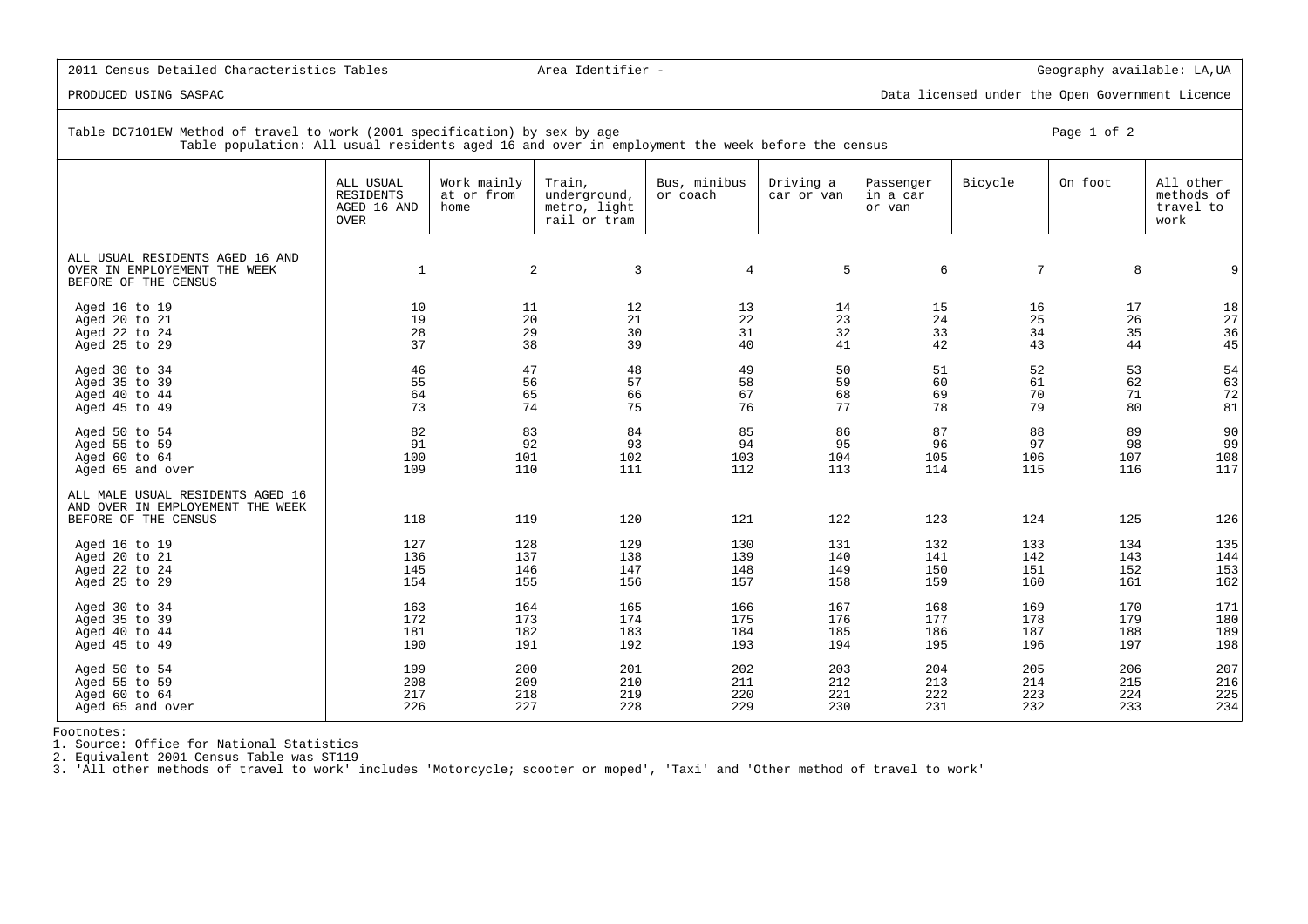PRODUCED USING SASPAC Data licensed under the Open Government Licence

| Table DC7101EW Method of travel to work (2001 specification) by sex by age<br>Table population: All usual residents aged 16 and over in employment the week before the census | Page 2 of 2                                   |                                   |                                                        |                          |                         |                                 |         |         |                                              |
|-------------------------------------------------------------------------------------------------------------------------------------------------------------------------------|-----------------------------------------------|-----------------------------------|--------------------------------------------------------|--------------------------|-------------------------|---------------------------------|---------|---------|----------------------------------------------|
|                                                                                                                                                                               | ALL USUAL<br>RESIDENTS<br>AGED 16 AND<br>OVER | Work mainly<br>at or from<br>home | Train,<br>underground,<br>metro, light<br>rail or tram | Bus, minibus<br>or coach | Driving a<br>car or van | Passenger<br>in a car<br>or van | Bicycle | On foot | All other<br>methods of<br>travel to<br>work |
| ALL FEMALE USUAL RESIDENTS AGED 16<br>AND OVER IN EMPLOYEMENT THE WEEK<br>BEFORE OF THE CENSUS                                                                                | 235                                           | 236                               | 237                                                    | 238                      | 239                     | 240                             | 241     | 242     | 243                                          |
|                                                                                                                                                                               | 244                                           | 245                               | 246                                                    | 247                      | 248                     | 249                             | 250     | 251     | 252                                          |
| Aged 16 to 19<br>Aged 20 to 21                                                                                                                                                | 253                                           | 254                               | 255                                                    | 256                      | 257                     | 258                             | 259     | 260     | 261                                          |
| Aged 22 to 24                                                                                                                                                                 | 262                                           | 263                               | 264                                                    | 265                      | 266                     | 267                             | 268     | 269     | 270                                          |
| Aged 25 to 29                                                                                                                                                                 | 271                                           | 272                               | 273                                                    | 274                      | 275                     | 276                             | 277     | 278     | 279                                          |
| Aged 30 to 34                                                                                                                                                                 | 280                                           | 281                               | 282                                                    | 283                      | 284                     | 285                             | 286     | 287     | 288                                          |
| Aged 35 to 39                                                                                                                                                                 | 289                                           | 290                               | 291                                                    | 292                      | 293                     | 294                             | 295     | 296     | 297                                          |
| Aged 40 to 44                                                                                                                                                                 | 298                                           | 299                               | 300                                                    | 301                      | 302                     | 303                             | 304     | 305     | 306                                          |
| Aged 45 to 49                                                                                                                                                                 | 307                                           | 308                               | 309                                                    | 310                      | 311                     | 312                             | 313     | 314     | 315                                          |
| Aged 50 to 54                                                                                                                                                                 | 316                                           | 317                               | 318                                                    | 319                      | 320                     | 321                             | 322     | 323     | 324                                          |
| Aged 55 to 59                                                                                                                                                                 | 325                                           | 326                               | 327                                                    | 328                      | 329                     | 330                             | 331     | 332     | 333                                          |
| Aged 60 to 64                                                                                                                                                                 | 334                                           | 335                               | 336                                                    | 337                      | 338                     | 339                             | 340     | 341     | 342                                          |
| Aged 65 and over                                                                                                                                                              | 343                                           | 344                               | 345                                                    | 346                      | 347                     | 348                             | 349     | 350     | 351                                          |

Footnotes:

1. Source: Office for National Statistics

2. Equivalent 2001 Census Table was ST119 3. 'All other methods of travel to work' includes 'Motorcycle; scooter or moped', 'Taxi' and 'Other method of travel to work'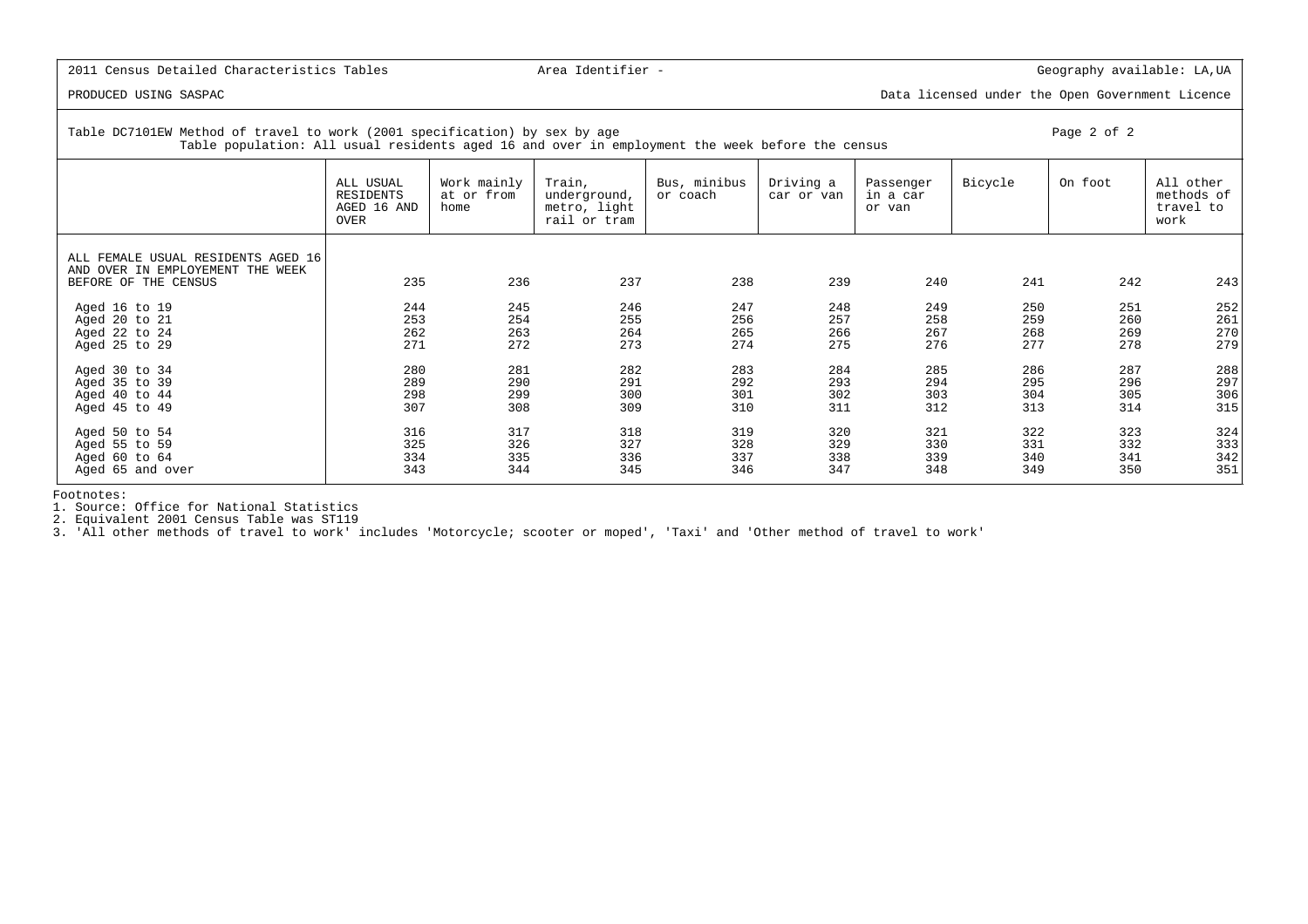PRODUCED USING SASPAC Data licensed under the Open Government Licence

| Table DC7102EW Distance travelled to work by sex by age<br>Page 1 of 2<br>Table population: All usual residents aged 16 and over in employment the week before the census |                                                      |                  |                            |                             |                              |                              |                              |                              |                  |                                |       |
|---------------------------------------------------------------------------------------------------------------------------------------------------------------------------|------------------------------------------------------|------------------|----------------------------|-----------------------------|------------------------------|------------------------------|------------------------------|------------------------------|------------------|--------------------------------|-------|
|                                                                                                                                                                           | ALL USUAL<br><b>RESIDENTS</b><br>AGED 16<br>AND OVER | Less than<br>2km | 2km to<br>less<br>than 5km | 5km to<br>less<br>than 10km | 10km to<br>less<br>than 20km | 20km to<br>less<br>than 30km | 30km to<br>less<br>than 40km | 40km to<br>less<br>than 60km | 60km and<br>over | Work<br>mainly at<br>from home | Other |
| ALL USUAL RESIDENTS<br>AGED 16 AND OVER IN<br>EMPLOYEMENT THE WEEK<br>BEFORE OF THE CENSUS                                                                                | <sup>1</sup>                                         | 2                | 3                          | 4                           | 5                            | 6                            | $7\phantom{.0}$              | 8                            | 9                | 10                             | 11    |
| Aged 16 to 19                                                                                                                                                             | 12                                                   | 13               | 14                         | 15                          | 16                           | 17                           | 18                           | 19                           | 20               | 21                             | 22    |
| Aged 20 to 21                                                                                                                                                             | 23                                                   | 24               | 25                         | 26                          | 27                           | 28                           | 29                           | 30                           | 31               | 32                             | 33    |
| Aged 22 to 24                                                                                                                                                             | 34                                                   | 35               | 36                         | 37                          | 38                           | 39                           | 40                           | 41                           | 42               | 43                             | 44    |
| Aged 25 to 29                                                                                                                                                             | 45                                                   | 46               | 47                         | 48                          | 49                           | 50                           | 51                           | 52                           | 53               | 54                             | 55    |
| Aged 30 to 34                                                                                                                                                             | 56                                                   | 57               | 58                         | 59                          | 60                           | 61                           | 62                           | 63                           | 64               | 65                             | 66    |
| Aged 35 to 39                                                                                                                                                             | 67                                                   | 68               | 69                         | 70                          | 71                           | 72                           | 73                           | 74                           | 75               | 76                             | 77    |
| Aged 40 to 44                                                                                                                                                             | 78                                                   | 79               | 80                         | 81                          | 82                           | 83                           | 84                           | 85                           | 86               | 87                             | 88    |
| Aged 45 to 49                                                                                                                                                             | 89                                                   | 90               | 91                         | 92                          | 93                           | 94                           | 95                           | 96                           | 97               | 98                             | 99    |
| Aged 50 to 54                                                                                                                                                             | 100                                                  | 101              | 102                        | 103                         | 104                          | 105                          | 106                          | 107                          | 108              | 109                            | 110   |
| Aged 55 to 59                                                                                                                                                             | 111                                                  | 112              | 113                        | 114                         | 115                          | 116                          | 117                          | 118                          | 119              | 120                            | 121   |
| Aged 60 to 64                                                                                                                                                             | 122                                                  | 123              | 124                        | 125                         | 126                          | 127                          | 128                          | 129                          | 130              | 131                            | 132   |
| Aged 65 and over                                                                                                                                                          | 133                                                  | 134              | 135                        | 136                         | 137                          | 138                          | 139                          | 140                          | 141              | 142                            | 143   |
| ALL MALE USUAL RESIDENTS<br>AGED 16 AND OVER IN<br>EMPLOYEMENT THE WEEK<br>BEFORE OF THE CENSUS                                                                           | 144                                                  | 145              | 146                        | 147                         | 148                          | 149                          | 150                          | 151                          | 152              | 153                            | 154   |
| Aged 16 to 19                                                                                                                                                             | 155                                                  | 156              | 157                        | 158                         | 159                          | 160                          | 161                          | 162                          | 163              | 164                            | 165   |
| Aged 20 to 21                                                                                                                                                             | 166                                                  | 167              | 168                        | 169                         | 170                          | 171                          | 172                          | 173                          | 174              | 175                            | 176   |
| Aged 22 to 24                                                                                                                                                             | 177                                                  | 178              | 179                        | 180                         | 181                          | 182                          | 183                          | 184                          | 185              | 186                            | 187   |
| Aged 25 to 29                                                                                                                                                             | 188                                                  | 189              | 190                        | 191                         | 192                          | 193                          | 194                          | 195                          | 196              | 197                            | 198   |
| Aged 30 to 34                                                                                                                                                             | 199                                                  | 200              | 201                        | 202                         | 203                          | 204                          | 205                          | 206                          | 207              | 208                            | 209   |
| Aged 35 to 39                                                                                                                                                             | 210                                                  | 211              | 212                        | 213                         | 214                          | 215                          | 216                          | 217                          | 218              | 219                            | 220   |
| Aged 40 to 44                                                                                                                                                             | 221                                                  | 222              | 223                        | 224                         | 225                          | 226                          | 227                          | 228                          | 229              | 230                            | 231   |
| Aged 45 to 49                                                                                                                                                             | 232                                                  | 233              | 234                        | 235                         | 236                          | 237                          | 238                          | 239                          | 240              | 241                            | 242   |
| Aged 50 to 54                                                                                                                                                             | 243                                                  | 244              | 245                        | 246                         | 247                          | 248                          | 249                          | 250                          | 251              | 252                            | 253   |
| Aged 55 to 59                                                                                                                                                             | 254                                                  | 255              | 256                        | 257                         | 258                          | 259                          | 260                          | 261                          | 262              | 263                            | 264   |
| Aged 60 to 64                                                                                                                                                             | 265                                                  | 266              | 267                        | 268                         | 269                          | 270                          | 271                          | 272                          | 273              | 274                            | 275   |
| Aged 65 and over                                                                                                                                                          | 276                                                  | 277              | 278                        | 279                         | 280                          | 281                          | 282                          | 283                          | 284              | 285                            | 286   |

Footnotes:

1. Source: Office for National Statistics 2. There is no equivalent 2001 Census Table 3. 'Other' distance travelled includes no fixed place of work, working on an offshore installation and working outside of the UK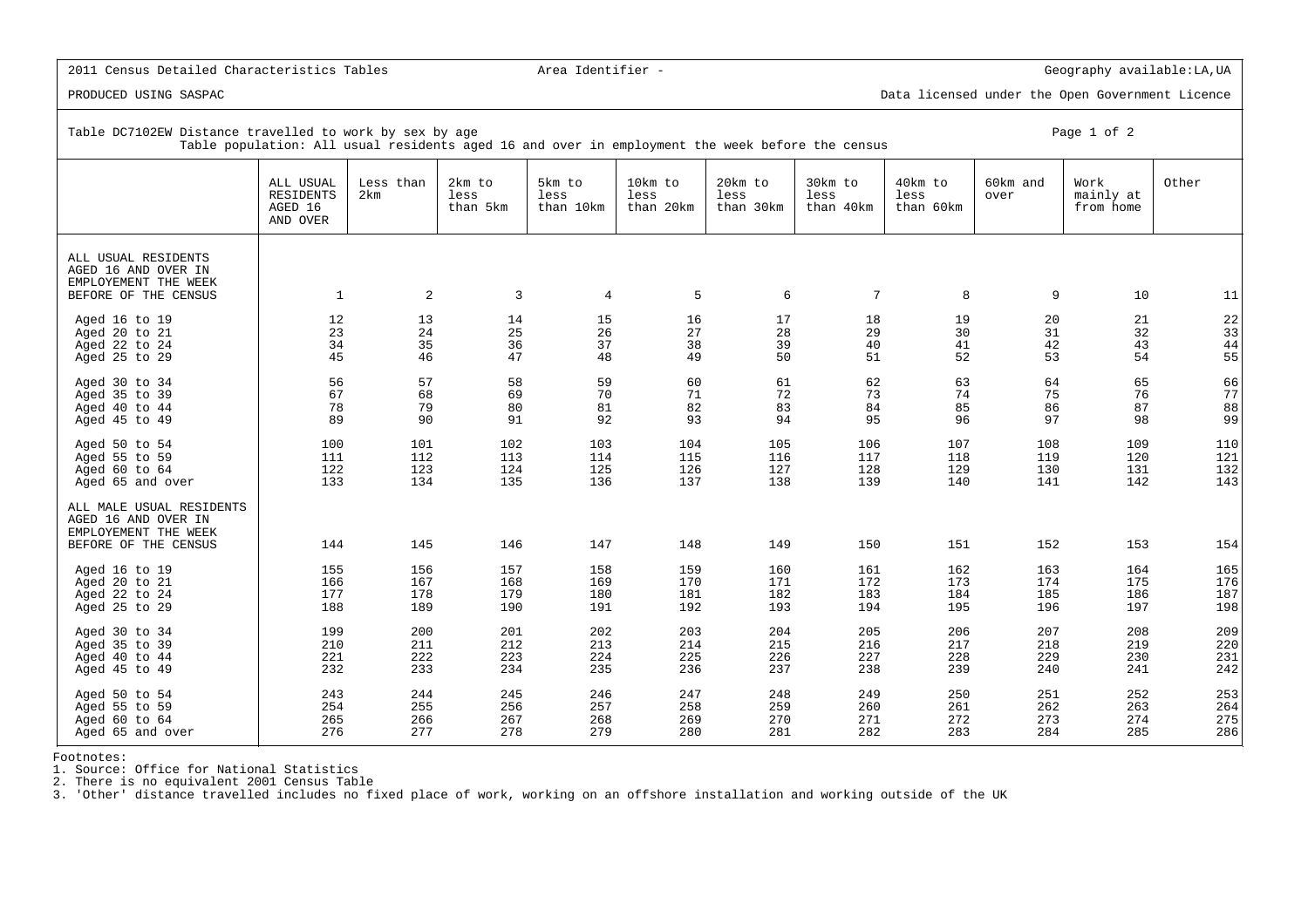PRODUCED USING SASPAC Data licensed under the Open Government Licence

Table DC7102EW Method of travel to work (2001 specification) by sex by age Page Page 2 of 2 Table population: All usual residents aged 16 and over in employment the week before the censusALL USUAL Less than 2km to 5km to 10km to 20km to 30km to 40km to 60km and Work other

|                                                                                                   | RESIDENTS<br>AGED 16<br>AND OVER | 2km | less<br>than 5km | less<br>than 10km | less<br>than 20km | less<br>than 30km | less<br>than 40km | less<br>than 60km | over | mainly at<br>from home |     |
|---------------------------------------------------------------------------------------------------|----------------------------------|-----|------------------|-------------------|-------------------|-------------------|-------------------|-------------------|------|------------------------|-----|
| ALL FEMALE USUAL<br>RESIDENTS AGED 16 AND<br>OVER IN EMPLOYEMENT THE<br>WEEK BEFORE OF THE CENSUS | 287                              | 288 | 289              | 290               | 291               | 292               | 293               | 294               | 295  | 296                    | 297 |
| Aged 16 to 19                                                                                     | 298                              | 299 | 300              | 301               | 302               | 303               | 304               | 305               | 306  | 307                    | 308 |
| Aged 20 to 21                                                                                     | 309                              | 310 | 311              | 312               | 313               | 314               | 315               | 316               | 317  | 318                    | 319 |
| Aged 22 to 24                                                                                     | 320                              | 321 | 322              | 323               | 324               | 325               | 326               | 327               | 328  | 329                    | 330 |
| Aged 25 to 29                                                                                     | 331                              | 332 | 333              | 334               | 335               | 336               | 337               | 338               | 339  | 340                    | 341 |
| Aged 30 to 34                                                                                     | 342                              | 343 | 344              | 345               | 346               | 347               | 348               | 349               | 350  | 351                    | 352 |
| Aged 35 to 39                                                                                     | 353                              | 354 | 355              | 356               | 357               | 358               | 359               | 360               | 361  | 362                    | 363 |
| Aged 40 to 44                                                                                     | 364                              | 365 | 366              | 367               | 368               | 369               | 370               | 371               | 372  | 373                    | 374 |
| Aged 45 to 49                                                                                     | 375                              | 376 | 377              | 378               | 379               | 380               | 381               | 382               | 383  | 384                    | 385 |
| Aged 50 to 54                                                                                     | 386                              | 387 | 388              | 389               | 390               | 391               | 392               | 393               | 394  | 395                    | 396 |
| Aged 55 to 59                                                                                     | 397                              | 398 | 399              | 400               | 401               | 402               | 403               | 404               | 405  | 406                    | 407 |
| Aged $60$ to $64$                                                                                 | 408                              | 409 | 410              | 411               | 412               | 413               | 414               | 415               | 416  | 417                    | 418 |
| Aged 65 and over                                                                                  | 419                              | 420 | 421              | 422               | 423               | 424               | 425               | 426               | 427  | 428                    | 429 |

Footnotes:

1. Source: Office for National Statistics

2. There is no equivalent 2001 Census Table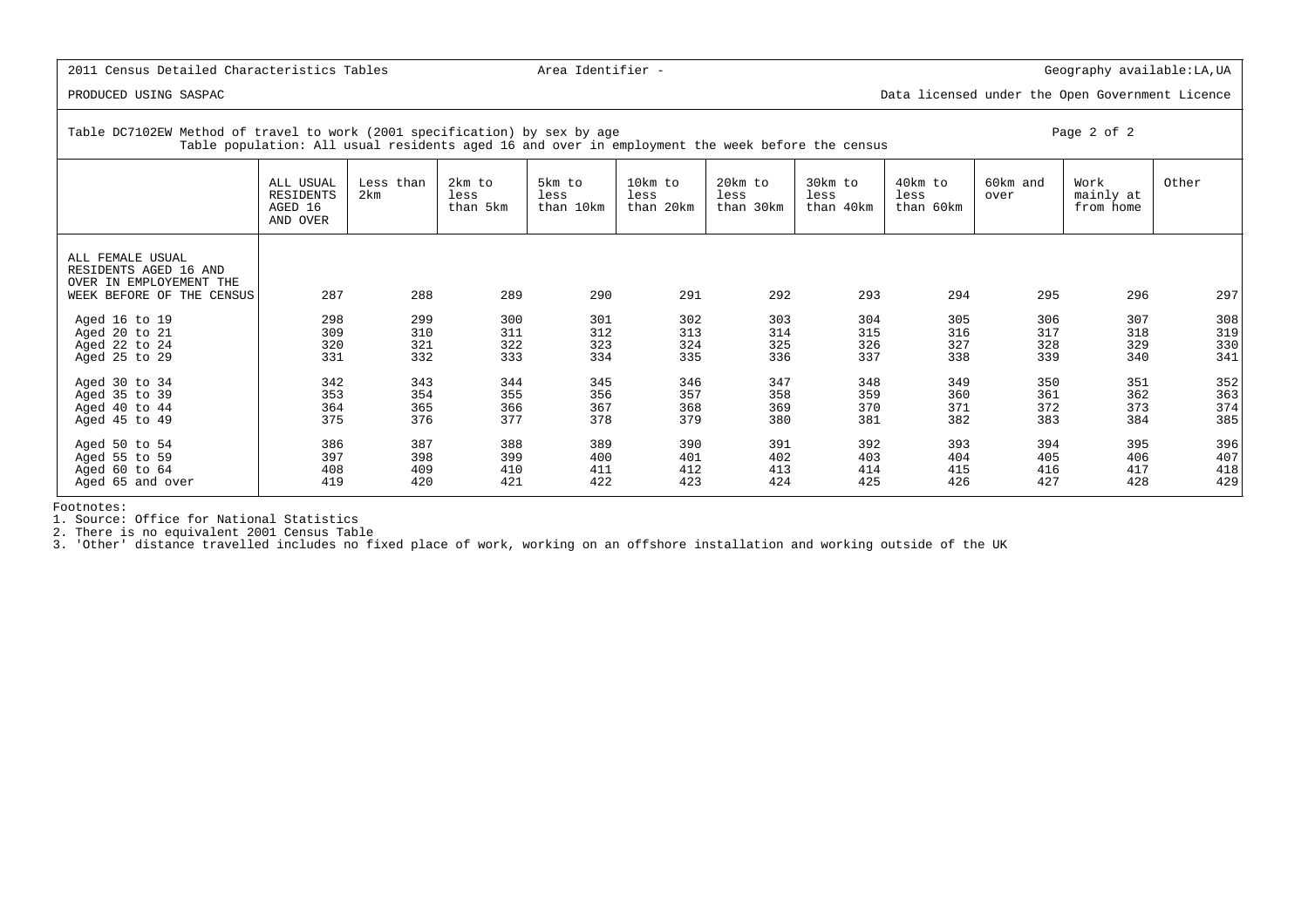PRODUCED USING SASPAC Data licensed under the Open Government Licence

Table DC7201EW Distance travelled to work by ethnic group Table population: All usual residents aged 16 and over in employment the week before the census

|                                  | White<br>ALL<br>ethnic<br>USUAL                       |                                                               |    | White:                  |    |                     |                                | Black/<br>African/ | Other<br>ethnic |
|----------------------------------|-------------------------------------------------------|---------------------------------------------------------------|----|-------------------------|----|---------------------|--------------------------------|--------------------|-----------------|
|                                  | RESIDENTS<br>AGED 16 AND<br>AND OVER IN<br>EMPLOYMENT | group<br>English/Welsh<br>/Scottish/Northern<br>Irish/British |    | Irish<br>Other<br>White |    | multiple<br>British | Caribbean/<br>Black<br>British | group              |                 |
|                                  |                                                       |                                                               |    |                         |    |                     |                                |                    |                 |
| ALL USUAL RESIDENTS AGED 16 AND  |                                                       |                                                               |    |                         |    |                     |                                |                    |                 |
| OVER IN EMPLOYMENT               |                                                       | 2                                                             | 3  | $\overline{4}$          | 5  | 6                   | 7                              | 8                  |                 |
| Work mainly at or from home      | 10                                                    | 11                                                            | 12 | 13                      | 14 | 15                  | 16                             | 17                 | 18              |
| Train, underground, metro, light |                                                       |                                                               |    |                         |    |                     |                                |                    |                 |
| rail or tram                     | 19                                                    | 20                                                            | 21 | 22                      | 23 | 24                  | 25                             | 26                 | 27              |
| Bus, minibus or coach            | 28                                                    | 29                                                            | 30 | 31                      | 32 | 33                  | 34                             | 35                 | 36              |
| Driving a car or van             | 37                                                    | 38                                                            | 39 | 40                      | 41 | 42                  | 43                             | 44                 | 45              |
|                                  |                                                       |                                                               |    |                         |    |                     |                                |                    |                 |
| Passenger in a car or van        | 46                                                    | 47                                                            | 48 | 49                      | 50 | 51                  | 52                             | 53                 | 54              |
| Bicycle                          | 55                                                    | 56                                                            | 57 | 58                      | 59 | 60                  | 61                             | 62                 | 63              |
| On foot                          | 64                                                    | 65                                                            | 66 | 67                      | 68 | 69                  | 70                             | 71                 | 72              |
| All other methods of travel to   |                                                       |                                                               |    |                         |    |                     |                                |                    |                 |
| work                             | 73                                                    | 74                                                            | 75 | 76                      | 77 | 78                  | 79                             | 80                 | 81              |
|                                  |                                                       |                                                               |    |                         |    |                     |                                |                    |                 |

Footnotes:

1. Source: Office for National Statistics

2. There is no equivalent 2001 Census Table 3. 'All other methods of travel to work' includes 'Motorcycle; scooter or moped', 'Taxi' and 'Other method of travel to work'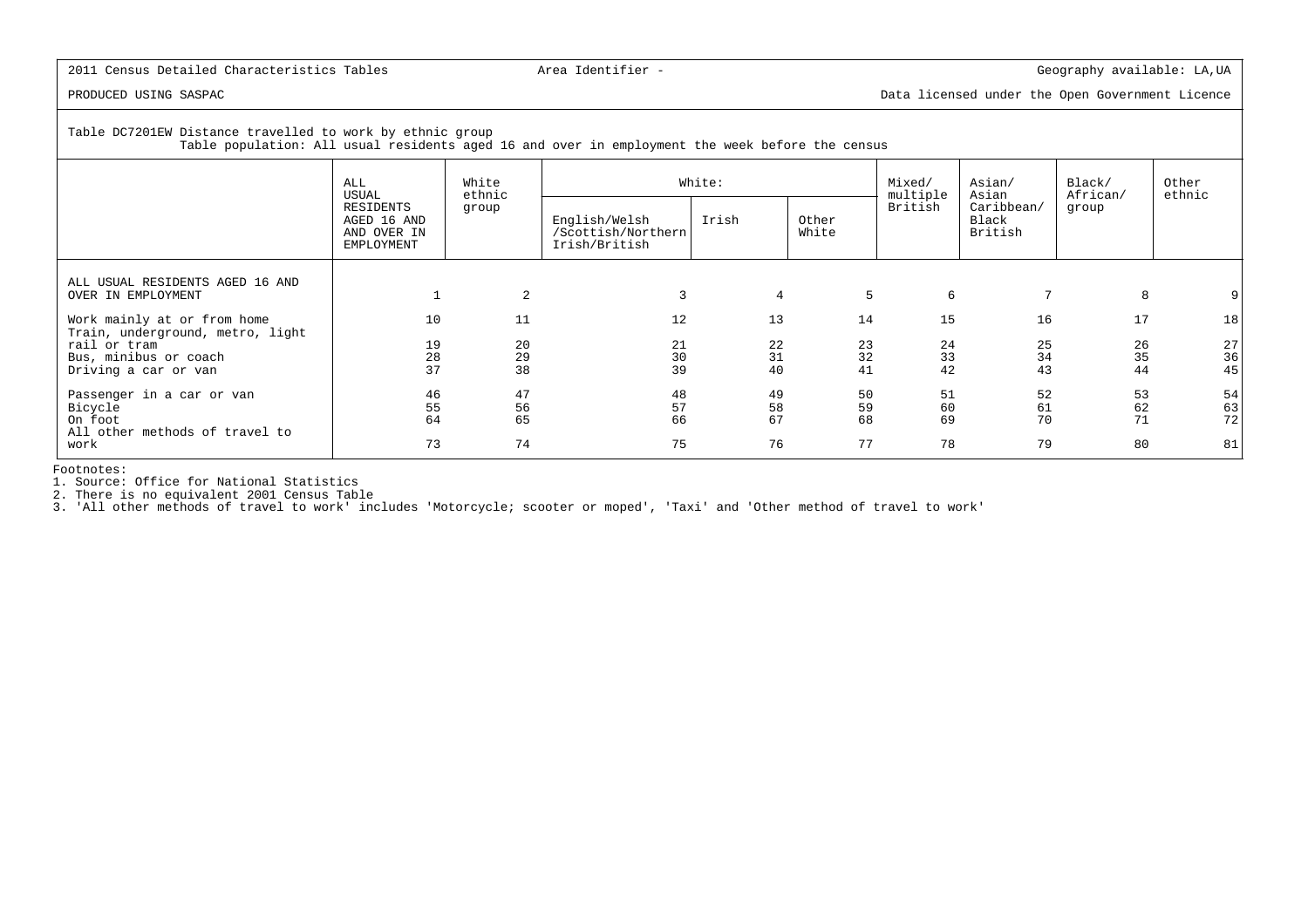PRODUCED USING SASPAC Data licensed under the Open Government Licence

Table DC7202EW Distance travelled to work by ethnic group

Table population: All usual residents aged 16 and over in employment the week before the census

|                             | White<br>ALL<br>ethnic<br>USUAL                       |       |                                                      | White:         |                | Mixed/<br>multiple | Asian/<br>Asian                | Black/<br>African/ | Other<br>ethnic |
|-----------------------------|-------------------------------------------------------|-------|------------------------------------------------------|----------------|----------------|--------------------|--------------------------------|--------------------|-----------------|
|                             | RESIDENTS<br>AGED 16 AND<br>AND OVER IN<br>EMPLOYMENT | group | English/Welsh<br>/Scottish/Northern<br>Irish/British | Irish          | Other<br>White | British            | Caribbean/<br>Black<br>British | group              |                 |
| ALL USUAL RESIDENTS AGED 16 |                                                       |       |                                                      |                |                |                    |                                |                    |                 |
| AND OVER IN EMPLOYMENT      |                                                       | 2     | 3                                                    | $\overline{4}$ | 5              | 6                  | 7                              | 8                  |                 |
| Less than 2km               | 10                                                    |       | 12                                                   | 13             | 14             | 15                 | 16                             | 17                 | 18              |
| 2km to less than 5km        | 19                                                    | 20    | 21                                                   | 22             | 23             | 24                 | 25                             | 26                 |                 |
| 5km to less than 10km       | 28                                                    | 29    | 30                                                   | 31             | 32             | 33                 | 34                             | 35                 | $\frac{27}{36}$ |
| 10km to less than 20km      | 37                                                    | 38    | 39                                                   | 40             | 41             | 42                 | 43                             | 44                 | 45              |
| 20km to less than 30km      | 46                                                    | 47    | 48                                                   | 49             | 50             | 51                 | 52                             | 53                 | 54              |
| 30km to less than 40km      | 55                                                    | 56    | 57                                                   | 58             | 59             | 60                 | 61                             | 62                 | 63              |
| 40km to less than 60km      | 64                                                    | 65    | 66                                                   | 67             | 68             | 69                 | 70                             | 71                 | 72              |
| 60km and over               | 73                                                    | 74    | 75                                                   | 76             | 77             | 78                 | 79                             | 80                 | 81              |
| Work mainly at or from home | 82                                                    | 83    | 84                                                   | 85             | 86             | 87                 | 88                             | 89                 | 90              |
| Other                       | 91                                                    | 92    | 93                                                   | 94             | 95             | 96                 | 97                             | 98                 | 99              |

Footnotes:

1. Source: Office for National Statistics

2. There is no equivalent 2001 Census Table 3. 'Other' distance travelled includes no fixed place of work, working on an offshore installation and working outside of the UK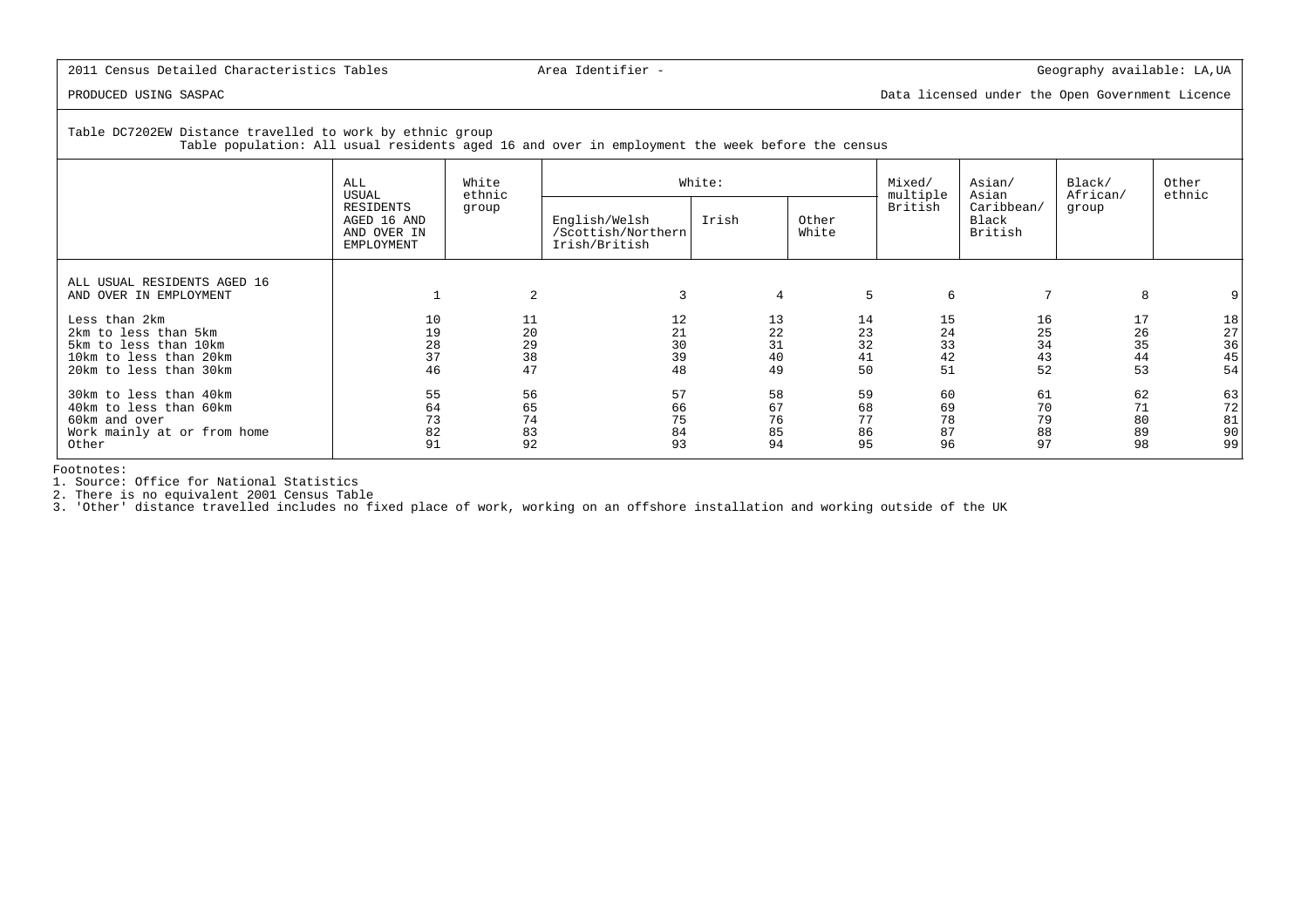PRODUCED USING SASPAC Data licensed under the Open Government Licence

Table DC7401EW Method of travel to work (2001 specification)by car or van availability Table population: All usual residents aged 16 and over in employment the week before the census

|                                                                                                                               | ALL USUAL<br>RESIDENTS<br>AGED 16 AND<br>OVER IN<br>EMPLOYMENT | No cars or<br>vans in<br>household | 1 car or van l<br>in household | 2 or more<br>cars or vans<br>in household |
|-------------------------------------------------------------------------------------------------------------------------------|----------------------------------------------------------------|------------------------------------|--------------------------------|-------------------------------------------|
| ALL USUAL RESIDENTS AGED 16 AND OVER IN<br>EMPLOYMENT                                                                         |                                                                | $\overline{a}$                     | 3                              |                                           |
| Work mainly at or from home<br>Train, underground, metro, light rail or tram<br>Bus, minibus or coach<br>Driving a car or van | 13<br>17                                                       | 6<br>10<br>14<br>18                | 11<br>15<br>19                 | 8<br>12<br>16<br>20                       |
| Passenger in a car or van<br>Bicycle<br>On foot<br>All other methods of travel to work                                        | 21<br>25<br>29<br>33                                           | 22<br>26<br>30<br>34               | 23<br>27<br>31<br>35           | 24<br>28<br>32<br>36                      |

Footnotes:

1. Source: Office for National Statistics 2. There is no equivalent 2001 Census Table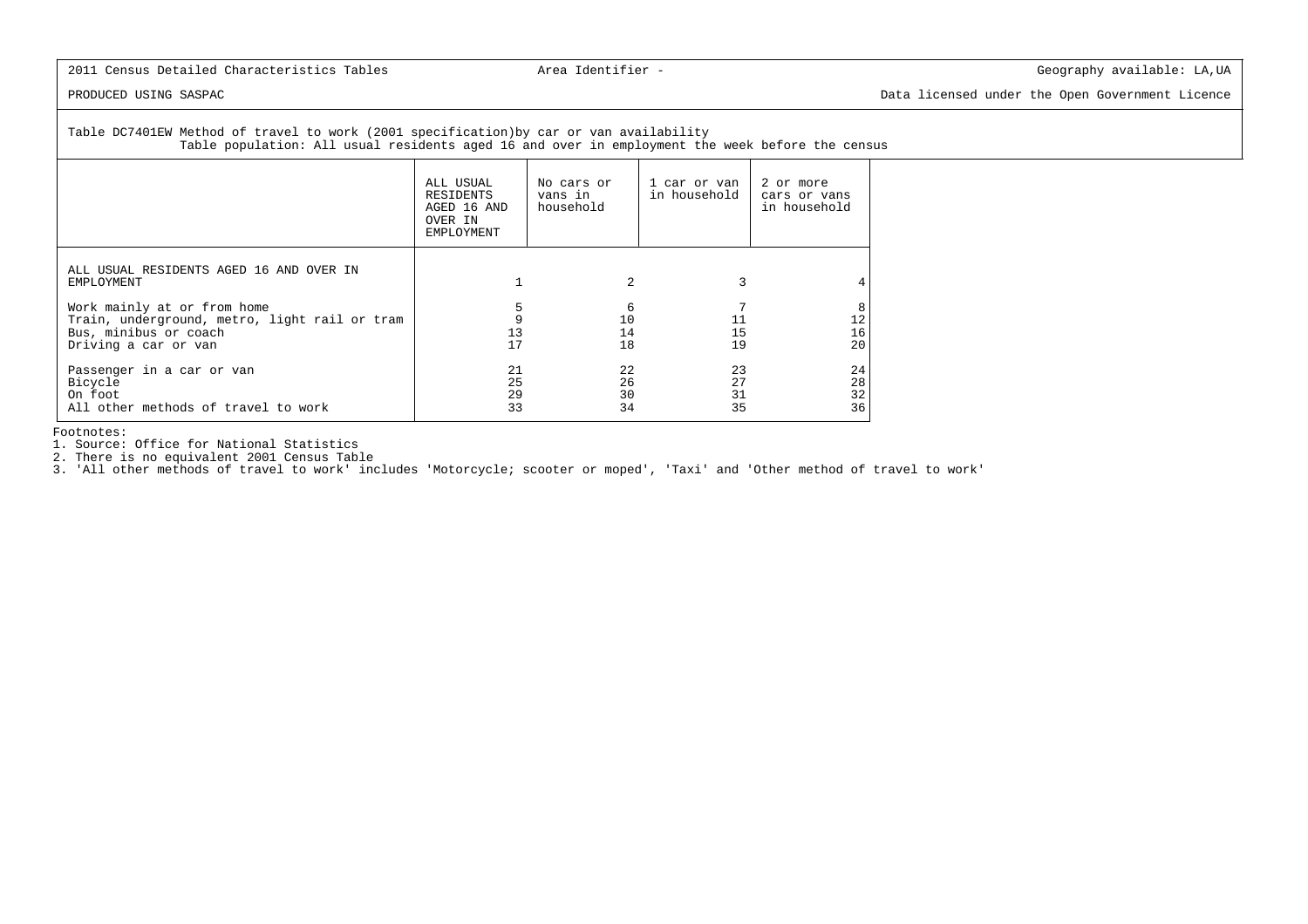PRODUCED USING SASPAC Data licensed under the Open Government Licence

# Table DC7402EW Distance travelled to work by car or van availability

Table population: All usual residents aged 16 and over in employment the week before the census

|                                                                                                                    | ALL USUAL<br>RESIDENTS<br>AGED 16 AND<br>OVER IN<br><b>EMPLOYMENT</b> | No cars or<br>vans in<br>household | 1 car or van<br>in household | 2 or more<br>cars or vans<br>in household |
|--------------------------------------------------------------------------------------------------------------------|-----------------------------------------------------------------------|------------------------------------|------------------------------|-------------------------------------------|
| ALL USUAL RESIDENTS AGED 16<br>AND OVER IN EMPLOYMENT                                                              |                                                                       | $\mathfrak{D}$                     |                              |                                           |
| Less than 2km<br>2km to less than 5km<br>5km to less than 10km<br>10km to less than 20km<br>20km to less than 30km | 5<br>9<br>13<br>17<br>21                                              | 6<br>10<br>14<br>18<br>2.2         | 11<br>15<br>19<br>23         | 8<br>12<br>16<br>20<br>24                 |
| 30km to less than 40km<br>40km to less than 60km<br>60km and over<br>Work mainly at or from home<br>Other          | 25<br>29<br>33<br>37<br>41                                            | 26<br>30<br>34<br>38<br>42         | 27<br>31<br>35<br>39<br>43   | 28<br>32<br>36<br>40<br>44                |

Footnotes:

1. Source: Office for National Statistics

2. There is no equivalent 2001 Census Table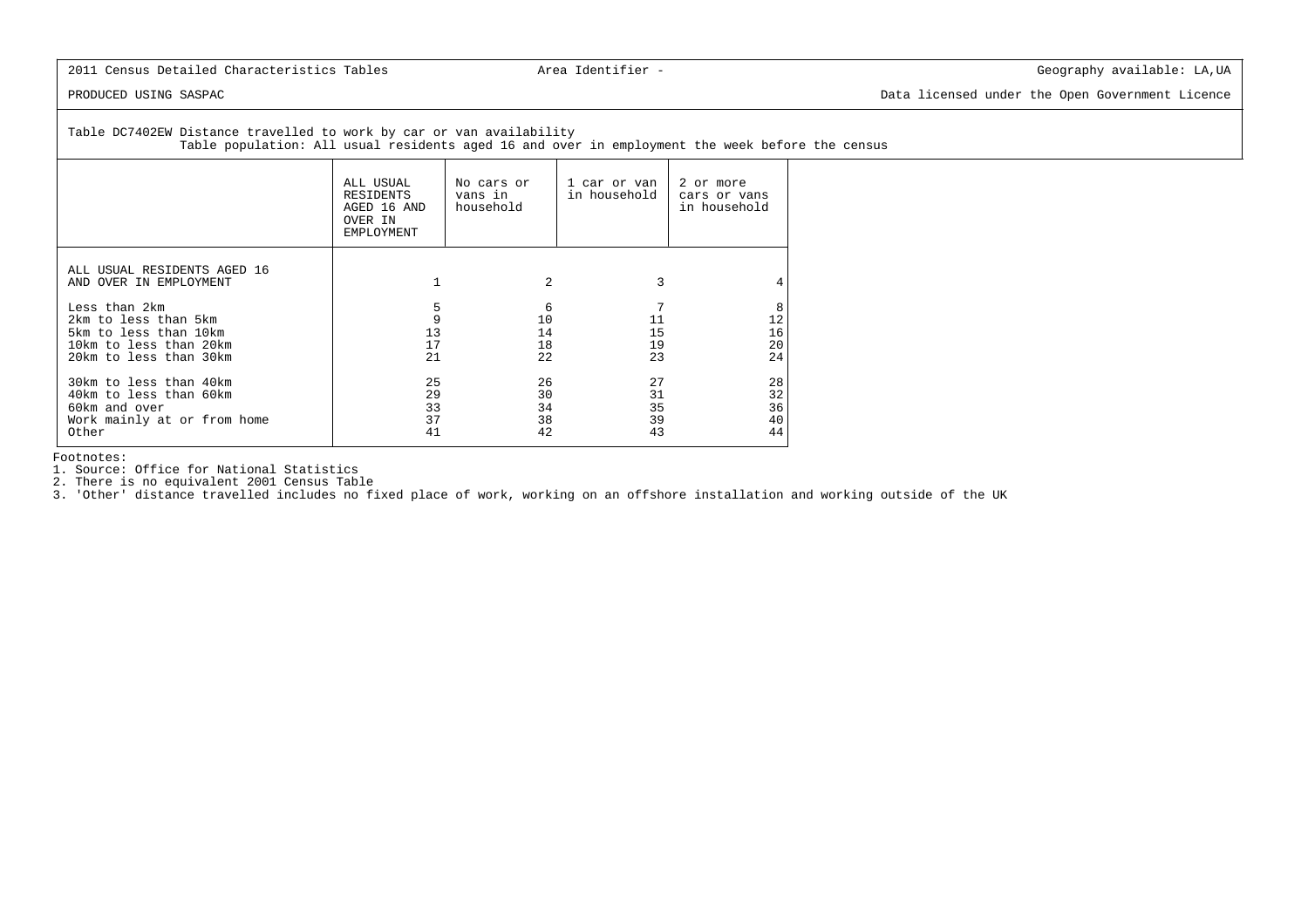# PRODUCED USING SASPAC Data licensed under the Open Government Licence

### Table DC7501EW Method of travel to work (2001 specification) by highest level of qualification by sex Page 1 of 3 Table population: All usual residents aged 16 and over in employment the week before the census

|                                                                                                                               | ALL USUAL            | Highest level of qualifications:<br>RESIDENTS AGED |                      |                      |                      |                      |                      |                                                     |  |
|-------------------------------------------------------------------------------------------------------------------------------|----------------------|----------------------------------------------------|----------------------|----------------------|----------------------|----------------------|----------------------|-----------------------------------------------------|--|
|                                                                                                                               | 16 AND OVER          | No quali<br>-fications                             | Level 1              | Level 2              | Apprentice-<br>ship  | Level 3              | Level 4<br>and above | Other quali<br>-fications                           |  |
| ALL USUAL RESIDENTS AGED 16 AND OVER IN<br>EMPLOYMENT                                                                         |                      | $\overline{2}$                                     | 3                    | 4                    | 5                    | 6                    |                      |                                                     |  |
| Work mainly at or from home<br>Train, underground, metro, light rail or tram<br>Bus, minibus or coach<br>Driving a car or van | 17<br>25<br>33       | 10<br>18<br>26<br>34                               | 11<br>19<br>27<br>35 | 12<br>20<br>28<br>36 | 13<br>21<br>29<br>37 | 14<br>22<br>30<br>38 | 15<br>23<br>31<br>39 | 16<br>$\begin{array}{c} 24 \\ 32 \end{array}$<br>40 |  |
| Passenger in a car or van<br>Bicycle<br>On foot<br>All other methods of travel to work                                        | 41<br>49<br>57<br>65 | 42<br>50<br>58<br>66                               | 43<br>51<br>59<br>67 | 44<br>52<br>60<br>68 | 45<br>53<br>61<br>69 | 46<br>54<br>62<br>70 | 47<br>55<br>63<br>71 | 48<br>56<br>64<br>72                                |  |

Footnotes:

1. Source: Office for National Statistics 2. There is no equivalent 2001 Census Table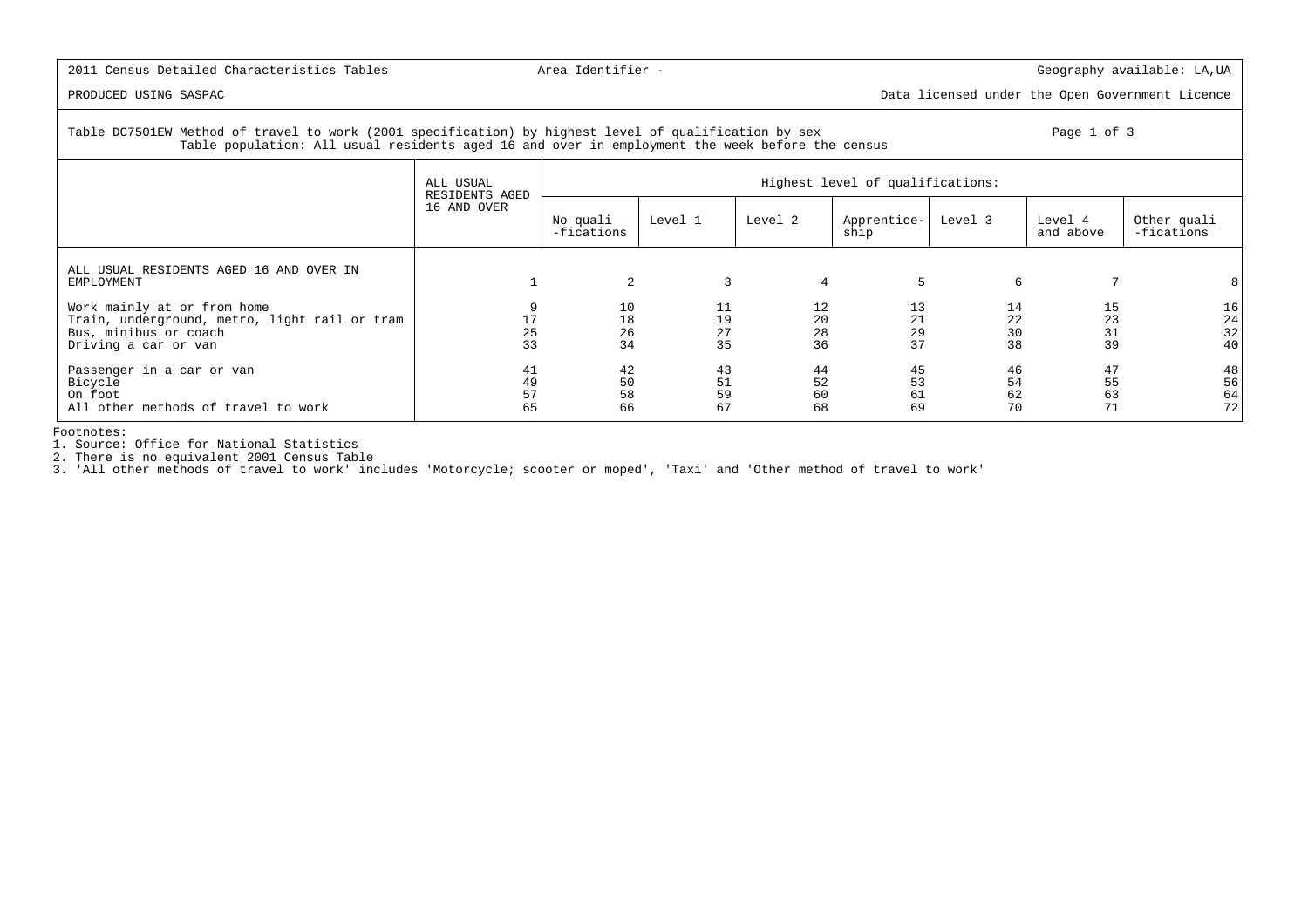PRODUCED USING SASPAC Data licensed under the Open Government Licence

### Table DC7501EW Method of travel to work (2001 specification) by highest level of qualification by sex Page 2 of 3 Table population: All usual residents aged 16 and over in employment the week before the census

|                                                                                                                               | ALL MALE USUAL           | Highest level of qualifications:<br>RESIDENTS AGED |                          |                          |                          |                          |                          |                           |  |  |
|-------------------------------------------------------------------------------------------------------------------------------|--------------------------|----------------------------------------------------|--------------------------|--------------------------|--------------------------|--------------------------|--------------------------|---------------------------|--|--|
|                                                                                                                               | 16 AND OVER              | No quali<br>-fications                             | Level 1                  | Level 2                  | Apprentice-<br>ship      | Level 3                  | Level 4<br>and above     | Other quali<br>-fications |  |  |
| ALL MALE USUAL RESIDENTS AGED 16 AND OVER IN<br>EMPLOYMENT                                                                    | 73                       | 74                                                 | 75                       | 76                       | 77                       | 78                       | 79                       | 80                        |  |  |
| Work mainly at or from home<br>Train, underground, metro, light rail or tram<br>Bus, minibus or coach<br>Driving a car or van | 81<br>89<br>97<br>105    | 82<br>90<br>98<br>106                              | 83<br>91<br>99<br>107    | 84<br>92<br>100<br>108   | 85<br>93<br>101<br>109   | 86<br>94<br>102<br>110   | 87<br>95<br>103<br>111   | 88<br>96<br>104<br>112    |  |  |
| Passenger in a car or van<br>Bicycle<br>On foot<br>All other methods of travel to work                                        | 113<br>121<br>129<br>137 | 114<br>122<br>130<br>138                           | 115<br>123<br>131<br>139 | 116<br>124<br>132<br>140 | 117<br>125<br>133<br>141 | 118<br>126<br>134<br>142 | 119<br>127<br>135<br>143 | 120<br>128<br>136<br>144  |  |  |

Footnotes:

1. Source: Office for National Statistics 2. There is no equivalent 2001 Census Table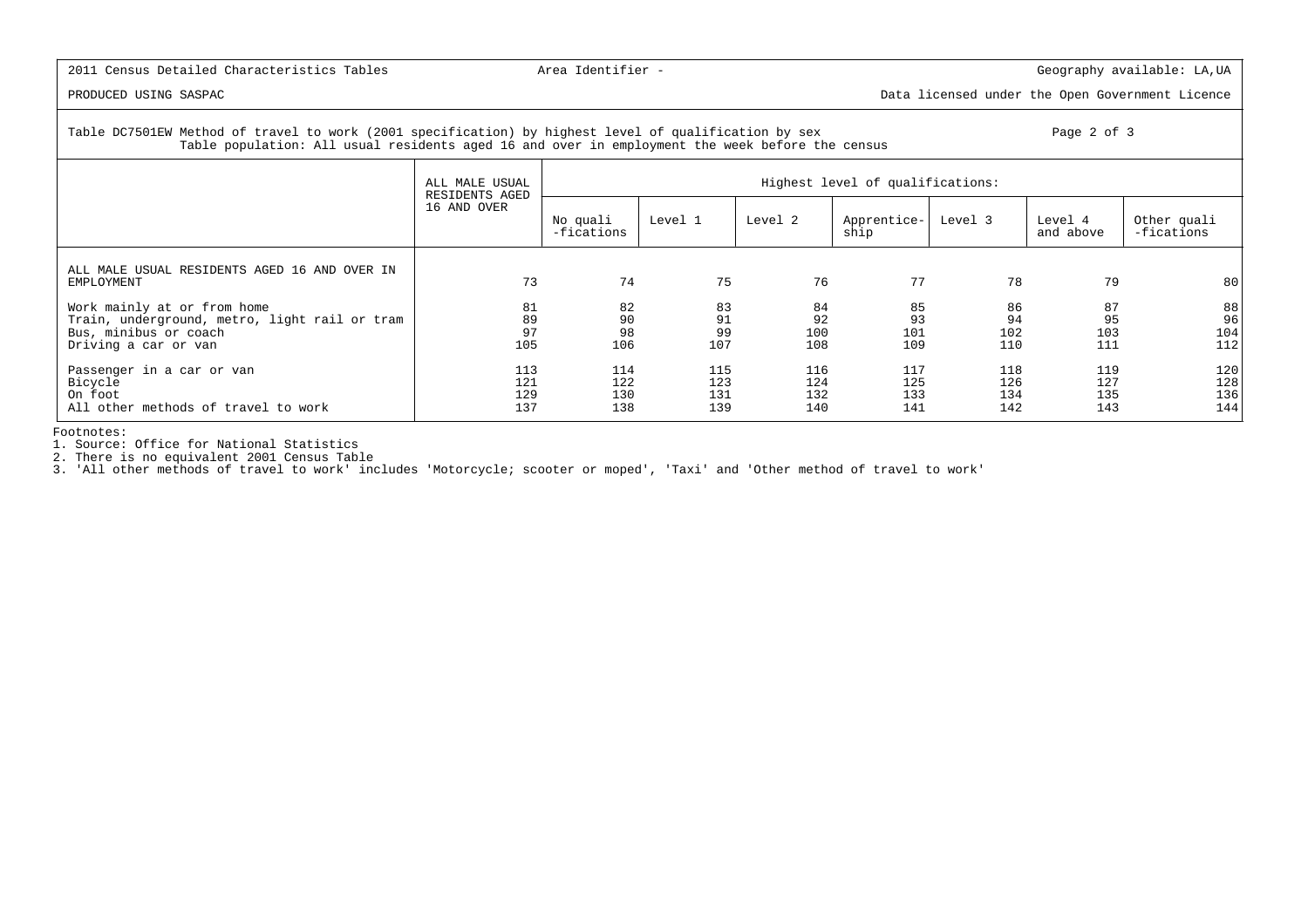# PRODUCED USING SASPAC Data licensed under the Open Government Licence

### Table DC7501EW Method of travel to work (2001 specification) by highest level of qualification by sex Page 3 of 3 Page 3 of 3 Table population: All usual residents aged 16 and over in employment the week before the census

|                                                                                                                               | ALL FEMALE<br>USUAL           | Highest level of qualifications: |                          |                          |                          |                          |                          |                           |  |  |
|-------------------------------------------------------------------------------------------------------------------------------|-------------------------------|----------------------------------|--------------------------|--------------------------|--------------------------|--------------------------|--------------------------|---------------------------|--|--|
|                                                                                                                               | RESIDENTS AGED<br>16 AND OVER | No quali<br>-fications           | Level 1                  | Level 2                  | Apprentice-<br>ship      | Level 3                  | Level 4<br>and above     | Other quali<br>-fications |  |  |
| ALL FEMALE USUAL RESIDENTS AGED 16 AND OVER<br>IN EMPLOYMENT                                                                  | 145                           | 146                              | 147                      | 148                      | 149                      | 150                      | 151                      | 152                       |  |  |
| Work mainly at or from home<br>Train, underground, metro, light rail or tram<br>Bus, minibus or coach<br>Driving a car or van | 153<br>161<br>169<br>177      | 154<br>162<br>170<br>178         | 155<br>163<br>171<br>179 | 156<br>164<br>172<br>180 | 157<br>165<br>173<br>181 | 158<br>166<br>174<br>182 | 159<br>167<br>175<br>183 | 160<br>168<br>176<br>184  |  |  |
| Passenger in a car or van<br>Bicycle<br>On foot<br>All other methods of travel to work                                        | 185<br>193<br>201<br>209      | 186<br>194<br>202<br>210         | 187<br>195<br>203<br>211 | 188<br>196<br>204<br>212 | 189<br>197<br>205<br>213 | 190<br>198<br>206<br>214 | 191<br>199<br>207<br>215 | 192<br>200<br>208<br>216  |  |  |

Footnotes:

1. Source: Office for National Statistics 2. There is no equivalent 2001 Census Table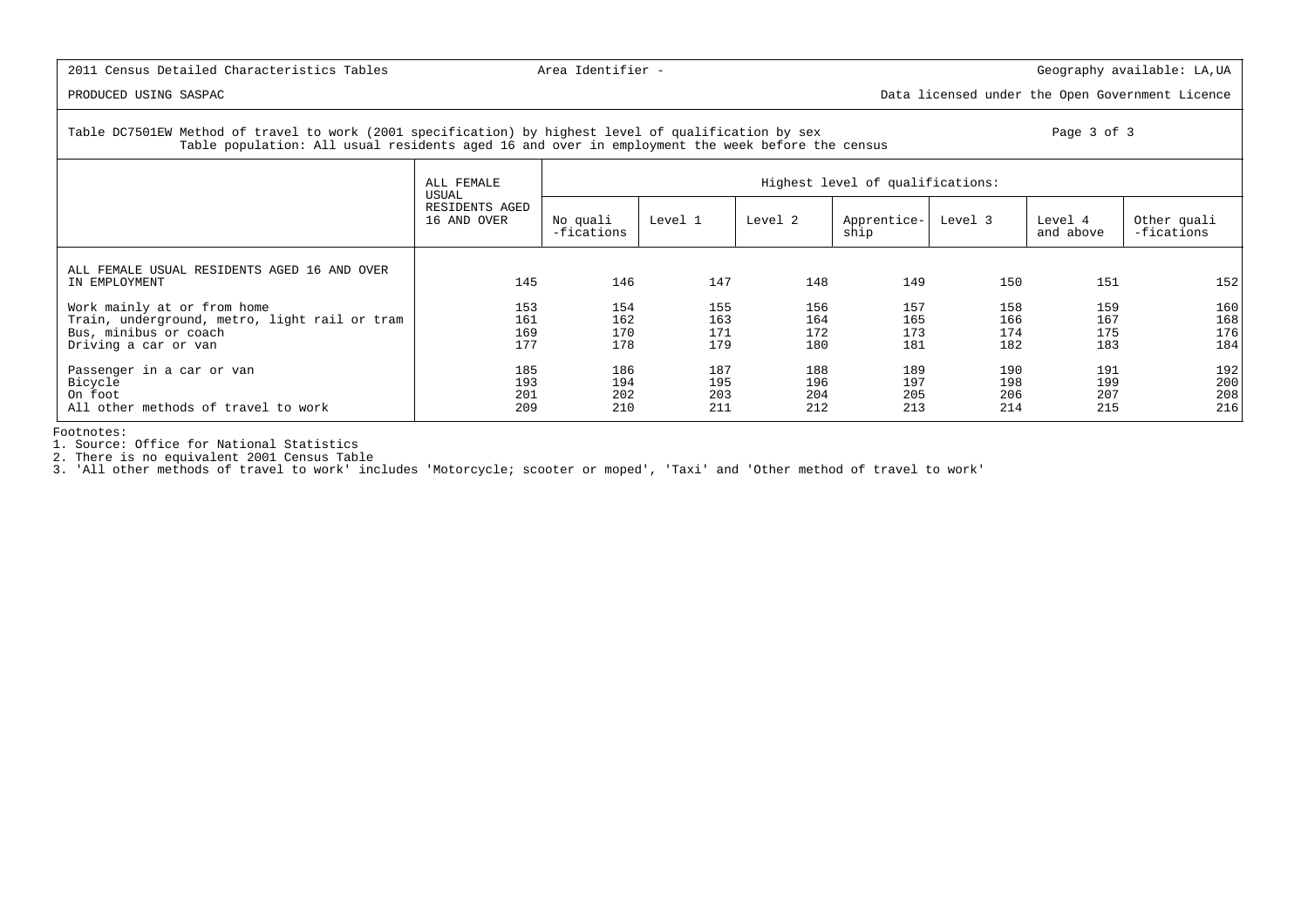PRODUCED USING SASPAC Data licensed under the Open Government Licence

### Table DC7502EW Distance travelled to work by highest level of qualification by sex Page 1 of 3 Table population: All usual residents aged 16 and over in employment the week before the census

|                                                                                                                    | ALL USUAL<br>RESIDENTS AGED |                            |                            |                            | Highest level of qualifications: |                              |                            |                            |
|--------------------------------------------------------------------------------------------------------------------|-----------------------------|----------------------------|----------------------------|----------------------------|----------------------------------|------------------------------|----------------------------|----------------------------|
|                                                                                                                    | 16 AND OVER                 | No quali<br>-fications     | Level 1                    | Level 2                    | Apprentice-<br>ship              | Level 3                      | Level 4<br>and above       | Other quali<br>-fications  |
| ALL USUAL RESIDENTS AGED 16 AND OVER IN<br>EMPLOYMENT                                                              |                             | 2                          | 3                          | $\overline{4}$             | 5                                | 6                            |                            | 8                          |
| Less than 2km<br>2km to less than 5km<br>5km to less than 10km<br>10km to less than 20km<br>20km to less than 30km | 9<br>17<br>25<br>33<br>41   | 10<br>18<br>26<br>34<br>42 | 11<br>19<br>27<br>35<br>43 | 12<br>20<br>28<br>36<br>44 | 13<br>21<br>29<br>37<br>45       | 14<br>22<br>$30$<br>38<br>46 | 15<br>23<br>31<br>39<br>47 | 16<br>24<br>32<br>40<br>48 |
| 30km to less than 40km<br>40km to less than 60km<br>60km and over<br>Work mainly at or from home<br>Other          | 49<br>57<br>65<br>73<br>81  | 50<br>58<br>66<br>74<br>82 | 51<br>59<br>67<br>75<br>83 | 52<br>60<br>68<br>76<br>84 | 53<br>61<br>69<br>77<br>85       | 54<br>62<br>70<br>78<br>86   | 55<br>63<br>71<br>79<br>87 | 56<br>64<br>72<br>80<br>88 |

Footnotes:

1. Source: Office for National Statistics

2. There is no equivalent 2001 Census Table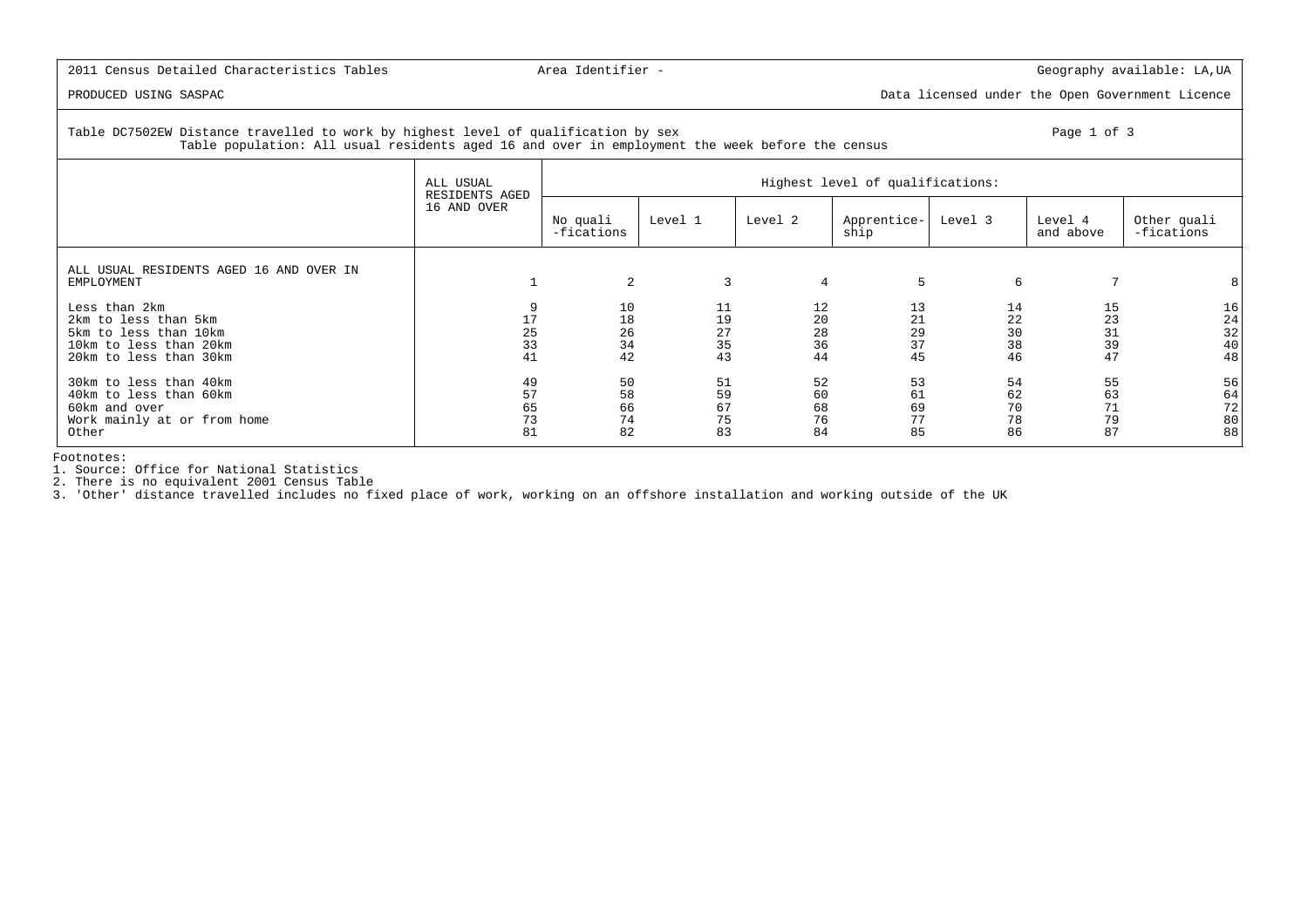PRODUCED USING SASPAC Data licensed under the Open Government Licence

### Table DC7502EW Distance travelled to work by highest level of qualification by sex Page 2 of 3 Table population: All usual residents aged 16 and over in employment the week before the census

|                                                                                                                    | ALL MALE USUAL<br>RESIDENTS AGED |                                 |                                 |                                 | Highest level of qualifications: |                                 |                                 |                                 |
|--------------------------------------------------------------------------------------------------------------------|----------------------------------|---------------------------------|---------------------------------|---------------------------------|----------------------------------|---------------------------------|---------------------------------|---------------------------------|
|                                                                                                                    | 16 AND OVER                      | No quali<br>-fications          | Level 1                         | Level 2                         | Apprentice-<br>ship              | Level 3                         | Level 4<br>and above            | Other quali<br>-fications       |
| ALL MALE USUAL RESIDENTS AGED 16 AND OVER IN<br>EMPLOYMENT                                                         | 89                               | 90                              | 91                              | 92                              | 93                               | 94                              | 95                              | 96                              |
| Less than 2km<br>2km to less than 5km<br>5km to less than 10km<br>10km to less than 20km<br>20km to less than 30km | 97<br>105<br>113<br>121<br>129   | 98<br>106<br>114<br>122<br>130  | 99<br>107<br>115<br>123<br>131  | 100<br>108<br>116<br>124<br>132 | 101<br>109<br>117<br>125<br>133  | 102<br>110<br>118<br>126<br>134 | 103<br>111<br>119<br>127<br>135 | 104<br>112<br>120<br>128<br>136 |
| 30km to less than 40km<br>40km to less than 60km<br>60km and over<br>Work mainly at or from home<br>Other          | 137<br>145<br>153<br>161<br>169  | 138<br>146<br>154<br>162<br>170 | 139<br>147<br>155<br>163<br>171 | 140<br>148<br>156<br>164<br>172 | 141<br>149<br>157<br>165<br>173  | 142<br>150<br>158<br>166<br>174 | 143<br>151<br>159<br>167<br>175 | 144<br>152<br>160<br>168<br>176 |

Footnotes:

1. Source: Office for National Statistics

2. There is no equivalent 2001 Census Table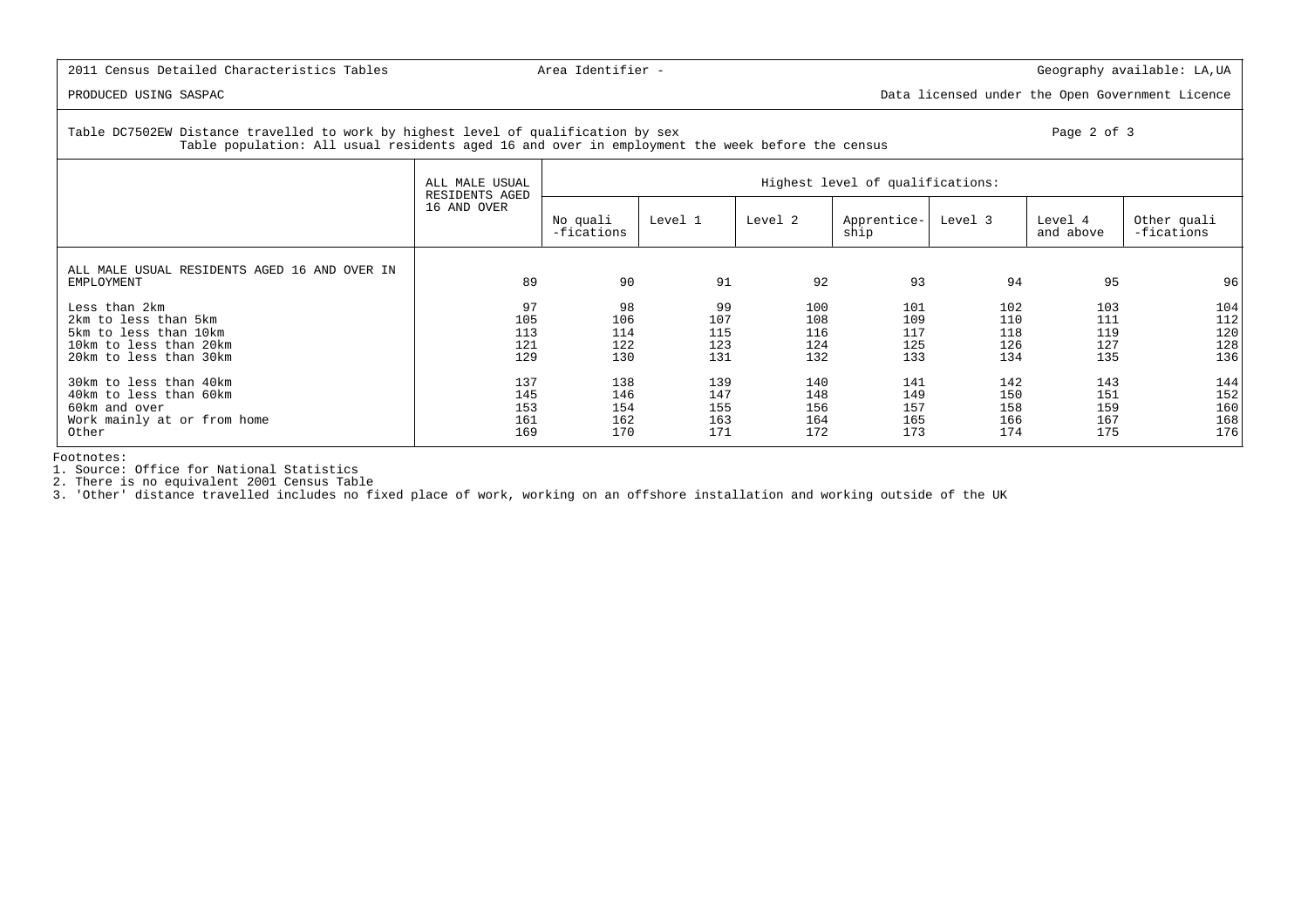PRODUCED USING SASPAC Data licensed under the Open Government Licence

### Table DC7502EW Distance travelled to work by highest level of qualification by sex Page 3 of 3 Table population: All usual residents aged 16 and over in employment the week before the census

|                                                                                                                    | ALL FEMALE                      | Highest level of qualifications:<br>USUAL AGED |                                 |                                 |                                 |                                 |                                 |                                 |  |  |  |
|--------------------------------------------------------------------------------------------------------------------|---------------------------------|------------------------------------------------|---------------------------------|---------------------------------|---------------------------------|---------------------------------|---------------------------------|---------------------------------|--|--|--|
|                                                                                                                    | RESIDENTS AGED<br>16 AND OVER   | No quali<br>-fications                         | Level 1                         | Level 2                         | Apprentice-<br>ship             | Level 3                         | Level 4<br>and above            | Other quali<br>-fications       |  |  |  |
| ALL FEMALE USUAL RESIDENTS AGED 16 AND OVER<br>IN EMPLOYMENT                                                       | 177                             | 178                                            | 179                             | 180                             | 181                             | 182                             | 183                             | 184                             |  |  |  |
| Less than 2km<br>2km to less than 5km<br>5km to less than 10km<br>10km to less than 20km<br>20km to less than 30km | 185<br>193<br>201<br>209<br>217 | 186<br>194<br>202<br>210<br>218                | 187<br>195<br>203<br>211<br>219 | 188<br>196<br>204<br>212<br>220 | 189<br>197<br>205<br>213<br>221 | 190<br>198<br>206<br>214<br>222 | 191<br>199<br>207<br>215<br>223 | 192<br>200<br>208<br>216<br>224 |  |  |  |
| 30km to less than 40km<br>40km to less than 60km<br>60km and over<br>Work mainly at or from home<br>Other          | 225<br>233<br>241<br>249<br>257 | 226<br>234<br>242<br>250<br>258                | 227<br>235<br>243<br>251<br>259 | 228<br>236<br>244<br>252<br>260 | 229<br>237<br>245<br>253<br>261 | 230<br>238<br>246<br>254<br>262 | 231<br>239<br>247<br>255<br>263 | 232<br>240<br>248<br>256<br>264 |  |  |  |

Footnotes:

1. Source: Office for National Statistics

2. There is no equivalent 2001 Census Table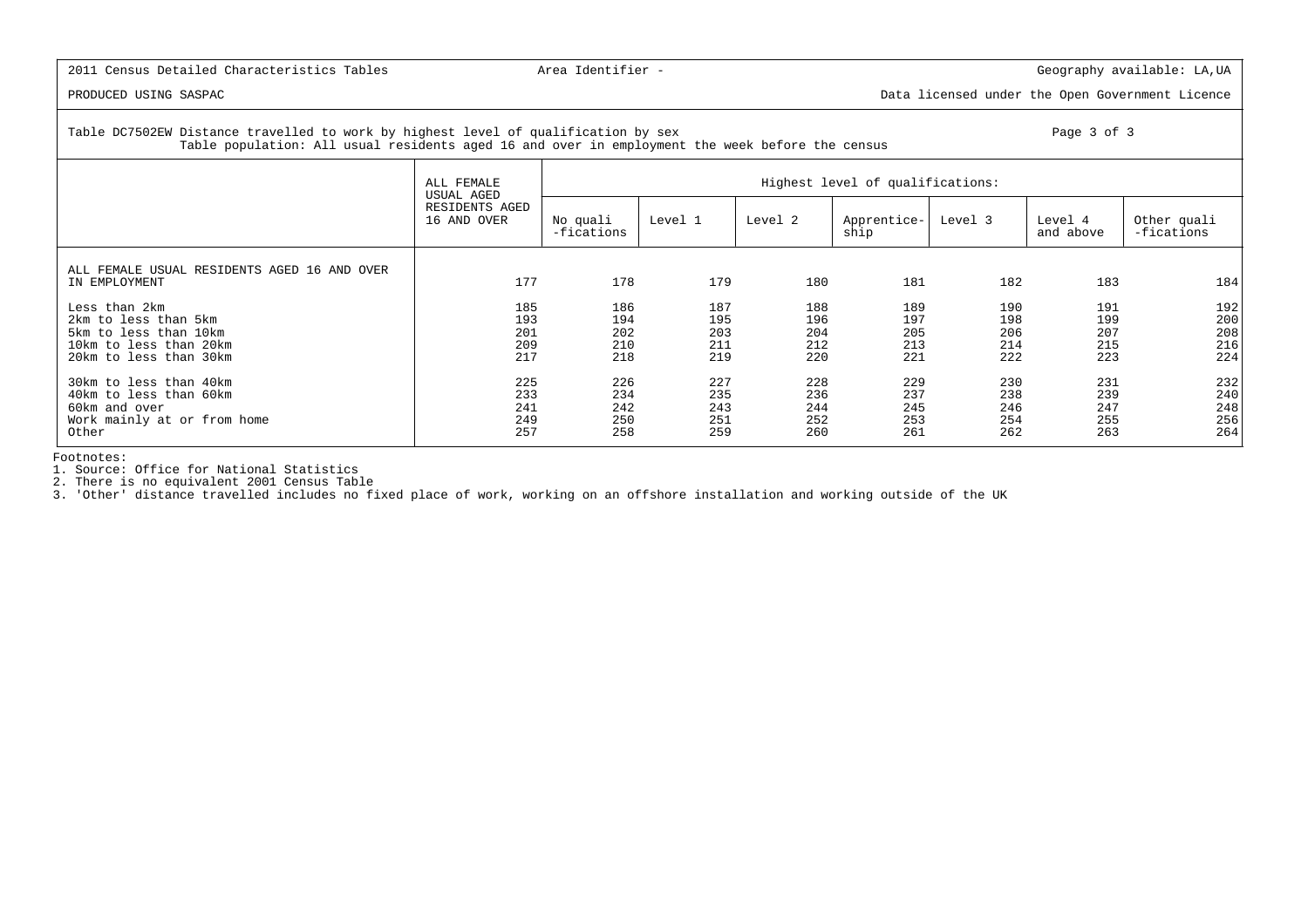PRODUCED USING SASPAC Data licensed under the Open Government Licence

 Table DC7601EW Method of travel to work (2001 specification) by hours worked by sexTable population: All usual residents aged 16 and over in employment the week before the census

|                                                                                        | ALL USUAL RESIDENTS AGED 16 AND<br>OVER IN EMPLOYMENT: |                                             |                                             | MALES:               |                                             |                                             | <b>FEMALES:</b>      |                                             |                                             |  |
|----------------------------------------------------------------------------------------|--------------------------------------------------------|---------------------------------------------|---------------------------------------------|----------------------|---------------------------------------------|---------------------------------------------|----------------------|---------------------------------------------|---------------------------------------------|--|
|                                                                                        | Total                                                  | Part-time:<br>30 hours<br>or less<br>worked | Full-time:<br>31 hours<br>or more<br>worked | Total                | Part-time:<br>30 hours<br>or less<br>worked | Full-time:<br>31 hours<br>or more<br>worked | Total                | Part-time:<br>30 hours<br>or less<br>worked | Full-time:<br>31 hours<br>or more<br>worked |  |
| ALL USUAL RESIDENTS AGED 16 AND OVER IN<br>EMPLOYMENT                                  |                                                        | 2                                           | 3                                           |                      | $\overline{4}$                              | 5<br>6                                      | 7                    | 8                                           |                                             |  |
| Work mainly at or from home<br>Train, underground, metro, light rail or                | 10                                                     | 11                                          | 12                                          | 13                   | 14                                          | 15                                          | 16                   | 17                                          | 18                                          |  |
| tram<br>Bus, minibus or coach<br>Driving a car or van                                  | 19<br>$\begin{array}{c} 28 \\ 37 \end{array}$          | 20<br>29<br>38                              | 21<br>30<br>39                              | 22<br>31<br>40       | 23<br>32<br>41                              | 24<br>33<br>42                              | 25<br>34<br>43       | 26<br>35<br>44                              | 27<br>36<br>45                              |  |
| Passenger in a car or van<br>Bicycle<br>On foot<br>All other methods of travel to work | 46<br>55<br>64<br>73                                   | 47<br>56<br>65<br>74                        | 48<br>57<br>66<br>75                        | 49<br>58<br>67<br>76 | 50<br>59<br>68<br>77                        | 51<br>60<br>69<br>78                        | 52<br>61<br>70<br>79 | 53<br>62<br>71<br>80                        | 54<br>63<br>72 <br>81                       |  |

Footnotes:

1. Source: Office for National Statistics

2. There is no equivalent 2001 Census Table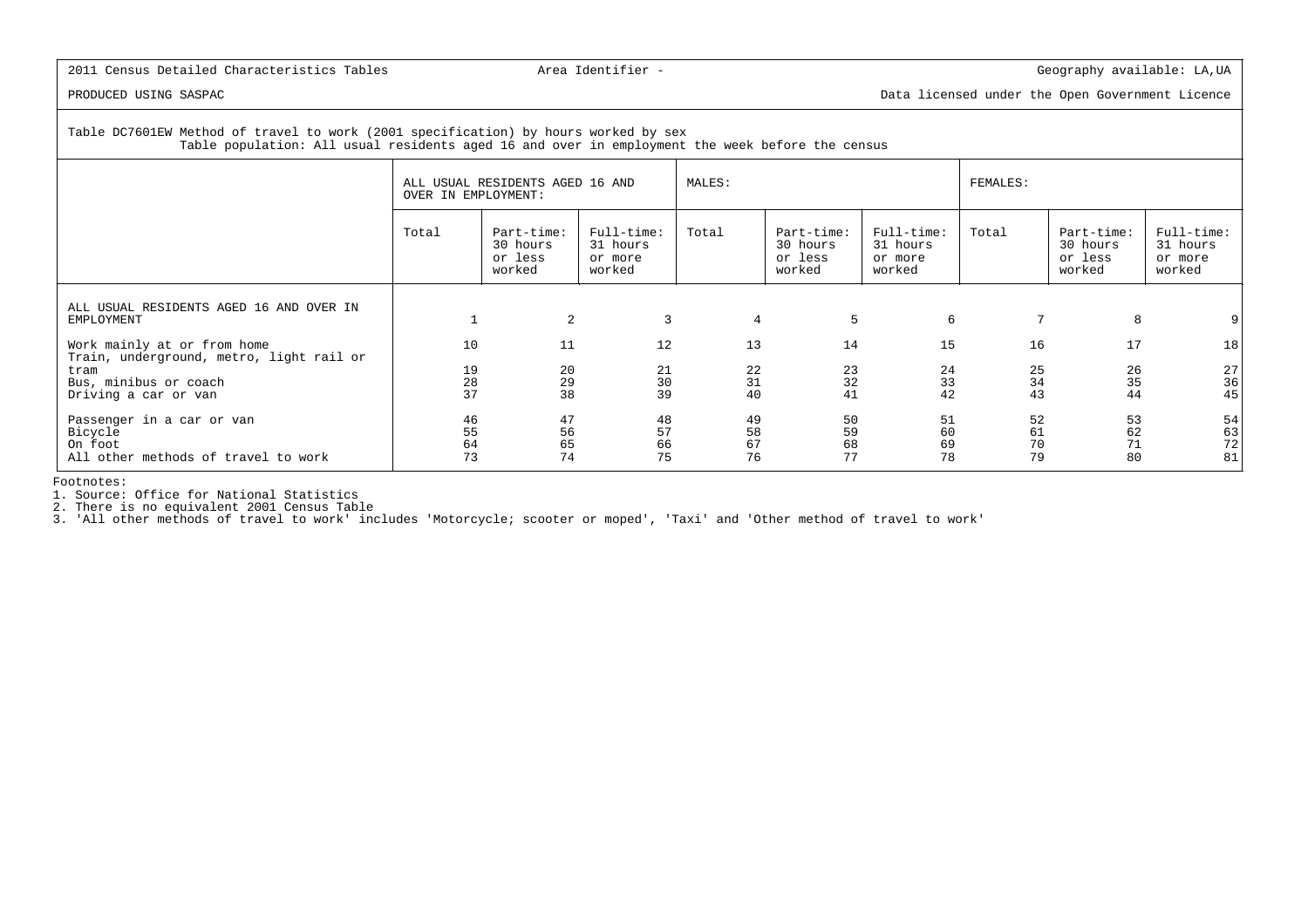PRODUCED USING SASPAC Data licensed under the Open Government Licence

| Table DC7602EW Method of travel to work (2001 specification) by industry<br>Table population: All usual residents aged 16 in employment the week before the census |                                              | Page 1 of 3                                       |                        |                         |                                                                                    |                            |
|--------------------------------------------------------------------------------------------------------------------------------------------------------------------|----------------------------------------------|---------------------------------------------------|------------------------|-------------------------|------------------------------------------------------------------------------------|----------------------------|
|                                                                                                                                                                    | ALL USUAL<br>RESIDENTS<br>AGE 16 AND<br>OVER | A, B, D, E<br>Agriculture,<br>energy and<br>water | C Manufacturing        | F Construction          | G Wholsale and<br>retail trade,<br>repair of motor<br>vehicles and<br>motor cycles | H Transport<br>and storage |
| ALL USUAL RESIDENTS AGED 16 AND OVER IN<br>EMPLOYMENT THE WEEK BEFORE THE CENSUS                                                                                   |                                              |                                                   | 3                      |                         |                                                                                    |                            |
| Work mainly at or from home<br>Train, underground, metro, light rail or train<br>Bus, minibus or coach<br>Driving a car or van                                     | 17<br>33<br>49<br>65                         | 18<br>34<br>50<br>66                              | 19<br>35<br>51<br>67   | 20<br>36<br>52<br>68    | 21<br>37<br>53<br>69                                                               | 22<br>38<br>54<br>70       |
| Passenger in a car or van<br>Bicycle<br>On foot<br>All other methods of travel to work                                                                             | 81<br>97<br>113<br>129                       | 82<br>98<br>114<br>130                            | 83<br>99<br>115<br>131 | 84<br>100<br>116<br>132 | 85<br>101<br>117<br>133                                                            | 86<br>102<br>118<br>134    |

Footnotes:

1. Source: Office for National Statistics 2. 'All other methods of travel to work' includes 'Motorcycle; scooter or moped', 'Taxi' and 'Other method of travel to work'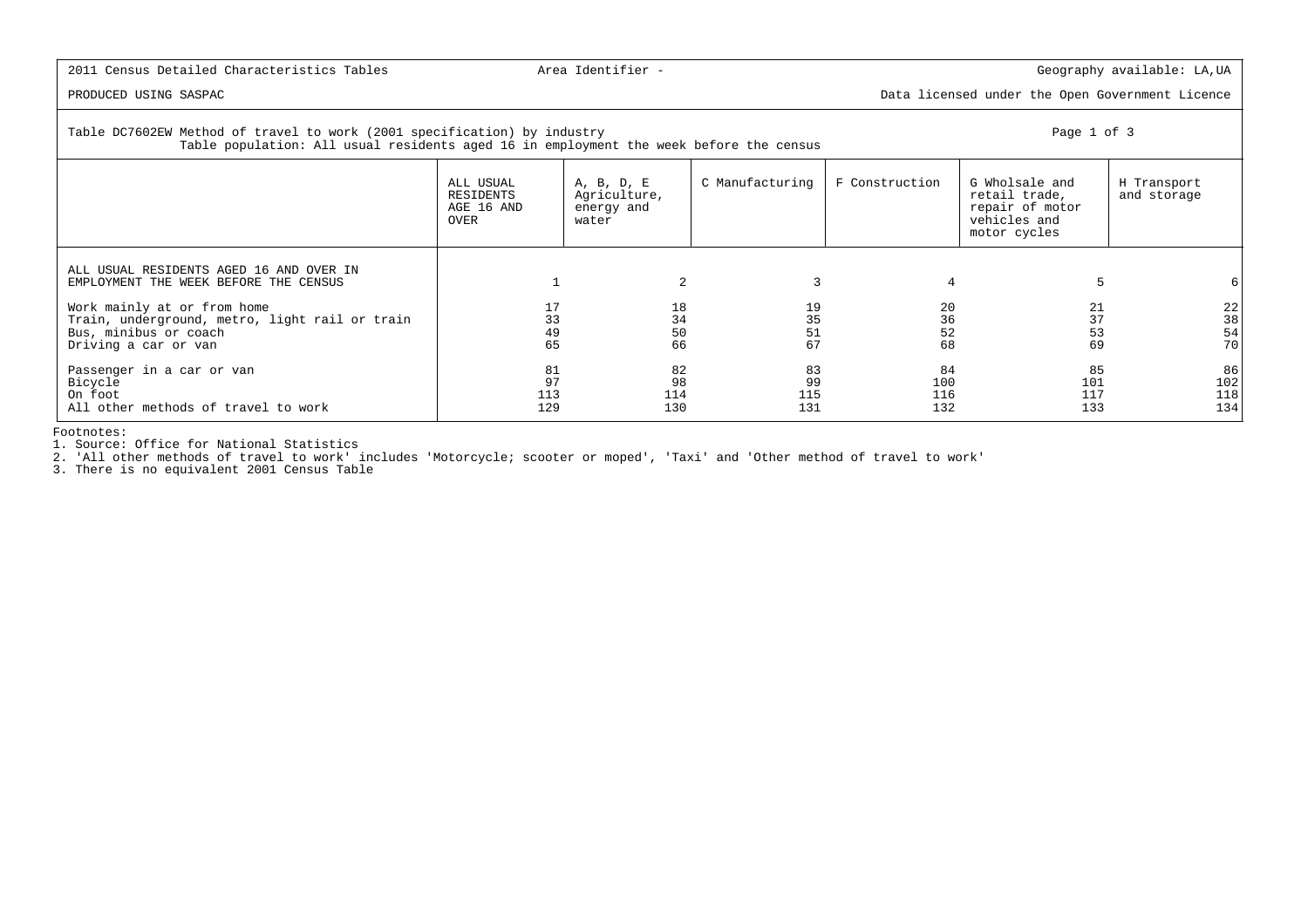PRODUCED USING SASPAC Data licensed under the Open Government Licence

### | Table DC7602EW Method of travel to work (2001 specification) by industry Page 2 of 3 Table population: All usual residents aged 16 in employment the week before the census

|                                                                                                                                                                                                                    | I Accommodation<br>and food<br>service<br>activities | J Information<br>and<br>communication | K Financial<br>and insurance<br>activities | L Real estate<br>activities | M Professional,<br>scientific and<br>technical<br>activities | N Administratative<br>and support<br>service activities |
|--------------------------------------------------------------------------------------------------------------------------------------------------------------------------------------------------------------------|------------------------------------------------------|---------------------------------------|--------------------------------------------|-----------------------------|--------------------------------------------------------------|---------------------------------------------------------|
| ALL USUAL RESIDENTS AGED 16 AND OVER IN<br>EMPLOYMENT THE WEEK BEFORE THE CENSUS<br>Work mainly at or from home<br>Train, underground, metro, light rail or train<br>Bus, minibus or coach<br>Driving a car or van | 23<br>39<br>55<br>71                                 | 8<br>24<br>40<br>56<br>72             | 9<br>25<br>41<br>57<br>73                  | 10<br>26<br>42<br>58<br>74  | 11<br>27<br>43<br>59<br>75                                   | 12<br>28<br>44<br>60<br>76                              |
| Passenger in a car or van<br>Bicycle<br>On foot<br>All other methods of travel to work                                                                                                                             | 87<br>103<br>119<br>135                              | 88<br>104<br>120<br>136               | 89<br>105<br>121<br>137                    | 90<br>106<br>122<br>138     | 91<br>107<br>123<br>139                                      | 92<br>108<br>124<br>140                                 |

Footnotes:

1. Source: Office for National Statistics

2. 'All other methods of travel to work' includes 'Motorcycle; scooter or moped', 'Taxi' and 'Other method of travel to work'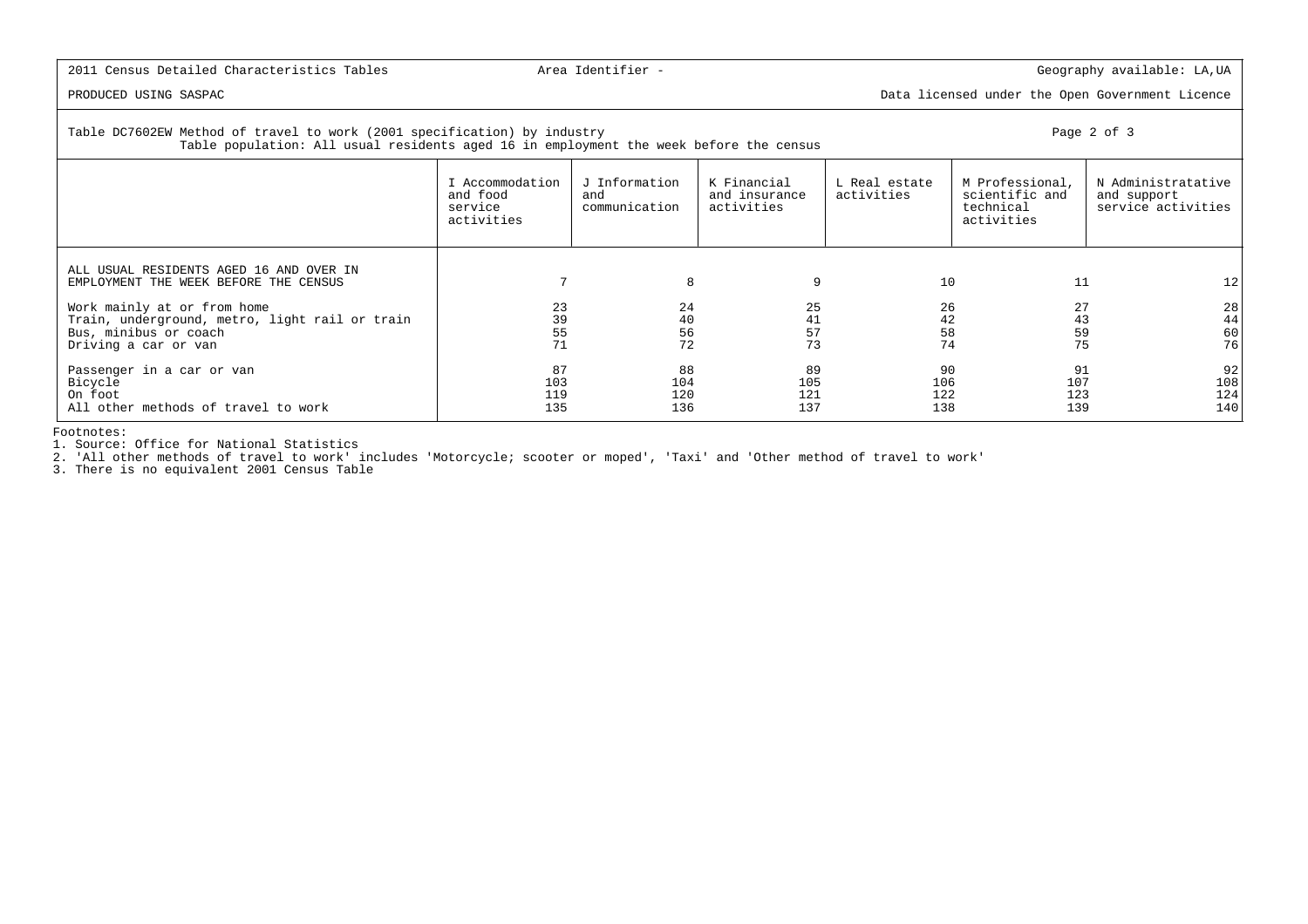PRODUCED USING SASPAC Data licensed under the Open Government Licence

Table DC7602EW Method of travel to work (2001 specification) by industry extending the state of the page 3 of 3  $\pm$ Table population: All usual residents aged 16 in employment the week before the census

|                                                                                  | O Public<br>administration<br>and defence,<br>compulsory<br>social security | P Education | O Human health<br>and social work<br>activities | R, S, T, U<br>Other |
|----------------------------------------------------------------------------------|-----------------------------------------------------------------------------|-------------|-------------------------------------------------|---------------------|
| ALL USUAL RESIDENTS AGED 16 AND OVER IN<br>EMPLOYMENT THE WEEK BEFORE THE CENSUS | 13                                                                          | 14          | 15                                              | 16                  |
| Work mainly at or from home                                                      | 29                                                                          | 30          | 31                                              | 32                  |
| Train, underground, metro, light rail or train                                   | 45                                                                          | 46          | 47                                              | 48                  |
| Bus, minibus or coach                                                            | 61                                                                          | 62          | 63                                              | 64                  |
| Driving a car or van                                                             | 77                                                                          | 78          | 79                                              | 80                  |
| Passenger in a car or van                                                        | 93                                                                          | 94          | 95                                              | 96                  |
| Bicycle                                                                          | 109                                                                         | 110         | 111                                             | 112                 |
| On foot                                                                          | 125                                                                         | 126         | 127                                             | 128                 |
| All other methods of travel to work                                              | 141                                                                         | 142         | 143                                             | 144                 |

Footnotes:

1. Source: Office for National Statistics

2. 'All other methods of travel to work' includes 'Motorcycle; scooter or moped', 'Taxi' and 'Other method of travel to work'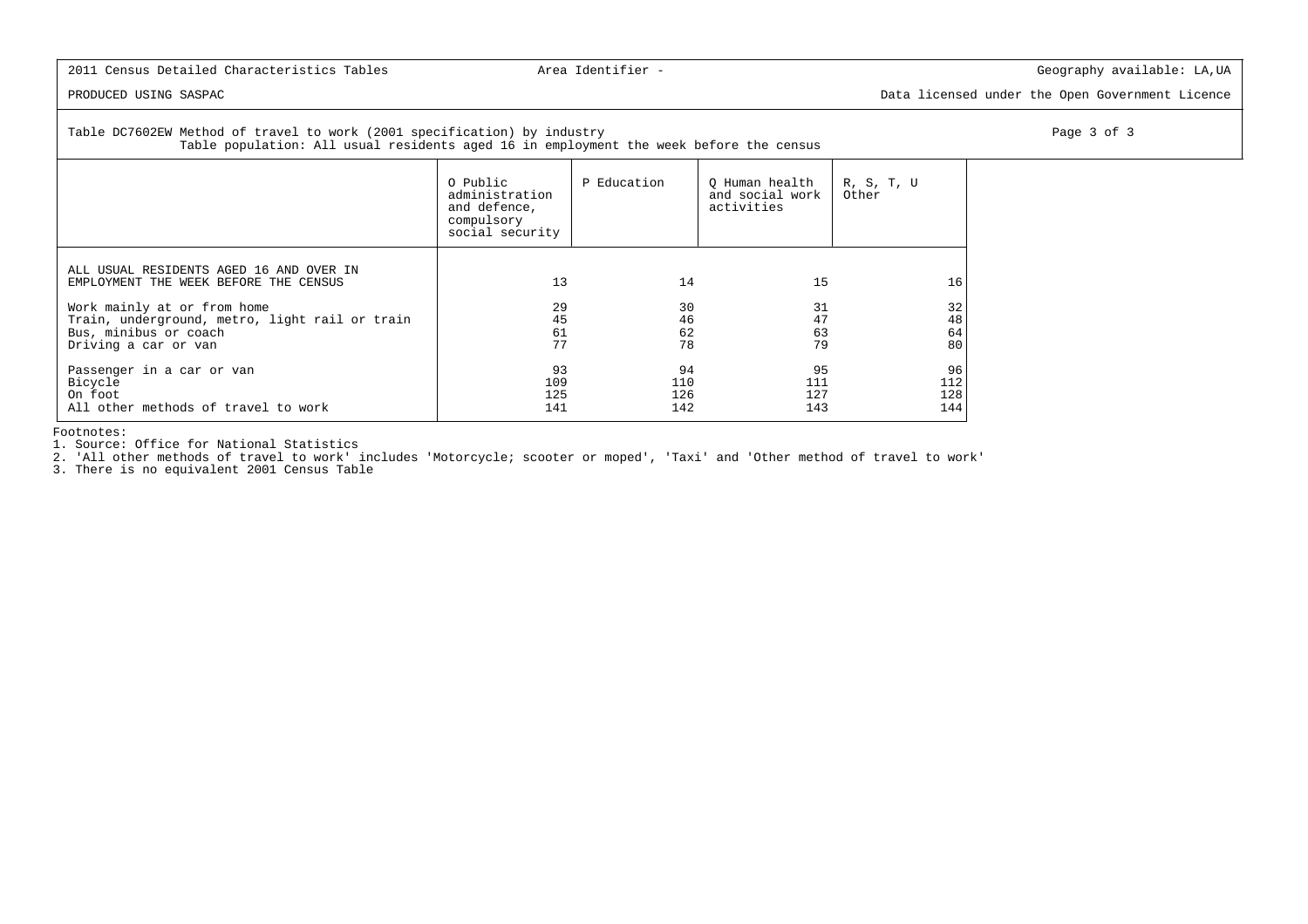PRODUCED USING SASPAC Data licensed under the Open Government Licence

### Table DC7603EW Method of travel to work (2001 specification) by occupation by sex Page 1 of 6 Table population: All usual residents aged 16 in employment the week before the census

| ALL USUAL<br>RESIDENTS<br>$\sqrt{2}$ תה <i>דור</i> המונה 1.6 הח | Managers,<br>directors and<br>$\sim$ $\sim$ $\sim$ $\sim$ $\sim$ | 2. Professional<br>occupations | 3. Associate<br>professional<br>$and +aabn+aa$ | 4. Administrative |
|-----------------------------------------------------------------|------------------------------------------------------------------|--------------------------------|------------------------------------------------|-------------------|

|                                                                                                                                | RESIDENTS<br>AGE 16 AND OVER | directors and<br>senior<br>officials | occupations          | professional<br>and technical<br>occupations |                      |
|--------------------------------------------------------------------------------------------------------------------------------|------------------------------|--------------------------------------|----------------------|----------------------------------------------|----------------------|
| ALL USUAL RESIDENTS AGED 16 AND OVER IN<br>EMPLOYMENT THE WEEK BEFORE THE CENSUS                                               |                              |                                      |                      |                                              |                      |
| Work mainly at or from home<br>Train, underground, metro, light rail or train<br>Bus, minibus or coach<br>Driving a car or van | 31<br>41                     | 12<br>22<br>32<br>42                 | 13<br>23<br>33<br>43 | 14<br>24<br>34<br>44                         | 15<br>25<br>35<br>45 |
| Passenger in a car or van<br>Bicycle<br>On foot<br>All other methods of travel to work                                         | 51<br>61<br>81               | 52<br>62<br>72<br>82                 | 53<br>63<br>73<br>83 | 54<br>64<br>74<br>84                         | 55<br>65<br>75<br>85 |

Footnotes:

1. Source: Office for National Statistics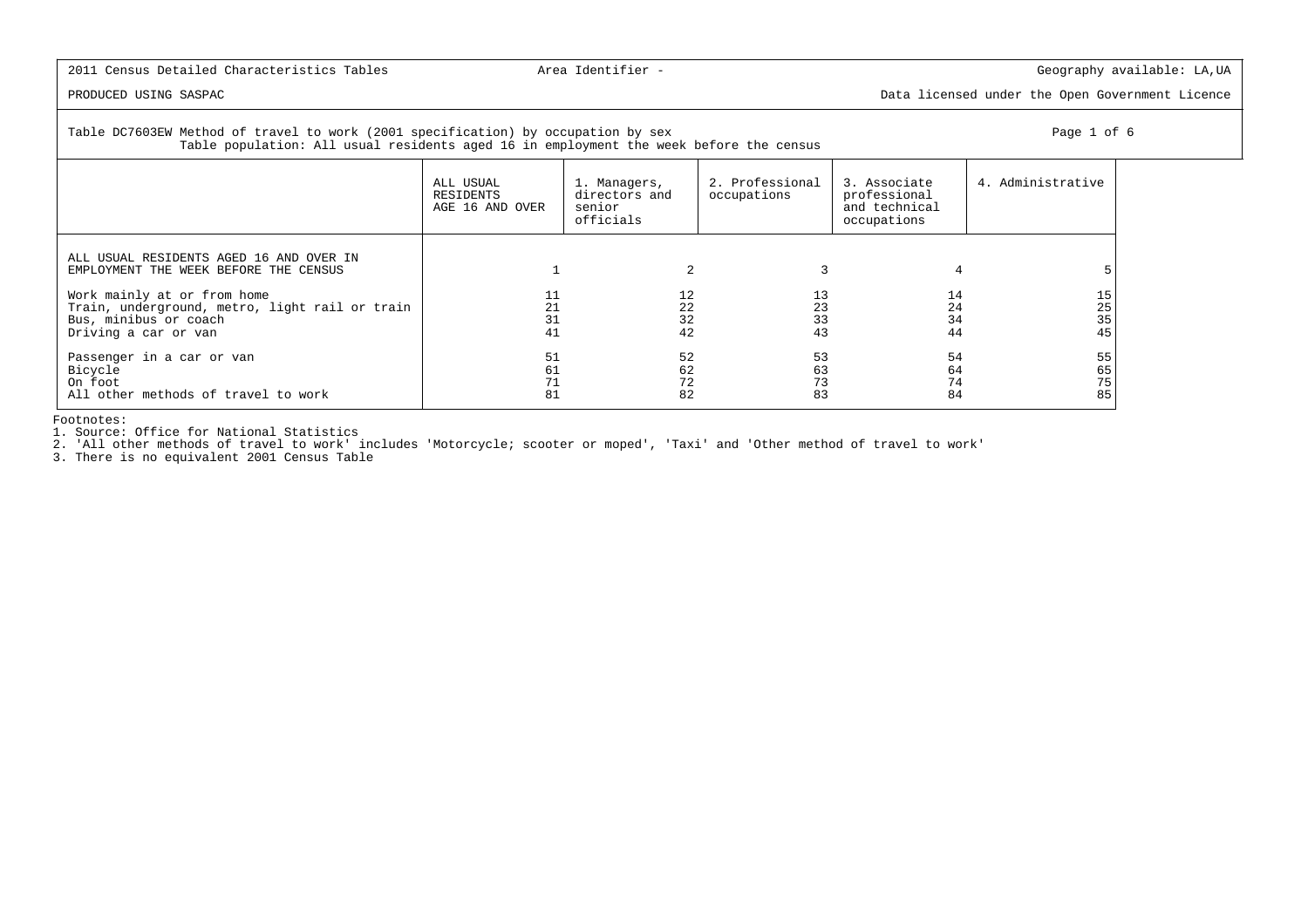PRODUCED USING SASPAC Data licensed under the Open Government Licence

### Table DC7603EW Method of travel to work (2001 specification) by occupation by sex Page 2 of 6 Table population: All usual residents aged 16 in employment the week before the census

|                                                                                                                                | 5. Skilled<br>trades<br>occupation | 6. Caring<br>leisure and<br>other service<br>occupations | 7. Sales and<br>customer<br>service<br>occupations | 8. Process,<br>plant and<br>machines<br>operatives | 9. Elementary<br>occupations |
|--------------------------------------------------------------------------------------------------------------------------------|------------------------------------|----------------------------------------------------------|----------------------------------------------------|----------------------------------------------------|------------------------------|
| ALL USUAL RESIDENTS AGED 16 AND OVER IN<br>EMPLOYMENT THE WEEK BEFORE THE CENSUS                                               | 6                                  |                                                          | 8                                                  |                                                    | 10                           |
| Work mainly at or from home<br>Train, underground, metro, light rail or train<br>Bus, minibus or coach<br>Driving a car or van | 16<br>26<br>36<br>46               | 27<br>37<br>47                                           | 18<br>28<br>38<br>48                               | 19<br>29<br>39<br>49                               | 20<br>30<br>40<br>50         |
| Passenger in a car or van<br>Bicycle<br>On foot<br>All other methods of travel to work                                         | 56<br>66<br>76<br>86               | 57<br>67<br>77<br>87                                     | 58<br>68<br>78<br>88                               | 59<br>69<br>79<br>89                               | 60<br>70<br>80<br>90         |

Footnotes:

1. Source: Office for National Statistics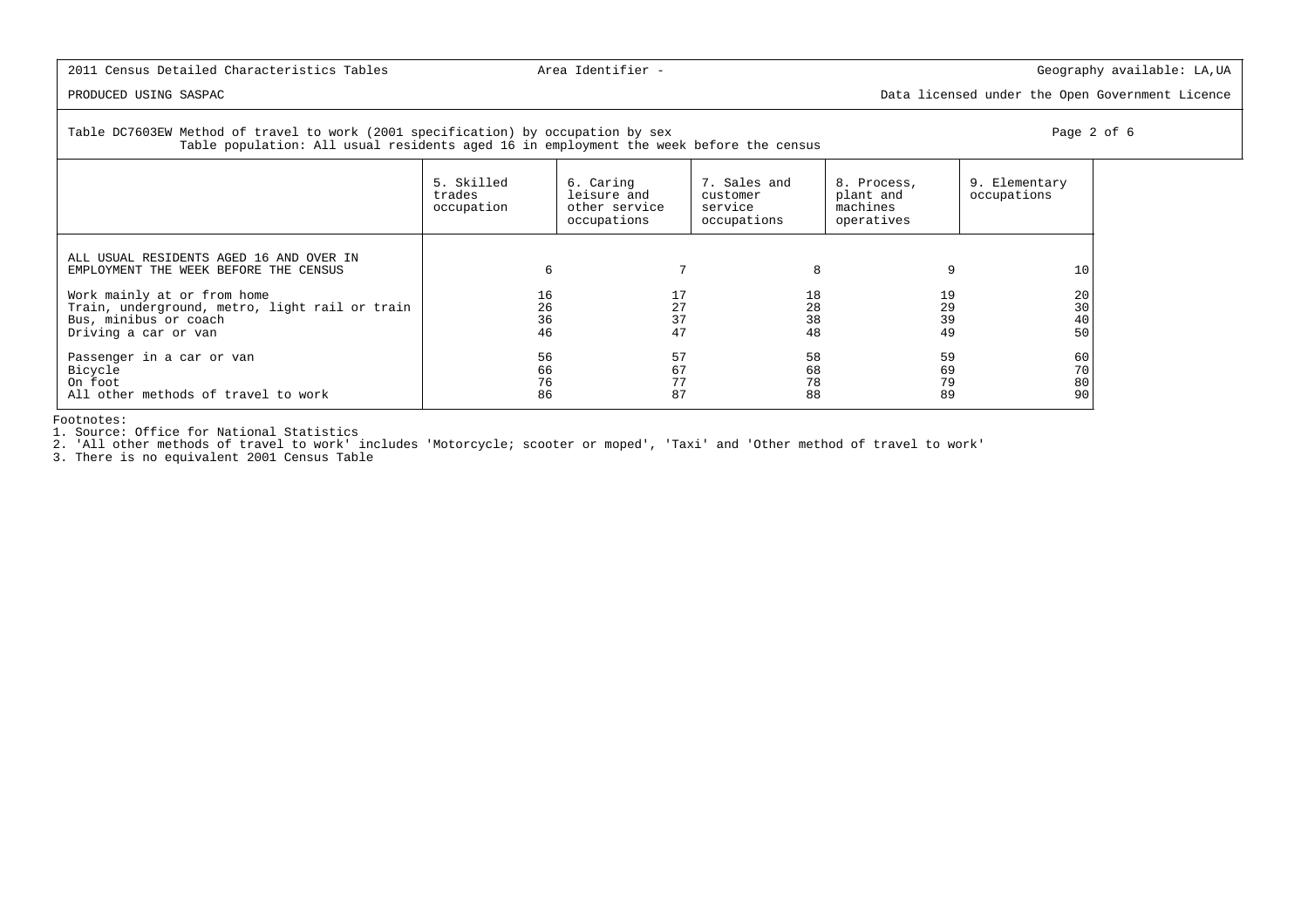PRODUCED USING SASPAC Data licensed under the Open Government Licence

Table DC7603EW Method of travel to work (2001 specification) by occupation by sex Page 3 of 6 Table population: All males aged 16 in employment the week before the census

ALL USUAL  $\begin{array}{|l|l|}\n\hline\n\text{ALL USUMS}\n\end{array}\n\quad \text{1. Management} \quad \begin{array}{|l|}\n\hline\n\text{2. Professional} & \text{3. Associational}\n\end{array}\n\quad \text{1. Administration} \quad \begin{array}{|l|}\n\hline\n\text{3. Associational}\n\end{array}\n\quad \text{4. Administration}$ directors and<br>senior and technical AGE 16 AND OVER officials  $\vert$  technical ALL MALES AGED 16 AND OVER INlemployment the week before the census states and the state of the states of the states of the states of the states of the states of the states of the states of the states of the states of the states of the states of the s Work mainly at or from home 101 102 103 104 105115 Train, underground, metro, light rail 111 111 112 113 114 114 or train Bus, minibus or coach 121 122 123 124 125135 Driving a car or van 131 132 133 134 135Passenger in a car or van the control of the control of the control of the control of the control of the control of the control of the control of the control of the control of the control of the control of the control of t 155 Bicycle 151 152 153 154 155165 | On foot 161 162 163 164 165 175 All other methods of travel to work 171 172 173 174 174 174 175

Footnotes:

1. Source: Office for National Statistics

2. 'All other methods of travel to work' includes 'Motorcycle; scooter or moped', 'Taxi' and 'Other method of travel to work'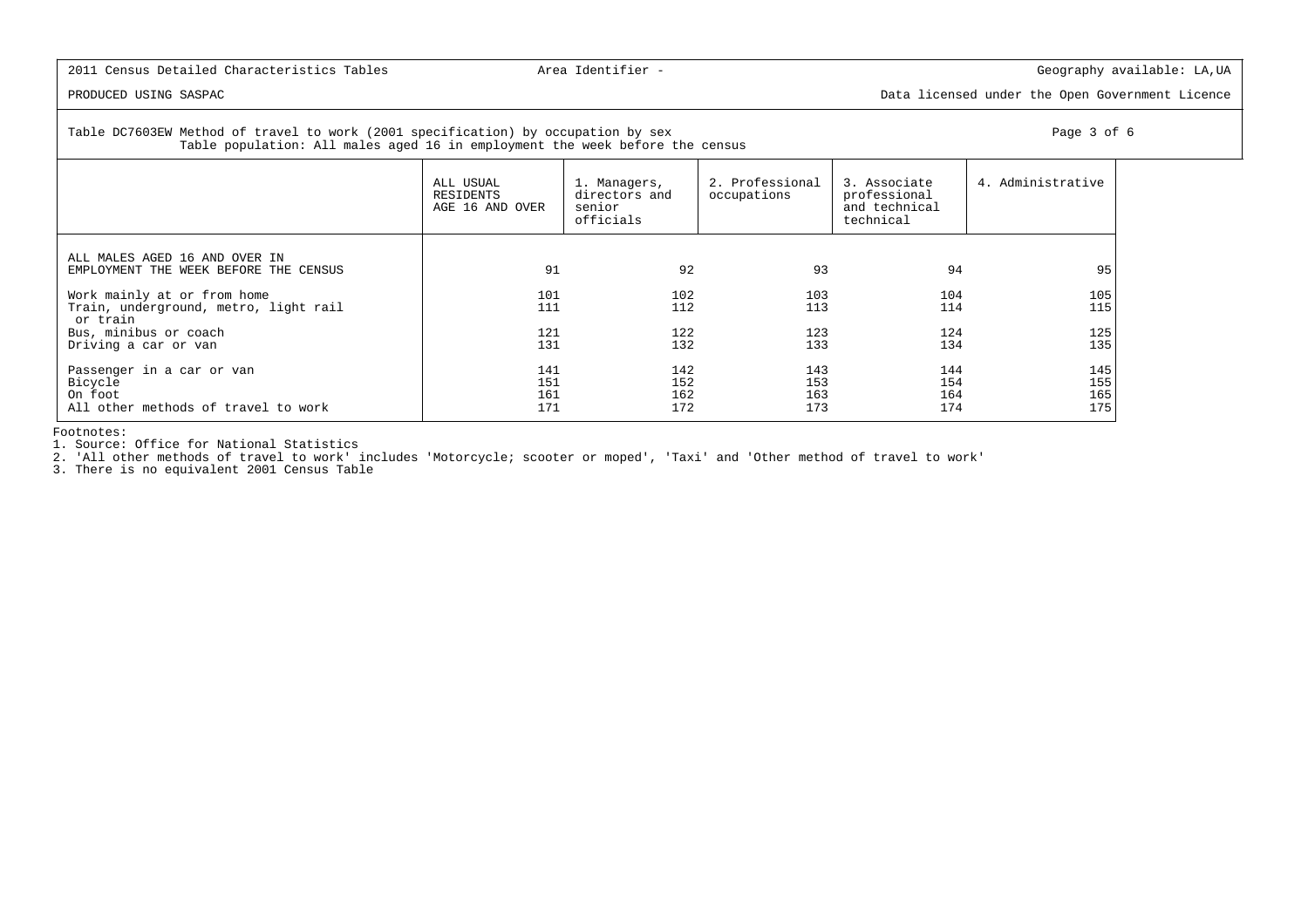PRODUCED USING SASPAC Data licensed under the Open Government Licence

### Table DC7603EW Method of travel to work (2001 specification) by occupation by sex Page 4 of 6 or Page 4 of 6 Table population: All males aged 16 in employment the week before the census

|                                                                        | 5. Skilled<br>trades<br>occupation | 6. Caring<br>leisure and<br>other service<br>occupations | 7. Sales and<br>customer<br>service<br>occupations | 8. Process,<br>plant and<br>machines<br>operatives | 9. Elementary<br>occupations |
|------------------------------------------------------------------------|------------------------------------|----------------------------------------------------------|----------------------------------------------------|----------------------------------------------------|------------------------------|
| ALL MALES AGED 16 AND OVER IN<br>EMPLOYMENT THE WEEK BEFORE THE CENSUS | 96                                 | 97                                                       | 98                                                 | 99                                                 | 100                          |
| Work mainly at or from home                                            | 106                                | 107                                                      | 108                                                | 109                                                | 110                          |
| Train, underground, metro, light rail or train                         | 116                                | 117                                                      | 118                                                | 119                                                | 120                          |
| Bus, minibus or coach                                                  | 126                                | 127                                                      | 128                                                | 129                                                | 130                          |
| Driving a car or van                                                   | 136                                | 137                                                      | 138                                                | 139                                                | 140                          |
| Passenger in a car or van                                              | 146                                | 147                                                      | 148                                                | 149                                                | 150                          |
| Bicycle                                                                | 156                                | 157                                                      | 158                                                | 159                                                | 160                          |
| On foot                                                                | 166                                | 167                                                      | 168                                                | 169                                                | 170                          |
| All other methods of travel to work                                    | 176                                | 177                                                      | 178                                                | 179                                                | 180                          |

Footnotes:

1. Source: Office for National Statistics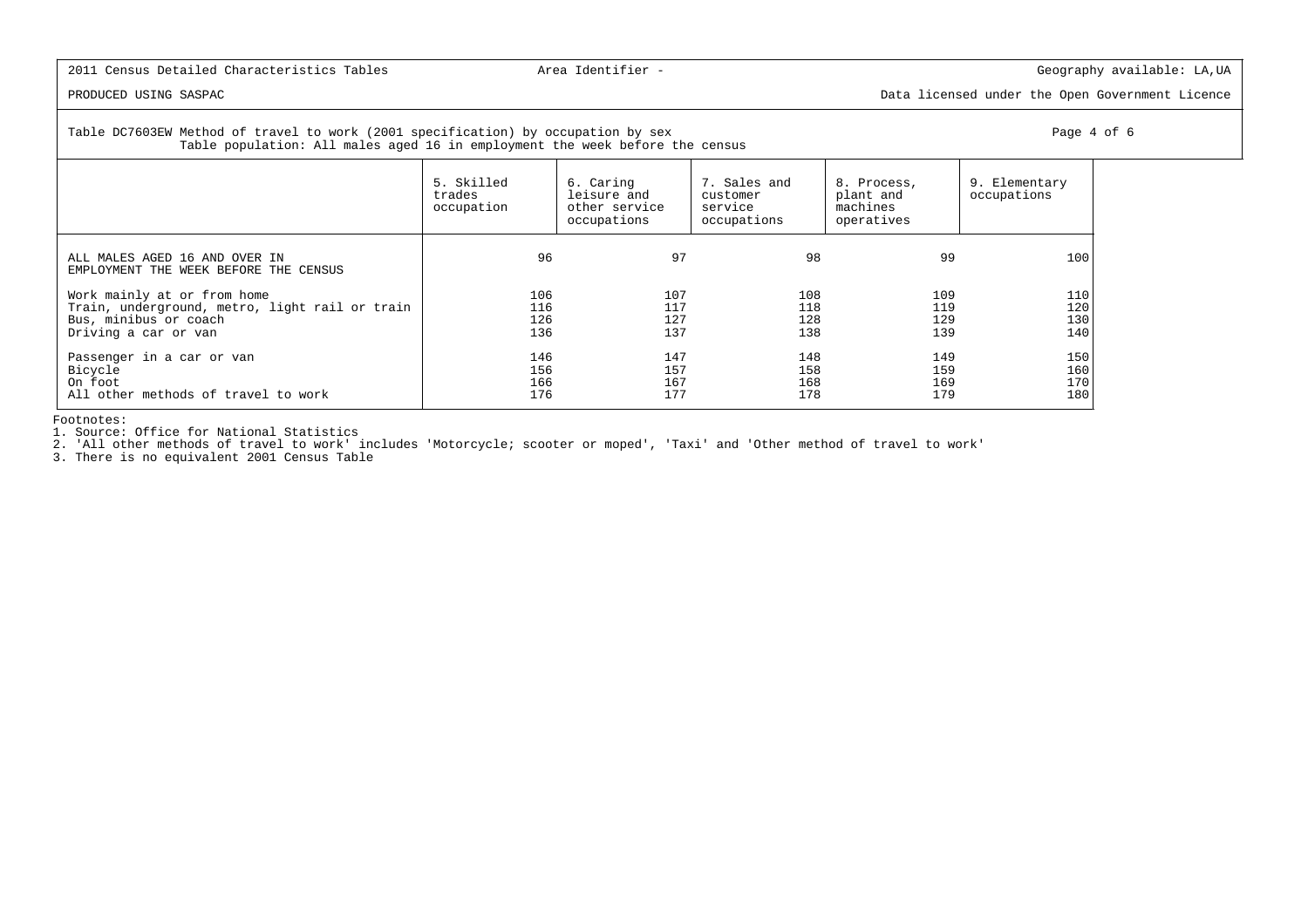PRODUCED USING SASPAC Data licensed under the Open Government Licence

Table DC7603EW Method of travel to work (2001 specification) by occupation by sex Page 5 of 6 or Page 5 of 6 or Page 5 of 6 Table population: All females aged 16 in employment the week before the census

|                                                                          | ALL USUAL<br>RESIDENTS<br>AGE 16 AND OVER | 1. Managers,<br>directors and<br>senior<br>officials | 2. Professional<br>occupations | 3. Associate<br>professional<br>and technical<br>occupations | 4. Administrative |
|--------------------------------------------------------------------------|-------------------------------------------|------------------------------------------------------|--------------------------------|--------------------------------------------------------------|-------------------|
| ALL FEMALES AGED 16 AND OVER IN<br>EMPLOYMENT THE WEEK BEFORE THE CENSUS | 181                                       | 182                                                  | 183                            | 184                                                          | 185               |
| Work mainly at or from home                                              | 191                                       | 192                                                  | 193                            | 194                                                          | 195               |
| Train, underground, metro, light rail or train                           | 201                                       | 202                                                  | 203                            | 204                                                          | 205               |
| Bus, minibus or coach                                                    | 211                                       | 212                                                  | 213                            | 214                                                          | 215               |
| Driving a car or van                                                     | 221                                       | 222                                                  | 223                            | 224                                                          | 225               |
| Passenger in a car or van                                                | 231                                       | 232                                                  | 233                            | 234                                                          | 235               |
| Bicycle                                                                  | 241                                       | 242                                                  | 243                            | 244                                                          | 245               |
| On foot                                                                  | 251                                       | 252                                                  | 253                            | 254                                                          | 255               |
| All other methods of travel to work                                      | 261                                       | 262                                                  | 263                            | 264                                                          | 265               |

Footnotes:

1. Source: Office for National Statistics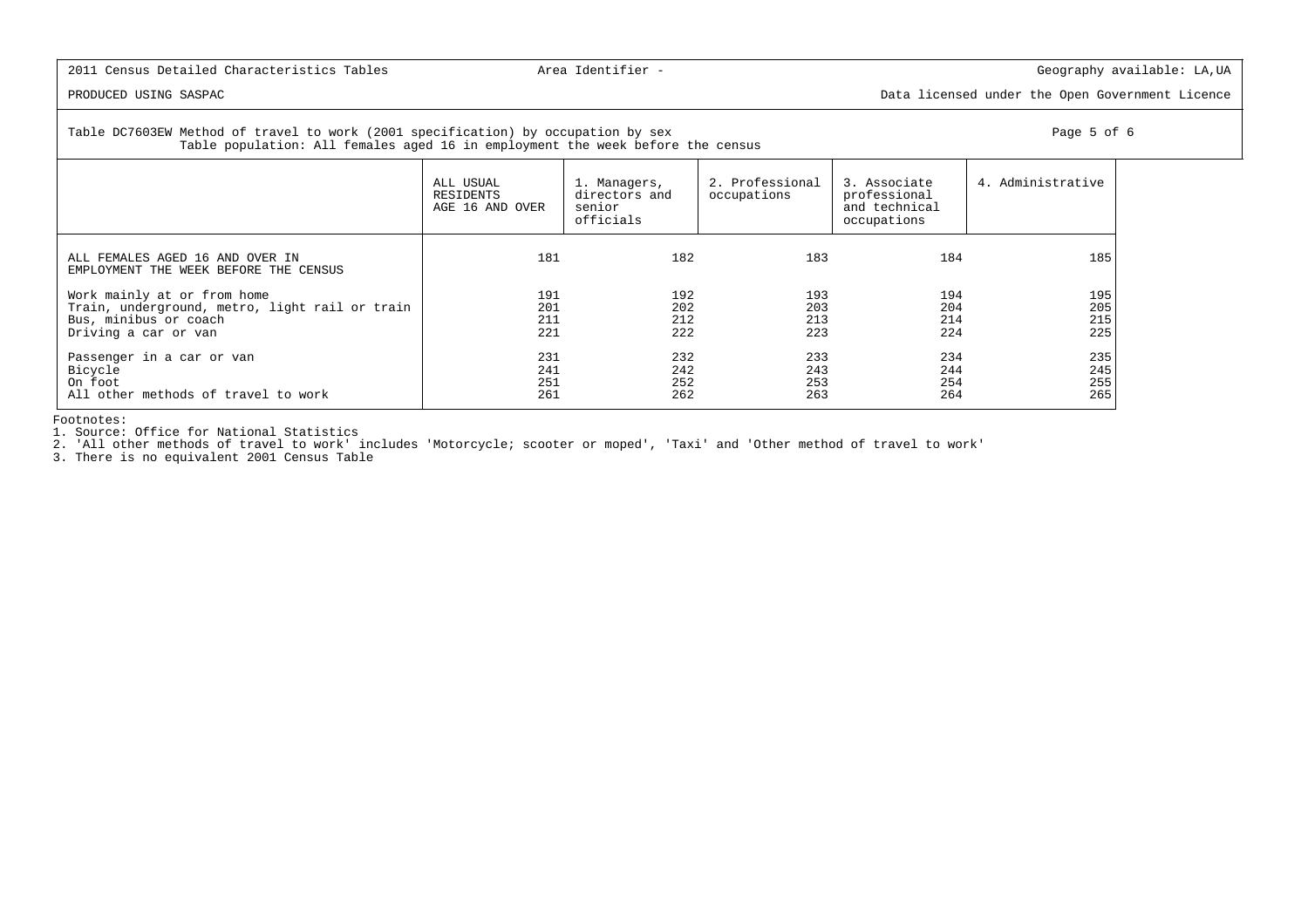PRODUCED USING SASPAC Data licensed under the Open Government Licence

 Table DC7603EW Method of travel to work (2001 specification) by occupation by sex Page 6 of 6Table population: All females aged 16 in employment the week before the census

|                                                                          | 5. Skilled<br>trades<br>occupation | 6. Caring<br>leisure and<br>other service<br>occupations | 7. Sales and<br>customer<br>service<br>occupations | 8. Process,<br>plant and<br>machines<br>operatives | 9. Elementary<br>occupations |
|--------------------------------------------------------------------------|------------------------------------|----------------------------------------------------------|----------------------------------------------------|----------------------------------------------------|------------------------------|
| ALL FEMALES AGED 16 AND OVER IN<br>EMPLOYMENT THE WEEK BEFORE THE CENSUS | 186                                | 187                                                      | 188                                                | 189                                                | 190                          |
| Work mainly at or from home                                              | 196                                | 197                                                      | 198                                                | 199                                                | 200                          |
| Train, underground, metro, light rail or train                           | 206                                | 207                                                      | 208                                                | 209                                                | 210                          |
| Bus, minibus or coach                                                    | 216                                | 217                                                      | 218                                                | 219                                                | 220                          |
| Driving a car or van                                                     | 226                                | 227                                                      | 228                                                | 229                                                | 230                          |
| Passenger in a car or van                                                | 236                                | 237                                                      | 238                                                | 239                                                | 240                          |
| Bicycle                                                                  | 246                                | 247                                                      | 248                                                | 249                                                | 250                          |
| On foot                                                                  | 256                                | 257                                                      | 258                                                | 259                                                | 260                          |
| All other methods of travel to work                                      | 266                                | 267                                                      | 268                                                | 269                                                | 270                          |

Footnotes:

1. Source: Office for National Statistics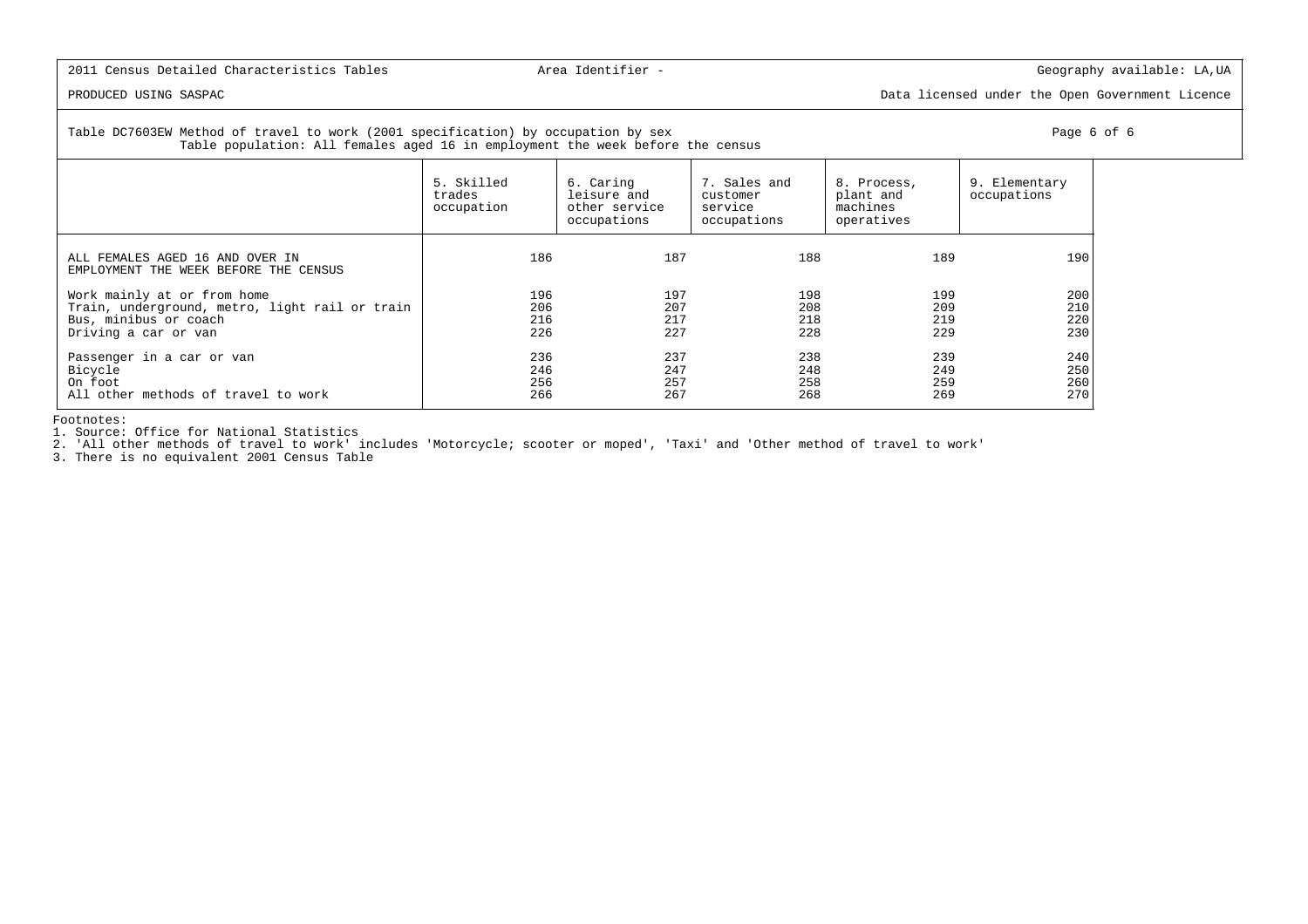## 2011 Census Detailed Characteristics Tables **Area Identifier** - The Communication of the Geography available: LA,UA

40

 $51$ 

73

 $84$ 

95

PRODUCED USING SASPAC Data licensed under the Open Government Licence

# Table DC7604EW Method of travel to work (2001 specification) by NS-SeC by sex Page 1 of 6 Table population: All usual residents aged 16 in employment the week before the census ALL USUAL 1. 1.1 1.2 2. 3. 4. $Small$  RESIDENTS Higher Large Higher Lower Intermediate Smallemployers and AGED 16 AND managerial employers professional managerial occupations employers and OVER administrative and higher occupations administrative own account occupations administrative occupations occupations ALL USUAL RESIDENTS AGED 16 AND OVER INEMPLOYMENT THE WEEK BEFORE THE CENSUS | 1 2 3 4 5 5 6 7 7 Work mainly at or from home 12 13 13 14 15 16 17 18 Train, underground, metro, light rail or train 23 24 25 26 27 28 29 Bus, minibus or coach 34 35 36 37 38 39 40Driving a car or van  $\begin{array}{ccccccc}\n & 45 & 46 & 47 & 48 & 49\n\end{array}$  Passenger in a car or van 56 57 58 59 60 61 62 Bicycle 67 68 69 70 71 72 73| On foot 78 79 80 81 82 83 84 All other methods of travel to work 89 90 91 92 93 93 94

Footnotes:

1. Source: Office for National Statistics

2. 'All other methods of travel to work' includes 'Motorcycle; scooter or moped', 'Taxi' and 'Other method of travel to work'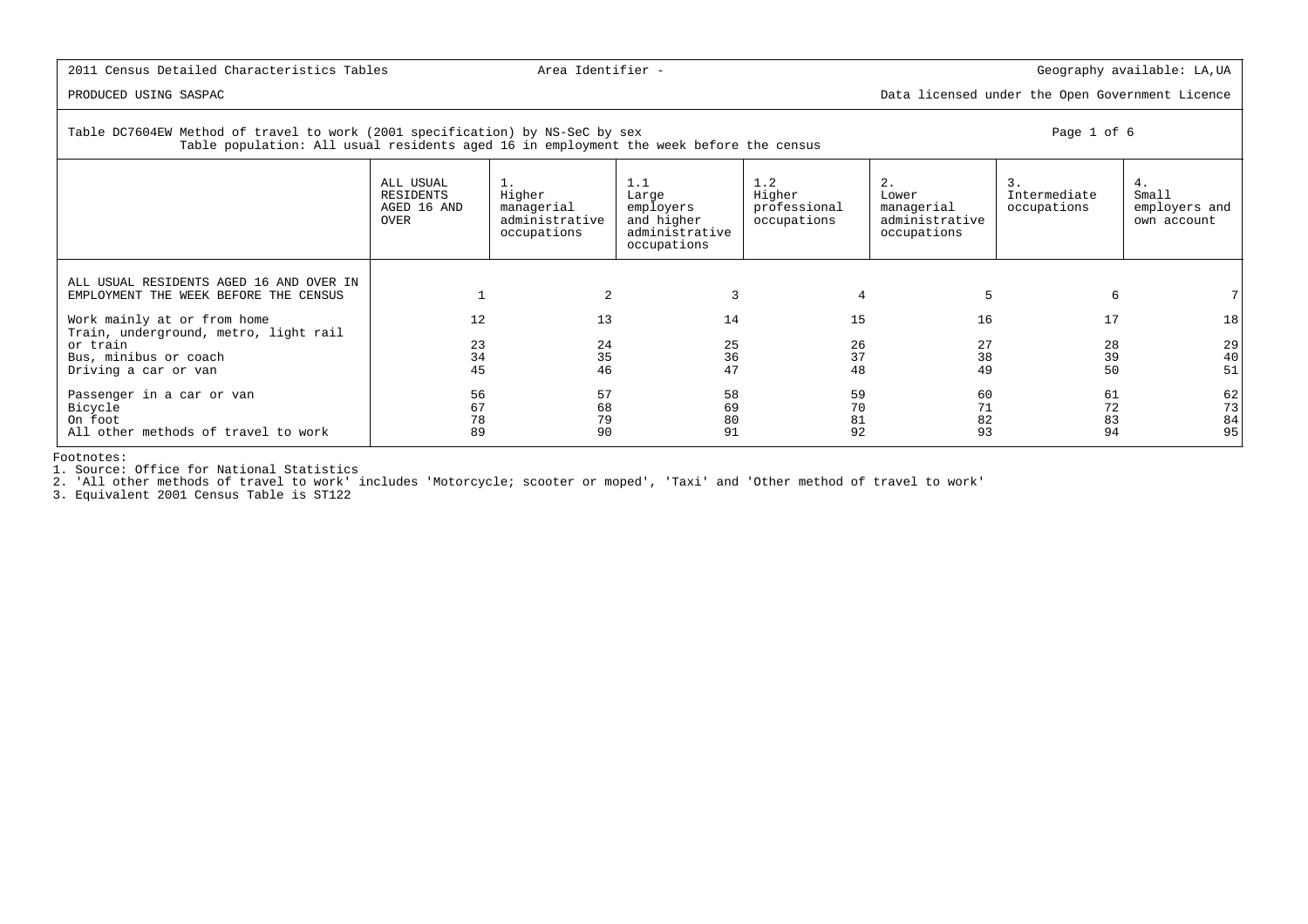PRODUCED USING SASPAC Data licensed under the Open Government Licence

Table DC7604EW Method of travel to work (2001 specification) by NS-SeC by sex Page 2 of 6 Table population: All usual residents aged 16 in employment the week before the census

| 5.<br>Lower<br>supervisory<br>and technical | 6.<br>Semi-routine<br>occupations | 7.<br>Routine<br>occupations | L15 Full-time<br>students |
|---------------------------------------------|-----------------------------------|------------------------------|---------------------------|
| 8                                           | 9                                 | 10                           | 11                        |
| 19                                          | 20                                | 21                           | 22                        |
| 30                                          | 31                                | 32                           | 33                        |
| 41                                          | 42                                | 43                           | 44                        |
| 52                                          |                                   | 54                           | 55                        |
| 63<br>74<br>85<br>96                        | 64<br>75<br>86<br>97              | 65<br>76<br>87<br>98         | 66<br>77<br>88<br>99      |
|                                             |                                   |                              | 53                        |

Footnotes:

1. Source: Office for National Statistics

2. 'All other methods of travel to work' includes 'Motorcycle; scooter or moped', 'Taxi' and 'Other method of travel to work'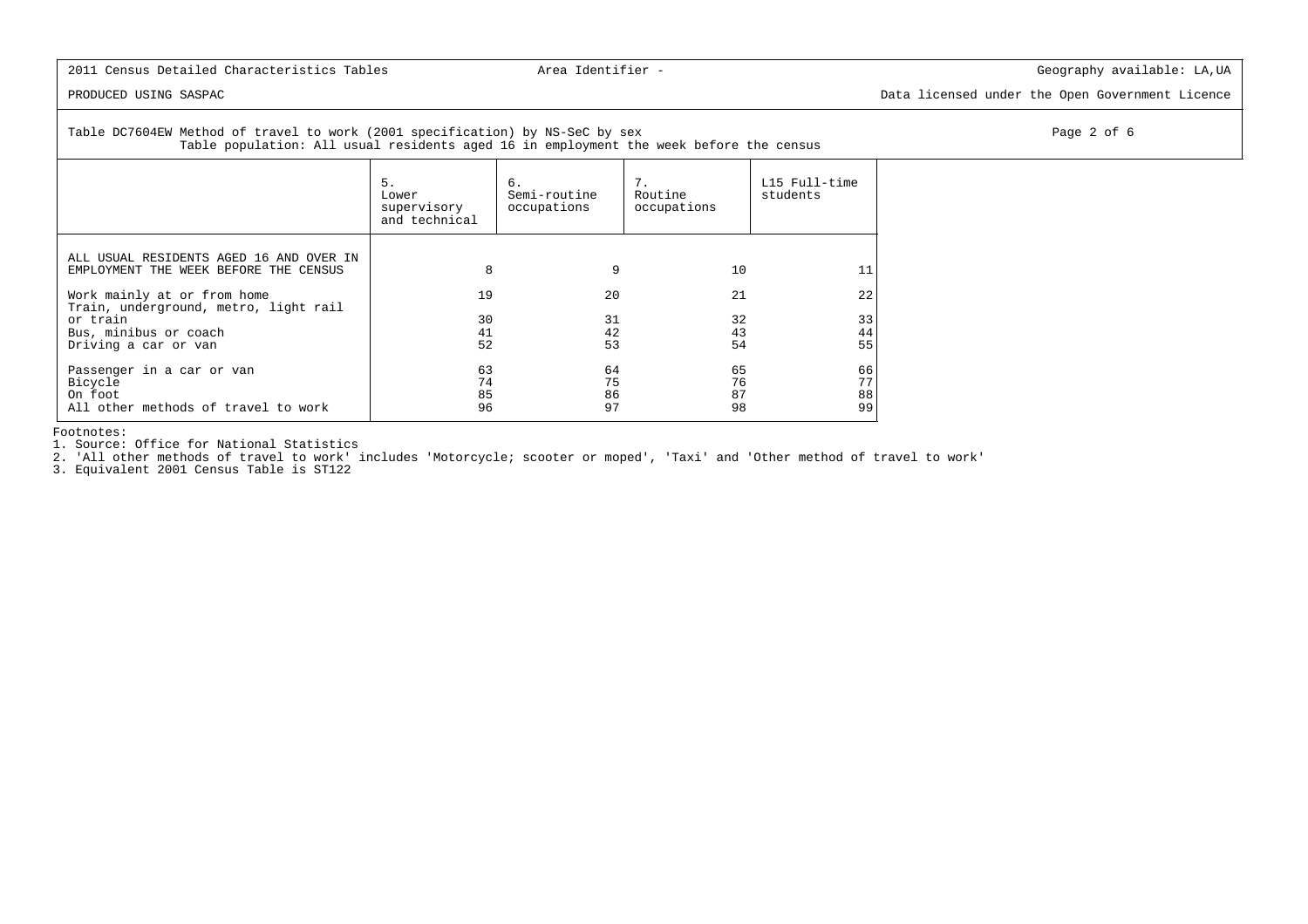PRODUCED USING SASPAC Data licensed under the Open Government Licence

Table DC7604EW Method of travel to work (2001 specification) by NS-SeC by sex Page 3 of 6

Table population: All males aged 16 in employment the week before the census

|                                                                                        | ALL USUAL<br>RESIDENTS<br>AGED 16 AND<br>OVER | $1$ .<br>Higher<br>managerial<br>administrative<br>occupations | 1.1<br>Large<br>employers<br>and higher<br>administrative<br>occupations | 1.2<br>Higher<br>professional<br>occupations | 2.<br>Lower<br>managerial<br>administrative<br>occupations | 3.<br>Intermediate<br>occupations | 4.<br>Small<br>employers and<br>own account |
|----------------------------------------------------------------------------------------|-----------------------------------------------|----------------------------------------------------------------|--------------------------------------------------------------------------|----------------------------------------------|------------------------------------------------------------|-----------------------------------|---------------------------------------------|
| ALL MALES AGED 16 AND OVER IN<br>EMPLOYMENT THE WEEK BEFORE THE CENSUS                 | 100                                           | 101                                                            | 102                                                                      | 103                                          | 104                                                        | 105                               | 106                                         |
| Work mainly at or from home<br>Train, underground, metro, light rail                   | 111                                           | 112                                                            | 113                                                                      | 114                                          | 115                                                        | 116                               | 117                                         |
| or train                                                                               | 122                                           | 123                                                            | 124                                                                      | 125                                          | 126                                                        | 127                               | 128                                         |
| Bus, minibus or coach                                                                  | 133                                           | 134                                                            | 135                                                                      | 136                                          | 137                                                        | 138                               | 139                                         |
| Driving a car or van                                                                   | 144                                           | 145                                                            | 146                                                                      | 147                                          | 148                                                        | 149                               | 150                                         |
| Passenger in a car or van<br>Bicycle<br>On foot<br>All other methods of travel to work | 155<br>166<br>177<br>188                      | 156<br>167<br>178<br>189                                       | 157<br>168<br>179<br>190                                                 | 158<br>169<br>180<br>191                     | 159<br>170<br>181<br>192                                   | 160<br>171<br>182<br>193          | 161<br>172<br>183<br>194                    |
|                                                                                        |                                               |                                                                |                                                                          |                                              |                                                            |                                   |                                             |

Footnotes:

1. Source: Office for National Statistics

2. 'All other methods of travel to work' includes 'Motorcycle; scooter or moped', 'Taxi' and 'Other method of travel to work'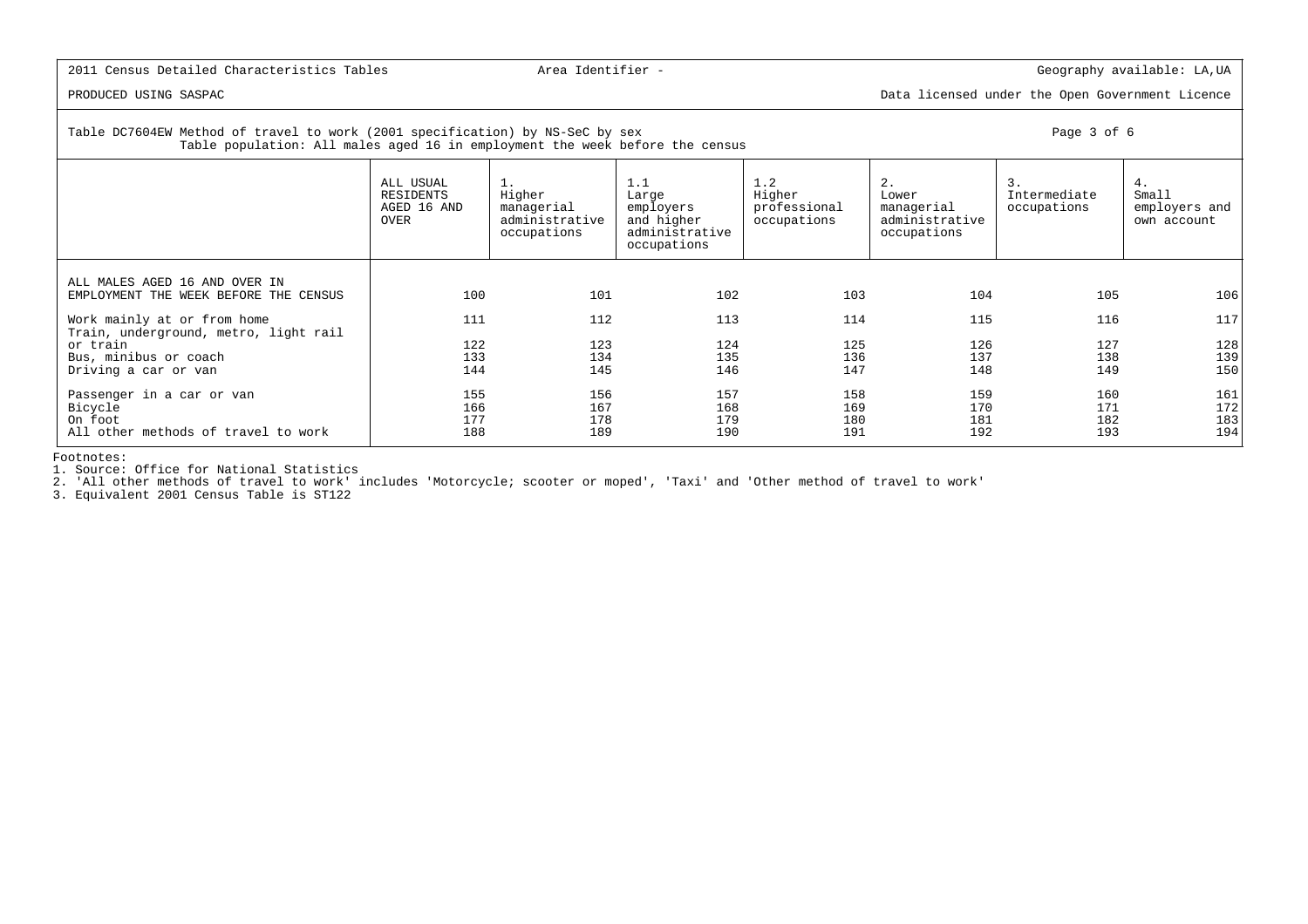PRODUCED USING SASPAC Data licensed under the Open Government Licence

Table DC7604EW Method of travel to work (2001 specification) by NS-SeC by sex Page 4 of 6 and the set of 6 and the set of 6 and the set of 6 and the set of 6 and the set of 6 and the set of 6 and the set of 6 and the set o Table population: All usual residents aged 16 in employment the week before the census

|                                                                      | 5.<br>Lower<br>supervisory<br>and technical | 6.<br>Semi-routine<br>occupations | 7.<br>Routine<br>occupations | L15 Full-time<br>students |
|----------------------------------------------------------------------|---------------------------------------------|-----------------------------------|------------------------------|---------------------------|
| ALL MALES AGED 16 AND OVER IN                                        |                                             |                                   |                              |                           |
| EMPLOYMENT THE WEEK BEFORE THE CENSUS                                | 107                                         | 108                               | 109                          | 110                       |
| Work mainly at or from home<br>Train, underground, metro, light rail | 118                                         | 119                               | 120                          | 121                       |
| or train                                                             | 129                                         | 130                               | 131                          | 132                       |
| Bus, minibus or coach                                                | 140                                         | 141                               | 142                          | 143                       |
| Driving a car or van                                                 | 151                                         | 152                               | 153                          | 154                       |
| Passenger in a car or van                                            | 162                                         | 163                               | 164                          | 165                       |
| Bicycle                                                              | 173                                         | 174                               | 175                          | 176                       |
| On foot                                                              | 184                                         | 185                               | 186                          | 187                       |
| All other methods of travel to work                                  | 195                                         | 196                               | 197                          | 198                       |

Footnotes:

1. Source: Office for National Statistics

2. 'All other methods of travel to work' includes 'Motorcycle; scooter or moped', 'Taxi' and 'Other method of travel to work'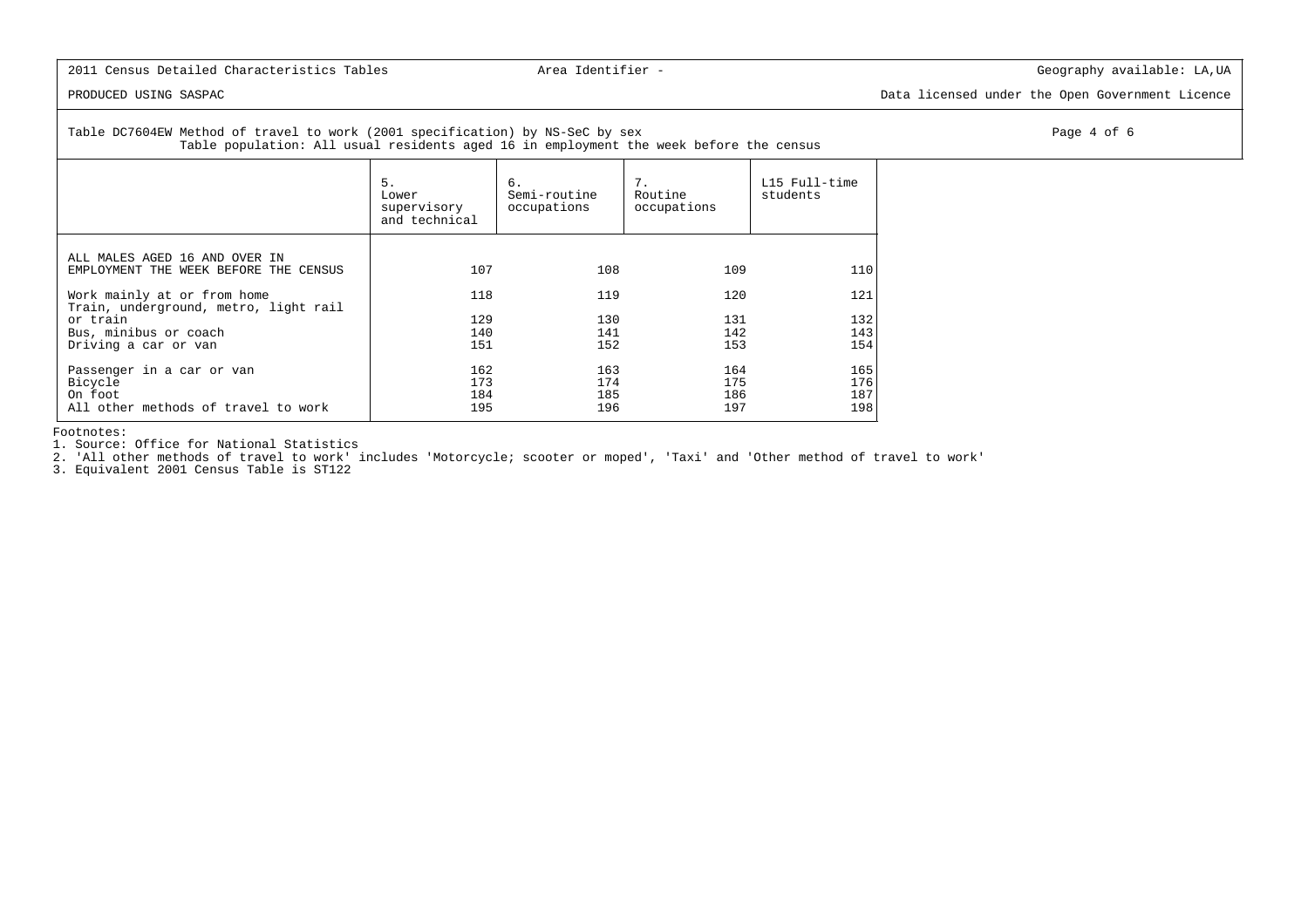PRODUCED USING SASPAC Data licensed under the Open Government Licence

### Table DC7604EW Method of travel to work (2001 specification) by NS-SeC by sex Page 5 of 6Table population: All males aged 16 in employment the week before the census

| Small<br>employers and<br>own account |
|---------------------------------------|
|                                       |
|                                       |
|                                       |
| 205                                   |
| 216                                   |
|                                       |
| 227                                   |
| 238                                   |
| 249                                   |
| 260                                   |
| 271                                   |
| 282                                   |
| 293                                   |
|                                       |

Footnotes:

1. Source: Office for National Statistics

2. 'All other methods of travel to work' includes 'Motorcycle; scooter or moped', 'Taxi' and 'Other method of travel to work'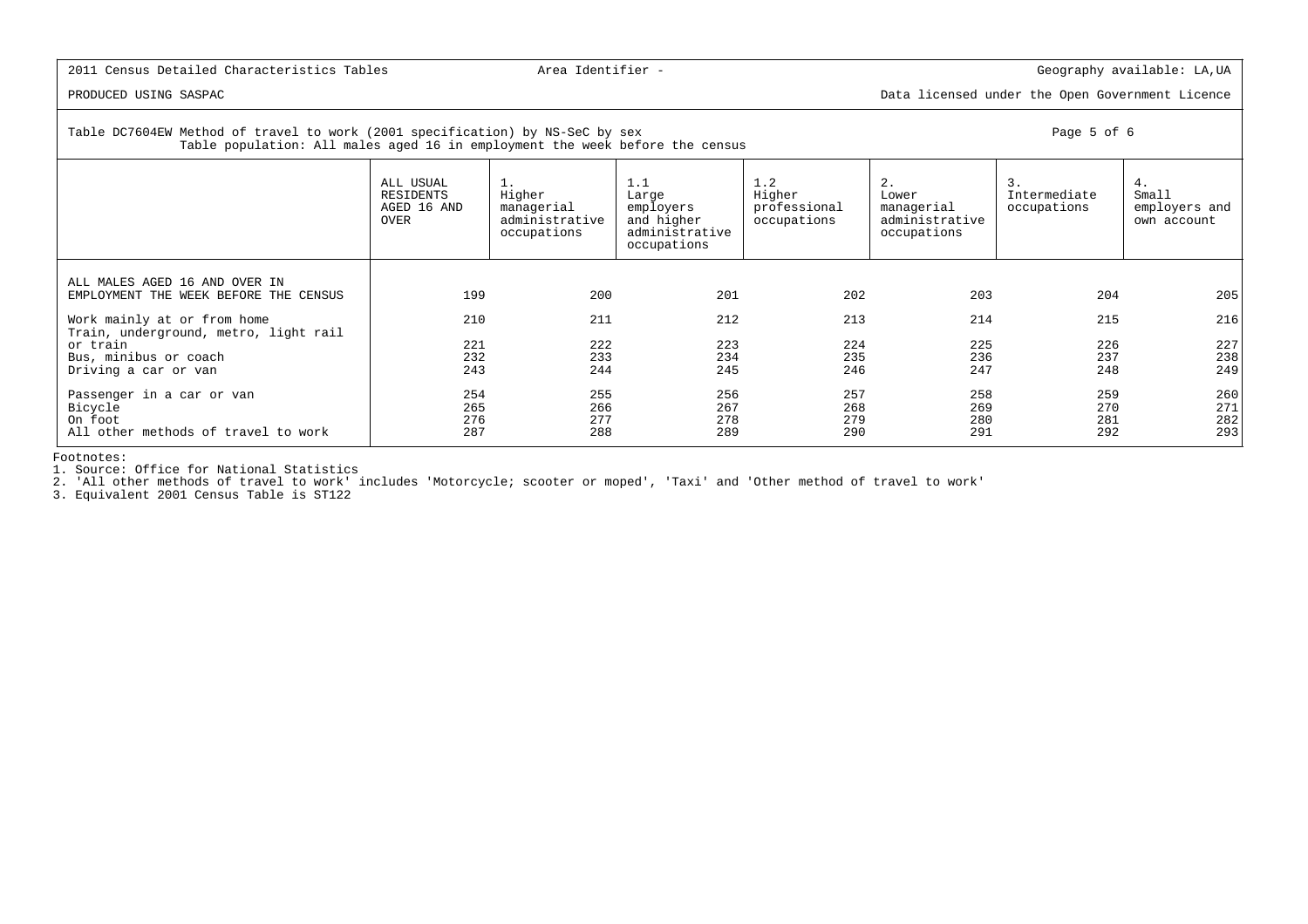PRODUCED USING SASPAC Data licensed under the Open Government Licence

 Table DC7604EW Method of travel to work (2001 specification) by NS-SeC by sex Page 6 of 6Table population: All usual residents aged 16 in employment the week before the census

|                                                                                        | 5.<br>Lower<br>supervisory<br>and technical | 6.<br>Semi-routine<br>occupations | 7.<br>Routine<br>occupations | L15 Full-time<br>students |
|----------------------------------------------------------------------------------------|---------------------------------------------|-----------------------------------|------------------------------|---------------------------|
| ALL MALES AGED 16 AND OVER IN<br>EMPLOYMENT THE WEEK BEFORE THE CENSUS                 | 206                                         | 207                               | 208                          | 209                       |
| Work mainly at or from home<br>Train, underground, metro, light rail                   | 217                                         | 218                               | 219                          | 220                       |
| or train                                                                               | 228                                         | 229                               | 230                          | 231                       |
| Bus, minibus or coach<br>Driving a car or van                                          | 239<br>250                                  | 240<br>251                        | 241<br>252                   | 242<br>253                |
| Passenger in a car or van<br>Bicycle<br>On foot<br>All other methods of travel to work | 261<br>272<br>283<br>294                    | 262<br>273<br>284<br>295          | 263<br>274<br>285<br>296     | 264<br>275<br>286<br>297  |

Footnotes:

1. Source: Office for National Statistics

2. 'All other methods of travel to work' includes 'Motorcycle; scooter or moped', 'Taxi' and 'Other method of travel to work'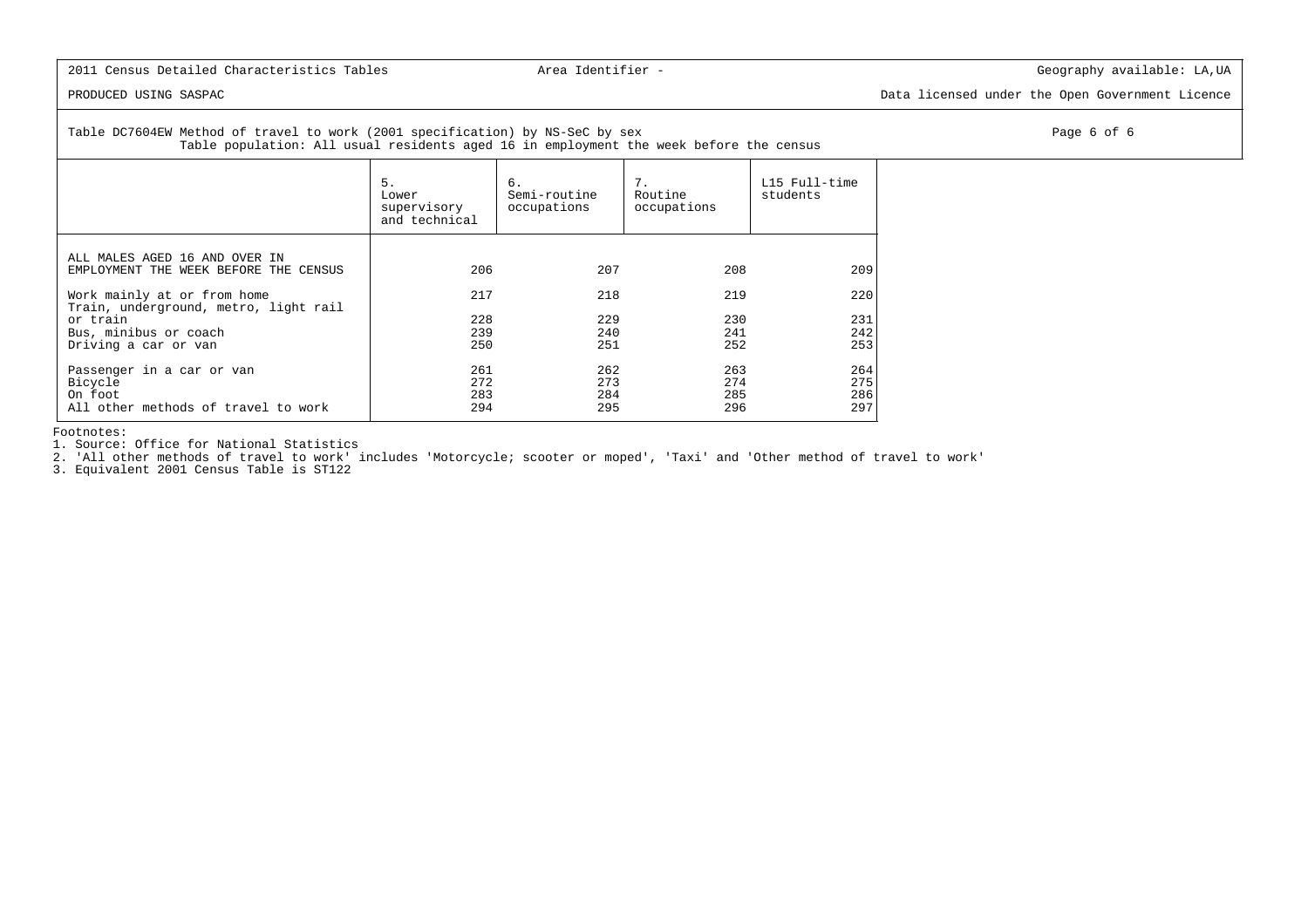PRODUCED USING SASPAC Data licensed under the Open Government Licence

 Table DC7605EW Distance travelled to work by hours worked by sexTable population: All usual residents aged 16 in employment the week before the census

|                                                                                             | ALL USUAL RESIDENTS         |                                         |                                              |                      | Males                                   |                                              | Females              |                                         |                                              |  |
|---------------------------------------------------------------------------------------------|-----------------------------|-----------------------------------------|----------------------------------------------|----------------------|-----------------------------------------|----------------------------------------------|----------------------|-----------------------------------------|----------------------------------------------|--|
|                                                                                             | TOTAL                       | Part-time 30<br>hours or less<br>worked | Full-time 31<br>or less more<br>hours worked | Total                | Part-time 30<br>hours or less<br>worked | Full-time 31<br>or less more<br>hours worked | Total                | Part-time 30<br>hours or less<br>worked | Full-time 31<br>or less more<br>hours worked |  |
| ALL USUAL RESIDENTS AGED 16<br>AND OVER IN EMPLOYMENT THE<br>WEEK BEFORE THE CENSUS         |                             | 2                                       | 3                                            | 4                    | 5                                       | 6                                            | 7                    | 8                                       |                                              |  |
| Less than 2km<br>2km to less than 5km<br>5km to less than 10km<br>10km to less than 20km    | 10<br>19<br>$\frac{28}{37}$ | 11<br>20<br>29<br>38                    | 12<br>21<br>30<br>39                         | 13<br>22<br>31<br>40 | 14<br>23<br>32<br>41                    | 15<br>24<br>33<br>42                         | 16<br>25<br>34<br>43 | 17<br>26<br>35<br>44                    | 18<br>$27\,$<br>36<br>45                     |  |
| 20km to less than 30km<br>30km to less than 40km<br>40km to less than 60km<br>60km and over | 46<br>55<br>64<br>73        | 47<br>56<br>65<br>74                    | 48<br>57<br>66<br>75                         | 49<br>58<br>67<br>76 | 50<br>59<br>68<br>77                    | 51<br>60<br>69<br>78                         | 52<br>61<br>70<br>79 | 53<br>62<br>71<br>80                    | 54<br>63<br>72<br>81                         |  |
| Work mainly at or from home<br>Other                                                        | 82<br>91                    | 83<br>92                                | 84<br>93                                     | 85<br>94             | 86<br>95                                | 87<br>96                                     | 88<br>97             | 89<br>98                                | 90<br>99                                     |  |

Footnotes:

1. Source: Office for National Statistics

2. 'All other methods of travel to work' includes 'Motorcycle; scooter or moped', 'Taxi' and 'Other method of travel to work'

3. There is no equivalent 2001 Census Table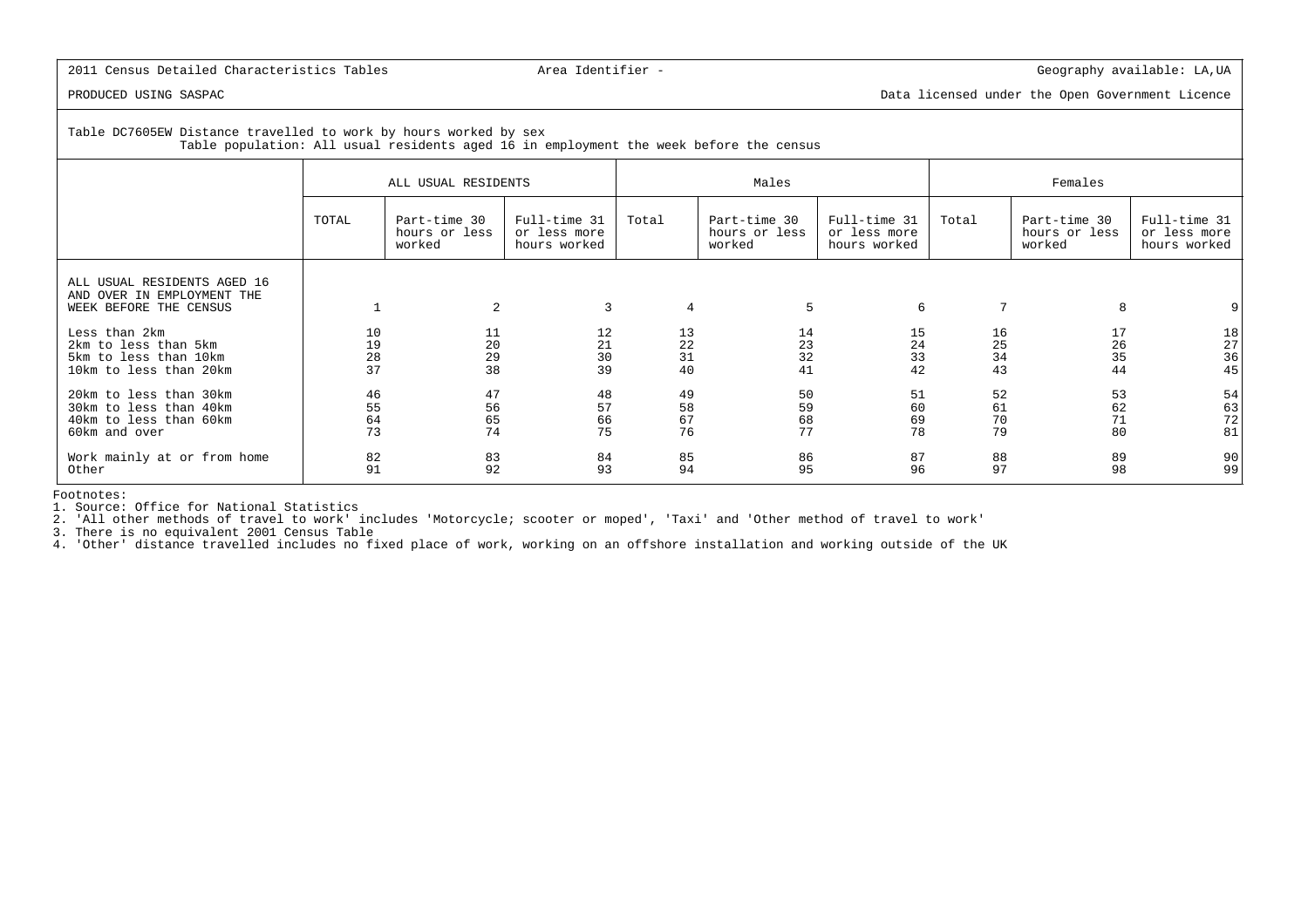PRODUCED USING SASPAC Data licensed under the Open Government Licence

| Table DC7606EW Distance travelled to work by industry<br>Table population: All usual residents aged 16 in employment the week before the census | Page 1 of 3                                   |                                          |                          |                 |                                                                   |                                                                                   |                |
|-------------------------------------------------------------------------------------------------------------------------------------------------|-----------------------------------------------|------------------------------------------|--------------------------|-----------------|-------------------------------------------------------------------|-----------------------------------------------------------------------------------|----------------|
|                                                                                                                                                 | ALL USUAL<br>RESIDENTS<br>AGED 16 AND<br>OVER | A Agriculture<br>forestry and<br>fishing | B Mining and<br>quarying | C Manufacturing | D Electricity,<br>gas, steam and<br>air<br>conditioning<br>supply | E Water supply,<br>sewerage, waste<br>management and<br>remediation<br>activities | F Construction |
| ALL USUAL RESIDENTS AGED 16<br>AND OVER IN EMPLOYMENT THE<br>WEEK BEFORE THE CENSUS                                                             |                                               | 2                                        | 3                        | $\overline{4}$  | 5                                                                 | 6                                                                                 |                |
| Less than 2km                                                                                                                                   | 20                                            | 21                                       | 22                       | 23              | 24                                                                | 25                                                                                | 26             |
| 2km to less than 5km                                                                                                                            | 39                                            | 40                                       | 41                       | 42              | 43                                                                | 44                                                                                | 45             |
| 5km to less than 10km                                                                                                                           | 58                                            | 59                                       | 60                       | 61              | 62                                                                | 63                                                                                | 64             |
| 10km to less than 20km                                                                                                                          | 77                                            | 78                                       | 79                       | 80              | 81                                                                | 82                                                                                | 83             |
| 20km to less than 30km                                                                                                                          | 96                                            | 97                                       | 98                       | 99              | 100                                                               | 101                                                                               | 102            |
| 30km to less than 40km                                                                                                                          | 115                                           | 116                                      | 117                      | 118             | 119                                                               | 120                                                                               | 121            |
| 40km to less than 60km                                                                                                                          | 134                                           | 135                                      | 136                      | 137             | 138                                                               | 139                                                                               | 140            |
| 60km and over                                                                                                                                   | 153                                           | 154                                      | 155                      | 156             | 157                                                               | 158                                                                               | 159            |
| Work mainly at or from home                                                                                                                     | 172                                           | 173                                      | 174                      | 175             | 176                                                               | 177                                                                               | 178            |
| Other                                                                                                                                           | 191                                           | 192                                      | 193                      | 194             | 195                                                               | 196                                                                               | 197            |

Footnotes:

1. Source: Office for National Statistics 2. 'Other' distance travelled includes no fixed place of work, working on an offshore installation and working outside of the UK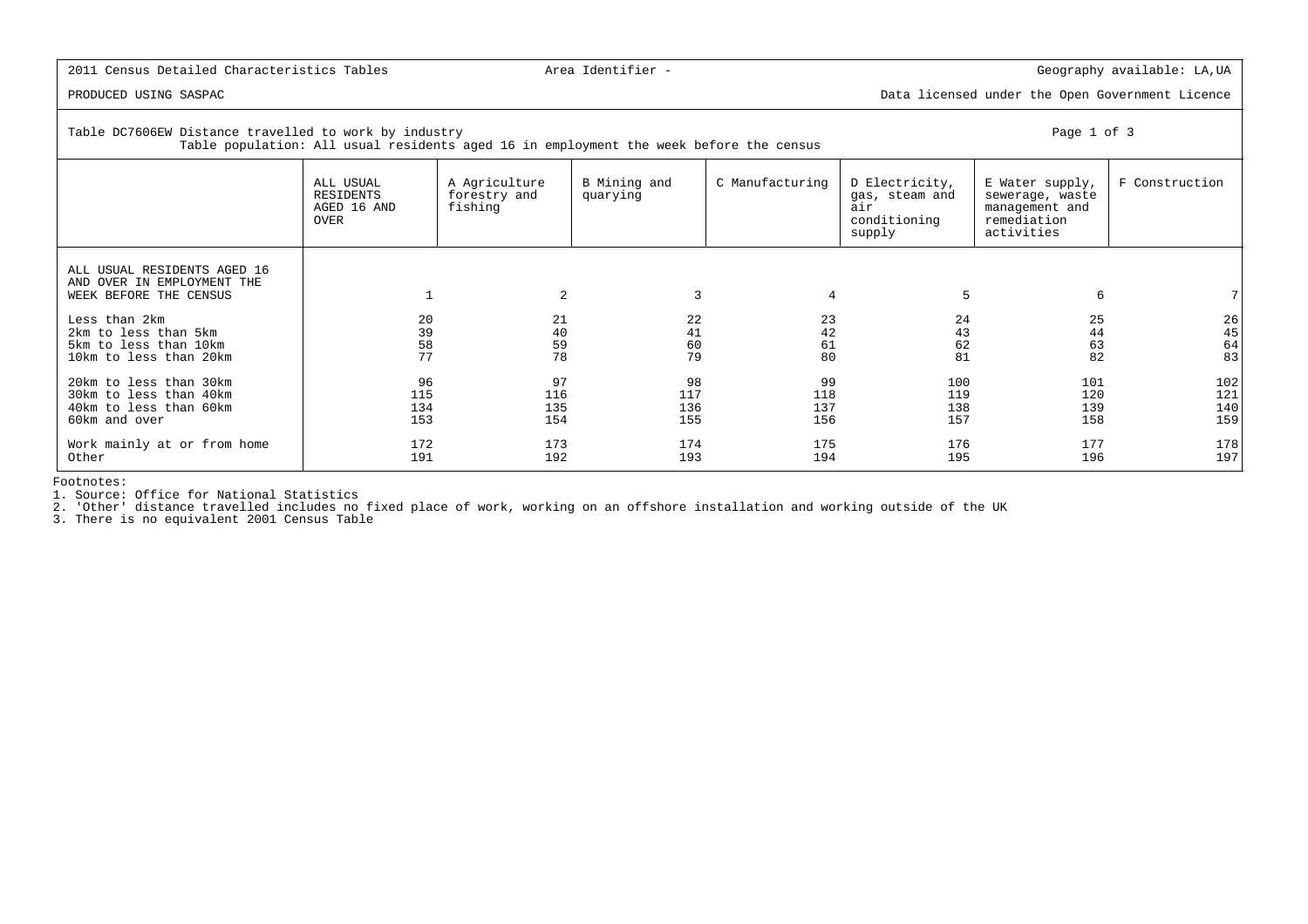PRODUCED USING SASPAC Data licensed under the Open Government Licence

Table DC7606EW Distance travelled to work by industry Page 2 of 3

| Page | $\lambda$ | ΩT |  |  |
|------|-----------|----|--|--|
|------|-----------|----|--|--|

| Table population: All usual residents aged 16 in employment the week before the census      |                                                                                     |                            |                                                      |                                       |                                            |                             |                                                             |  |  |  |  |
|---------------------------------------------------------------------------------------------|-------------------------------------------------------------------------------------|----------------------------|------------------------------------------------------|---------------------------------------|--------------------------------------------|-----------------------------|-------------------------------------------------------------|--|--|--|--|
|                                                                                             | G Wholesale and<br>retail trade,<br>repair of motor<br>vehicles and<br>motor cycles | H Transport and<br>storage | I Accommodation<br>and food<br>service<br>activities | J Information<br>and<br>communication | K Financial and<br>insurance<br>activities | L Real estate<br>activities | M Professional<br>scientific and<br>technical<br>activities |  |  |  |  |
| ALL USUAL RESIDENTS AGED 16<br>AND OVER IN EMPLOYMENT THE<br>WEEK BEFORE THE CENSUS         | 8                                                                                   | 9                          | 10                                                   | 11                                    | 12                                         | 13                          | 14                                                          |  |  |  |  |
| Less than 2km<br>2km to less than 5km<br>5km to less than 10km<br>10km to less than 20km    | 27<br>46<br>65<br>84                                                                | 28<br>47<br>66<br>85       | 29<br>48<br>67<br>86                                 | 30<br>49<br>68<br>87                  | 31<br>50<br>69<br>88                       | 32<br>51<br>70<br>89        | 33<br>$\begin{array}{c} 52 \\ 71 \end{array}$<br>90         |  |  |  |  |
| 20km to less than 30km<br>30km to less than 40km<br>40km to less than 60km<br>60km and over | 103<br>122<br>141<br>160                                                            | 104<br>123<br>142<br>161   | 105<br>124<br>143<br>162                             | 106<br>125<br>144<br>163              | 107<br>126<br>145<br>164                   | 108<br>127<br>146<br>165    | 109<br>128<br>147<br>166                                    |  |  |  |  |
| Work mainly at or from home<br>Other                                                        | 179<br>198                                                                          | 180<br>199                 | 181<br>200                                           | 182<br>201                            | 183<br>202                                 | 184<br>203                  | 185<br>204                                                  |  |  |  |  |

Footnotes:

1. Source: Office for National Statistics

2. 'Other' distance travelled includes no fixed place of work, working on an offshore installation and working outside of the UK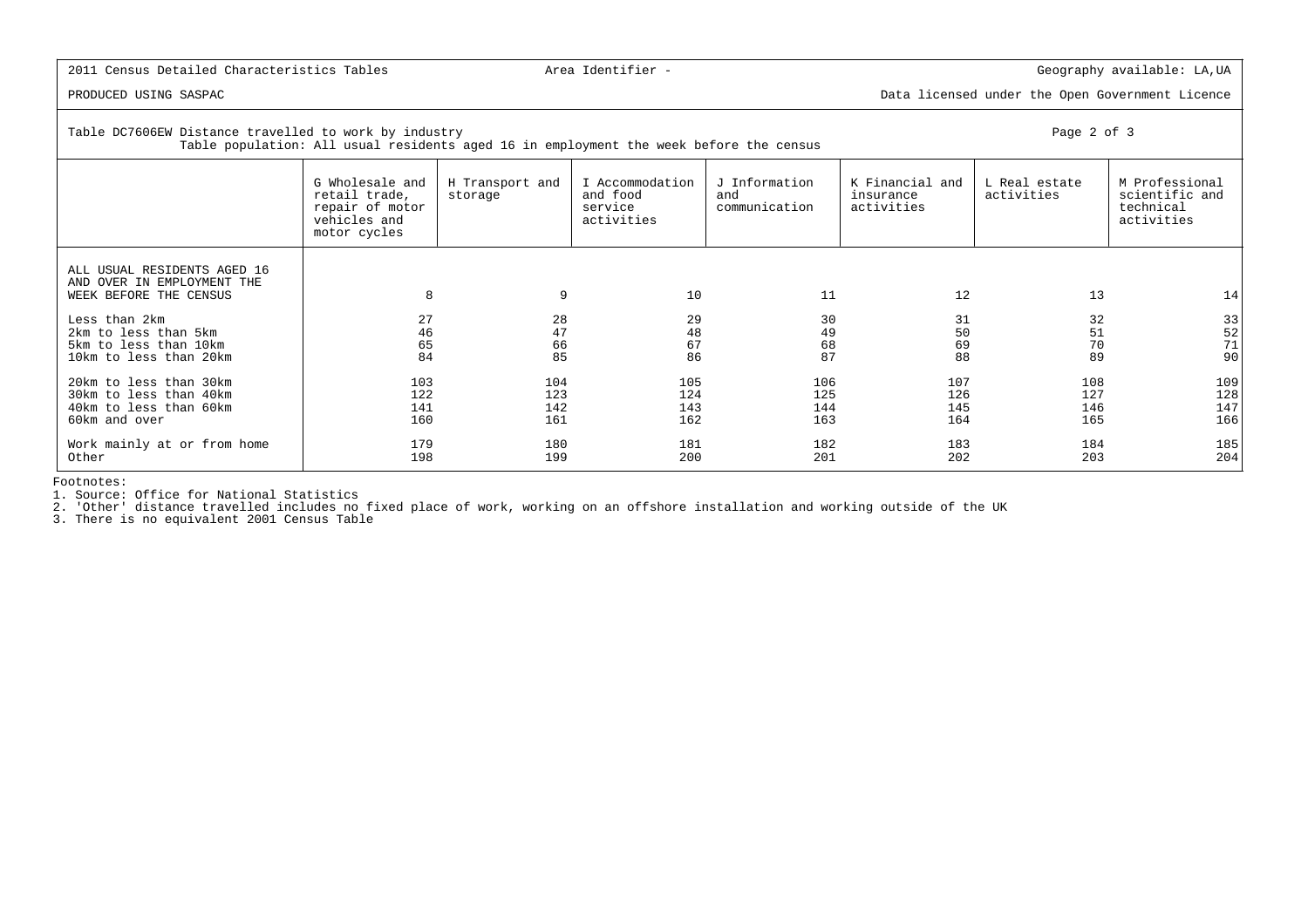PRODUCED USING SASPAC Data licensed under the Open Government Licence

Table DC7606EW Distance travelled to work by industry Page 3 of 3

Table population: All usual residents aged 16 in employment the week before the census

|                                                                                     | N Administrative<br>and support<br>service<br>activities | O Public<br>administation<br>and defence,<br>cumpulsory<br>social security | P Education | Q Human health<br>and social work<br>activities | R, S, T, U<br>Other |
|-------------------------------------------------------------------------------------|----------------------------------------------------------|----------------------------------------------------------------------------|-------------|-------------------------------------------------|---------------------|
| ALL USUAL RESIDENTS AGED 16<br>AND OVER IN EMPLOYMENT THE<br>WEEK BEFORE THE CENSUS | 15                                                       | 16                                                                         | 17          | 18                                              | 19                  |
| Less than 2km                                                                       | 34                                                       | 35                                                                         | 36          | 37                                              | 38                  |
| 2km to less than 5km                                                                | 53                                                       | 54                                                                         | 55          | 56                                              | 57                  |
| 5km to less than 10km                                                               | 72                                                       | 73                                                                         | 74          | 75                                              | 76                  |
| 10km to less than 20km                                                              | 91                                                       | 92                                                                         | 93          | 94                                              | 95                  |
| 20km to less than 30km                                                              | 110                                                      | 111                                                                        | 112         | 113                                             | 114                 |
| 30km to less than 40km                                                              | 129                                                      | 130                                                                        | 131         | 132                                             | 133                 |
| 40km to less than 60km                                                              | 148                                                      | 149                                                                        | 150         | 151                                             | 152                 |
| 60km and over                                                                       | 167                                                      | 168                                                                        | 169         | 170                                             | 171                 |
| Work mainly at or from home                                                         | 186                                                      | 187                                                                        | 188         | 189                                             | 190                 |
| Other                                                                               | 205                                                      | 206                                                                        | 207         | 208                                             | 209                 |

Footnotes:

1. Source: Office for National Statistics

2. 'Other' distance travelled includes no fixed place of work, working on an offshore installation and working outside of the UK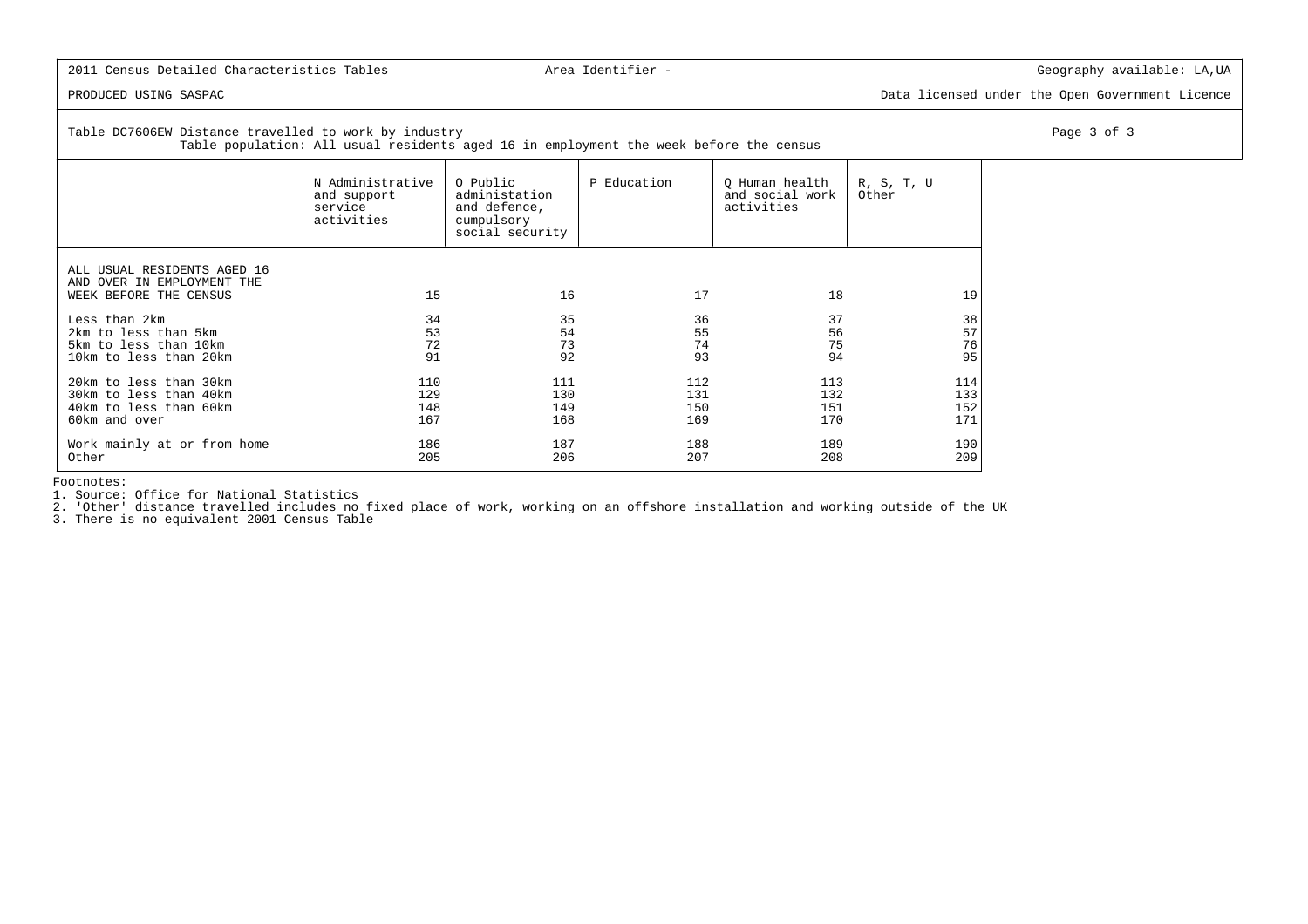PRODUCED USING SASPAC Data licensed under the Open Government Licence

Table DC7607EW Distance travelled to work by occupation by sex Page 1 of 2 Table population: All usual residents aged 16 and over in employment the week before the census

|                                                                                                                                                  | ALL<br>USUAL<br><b>RESIDENTS</b><br>AGED 16 AND<br>OVER IN<br>EMPLOYMENT | ⊥.<br>Managers,<br>directors<br>and senior<br>officials | 2.<br>Profes-<br>sional<br>occupations | 3.<br>Associate<br>profes-<br>ional and<br>technical<br>occupations | 4.<br>Adminis-<br>trative<br>and<br>secretarial<br>occupations | 5.<br>Skilled<br>trades<br>occupations | 6.<br>Caring,<br>leisure and<br>other<br>service<br>occupations | 7.<br>Sales and<br>customer<br>service<br>occupations | 8.<br>Process,<br>plant and<br>machine<br>operatives | Elementary<br>occupations    |
|--------------------------------------------------------------------------------------------------------------------------------------------------|--------------------------------------------------------------------------|---------------------------------------------------------|----------------------------------------|---------------------------------------------------------------------|----------------------------------------------------------------|----------------------------------------|-----------------------------------------------------------------|-------------------------------------------------------|------------------------------------------------------|------------------------------|
| ALL USUAL RESIDENTS AGED<br>16 AND OVER IN EMPLOYMENT                                                                                            |                                                                          | 2                                                       | 3                                      | 4                                                                   | 5                                                              | 6                                      | 7                                                               | 8                                                     | 9                                                    | 10                           |
| Distance travelled to work<br>Less than 2km<br>2km to less than 5km<br>5km to less than 10km<br>10km to less than 20km<br>20km to less than 30km | 11<br>21<br>31<br>41<br>51                                               | 12<br>22<br>32<br>42<br>52                              | 13<br>23<br>33<br>43<br>53             | 14<br>24<br>34<br>44<br>54                                          | 15<br>25<br>35<br>45<br>55                                     | 16<br>26<br>36<br>46<br>56             | 17<br>27<br>37<br>47<br>57                                      | 18<br>28<br>38<br>48<br>58                            | 19<br>29<br>39<br>49<br>59                           | 20<br>30<br>40<br>50<br>60   |
| 30km to less than 40km<br>40km to less than 60km<br>60km and over<br>Work mainly at/from home<br>Other                                           | 61<br>71<br>81<br>91<br>101                                              | 62<br>72<br>82<br>92<br>102                             | 63<br>73<br>83<br>93<br>103            | 64<br>74<br>84<br>94<br>104                                         | 65<br>75<br>85<br>95<br>105                                    | 66<br>76<br>86<br>96<br>106            | 67<br>77<br>87<br>97<br>107                                     | 68<br>78<br>88<br>98<br>108                           | 69<br>79<br>89<br>99<br>109                          | 70<br>80<br>90<br>100<br>110 |

Footnotes:

1. Source: Office for National Statistics

2. 'Other' distance travelled includes no fixed place of work, working on an offshore installation and working outside of the UK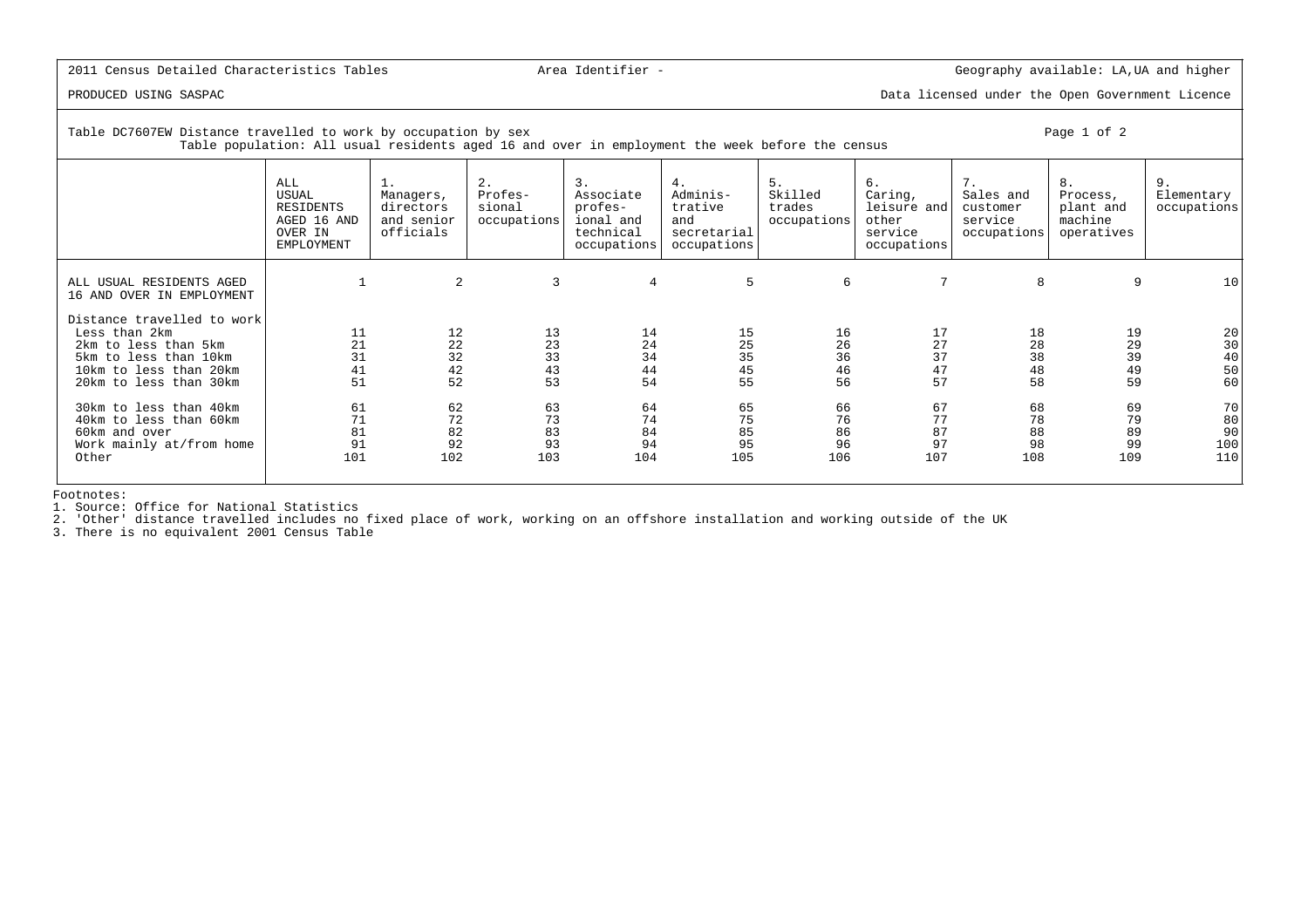PRODUCED USING SASPAC Data licensed under the Open Government Licence

Table DC7607EW Distance travelled to work by occupation by sex  $\blacksquare$ Table population: All usual residents aged 16 and over in employment the week before the census

|                                                                                                                                                  | ALL<br><b>USUAL</b><br>RESIDENTS<br>AGED 16 AND<br>OVER IN<br>EMPLOYMENT | 1.<br>Managers,<br>directors<br>and senior<br>officials | 2.<br>Profes-<br>sional<br>occupations | 3.<br>Associate<br>profes-<br>ional and<br>technical<br>occupations | 4.<br>Adminis-<br>trative<br>and<br>secretarial<br>occupations | 5.<br>Skilled<br>trades<br>occupations | 6.<br>Caring,<br>leisure and<br>other<br>service<br>occupations | 7.<br>Sales and<br>customer<br>service<br>occupations | 8.<br>Process,<br>plant and<br>machine<br>operatives | 9.<br>Elementary<br>occupations |
|--------------------------------------------------------------------------------------------------------------------------------------------------|--------------------------------------------------------------------------|---------------------------------------------------------|----------------------------------------|---------------------------------------------------------------------|----------------------------------------------------------------|----------------------------------------|-----------------------------------------------------------------|-------------------------------------------------------|------------------------------------------------------|---------------------------------|
| ALL MALE USUAL RESIDENTS<br>AGED 16+ IN EMPLOYMENT                                                                                               | 111                                                                      | 112                                                     | 113                                    | 114                                                                 | 115                                                            | 116                                    | 117                                                             | 118                                                   | 119                                                  | 120                             |
| Distance travelled to work<br>Less than 2km<br>2km to less than 5km<br>5km to less than 10km<br>10km to less than 20km<br>20km to less than 30km | 121<br>131<br>141<br>151<br>161                                          | 122<br>132<br>142<br>152<br>162                         | 123<br>133<br>143<br>153<br>163        | 124<br>134<br>144<br>154<br>164                                     | 125<br>135<br>145<br>155<br>165                                | 126<br>136<br>146<br>156<br>166        | 127<br>137<br>147<br>157<br>167                                 | 128<br>138<br>148<br>158<br>168                       | 129<br>139<br>149<br>159<br>169                      | 130<br>140<br>150<br>160<br>170 |
| 30km to less than 40km<br>40km to less than 60km<br>60km and over<br>Work mainly at/from home<br>Other                                           | 171<br>181<br>191<br>201<br>211                                          | 172<br>182<br>192<br>202<br>212                         | 173<br>183<br>193<br>203<br>213        | 174<br>184<br>194<br>204<br>214                                     | 175<br>185<br>195<br>205<br>215                                | 176<br>186<br>196<br>206<br>216        | 177<br>187<br>197<br>207<br>217                                 | 178<br>188<br>198<br>208<br>218                       | 179<br>189<br>199<br>209<br>219                      | 180<br>190<br>200<br>210<br>220 |
| ALL FEMALE USUAL RESIDENTS<br>AGED 16+ IN EMPLOYMENT                                                                                             | 221                                                                      | 222                                                     | 223                                    | 224                                                                 | 225                                                            | 226                                    | 227                                                             | 228                                                   | 229                                                  | 230                             |
| Distance travelled to work<br>Less than 2km<br>2km to less than 5km<br>5km to less than 10km<br>10km to less than 20km<br>20km to less than 30km | 231<br>241<br>251<br>261<br>271                                          | 232<br>242<br>252<br>262<br>272                         | 233<br>243<br>253<br>263<br>273        | 234<br>244<br>254<br>264<br>274                                     | 235<br>245<br>255<br>265<br>275                                | 236<br>246<br>256<br>266<br>276        | 237<br>247<br>257<br>267<br>277                                 | 238<br>248<br>258<br>268<br>278                       | 239<br>249<br>259<br>269<br>279                      | 240<br>250<br>260<br>270<br>280 |
| 30km to less than 40km<br>40km to less than 60km<br>60km and over<br>Work mainly at/from home<br>Other                                           | 281<br>291<br>301<br>311<br>321                                          | 282<br>292<br>302<br>312<br>322                         | 283<br>293<br>303<br>313<br>323        | 284<br>294<br>304<br>314<br>324                                     | 285<br>295<br>305<br>315<br>325                                | 286<br>296<br>306<br>316<br>326        | 287<br>297<br>307<br>317<br>327                                 | 288<br>298<br>308<br>318<br>328                       | 289<br>299<br>309<br>319<br>329                      | 290<br>300<br>310<br>320<br>330 |

Footnotes:

1. Source: Office for National Statistics

2. 'Other' distance travelled includes no fixed place of work, working on an offshore installation and working outside of the UK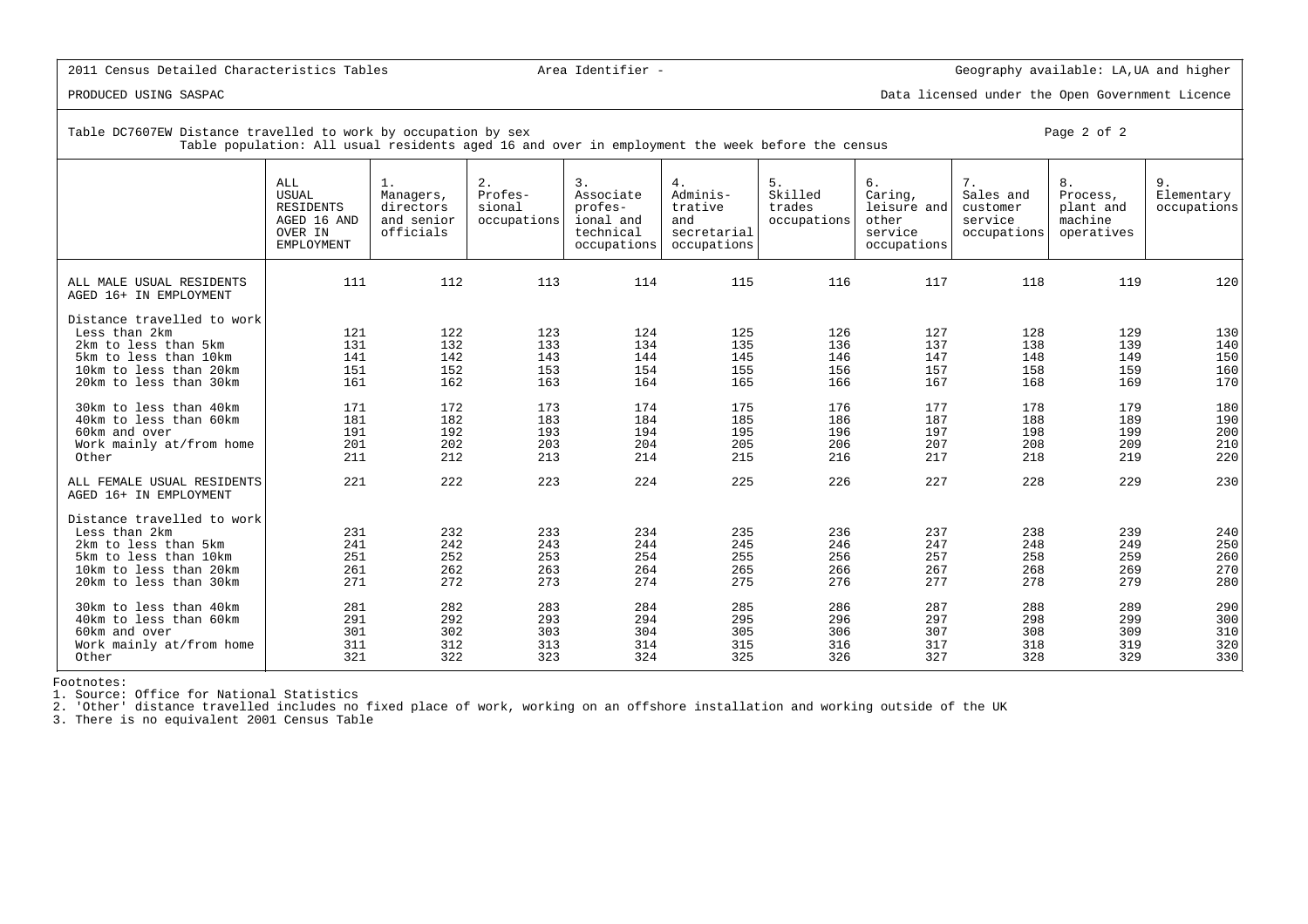PRODUCED USING SASPAC Data licensed under the Open Government Licence

# Table DC7608EW Distance travelled to work by NS-SEC by sex Page 1 of 4

Table population: All usual residents aged 16 and over in employment the week before the census

|                                                    | ALL<br>USUAL<br>RESIDENTS            |       | 1. Higher managerial, administrative and<br>professional occupations   |                                           | 2. Lower<br>managerial,<br>administrative | 3.<br>Intermediate<br>occupations       |
|----------------------------------------------------|--------------------------------------|-------|------------------------------------------------------------------------|-------------------------------------------|-------------------------------------------|-----------------------------------------|
|                                                    | AGED 16 AND<br>OVER IN<br>EMPLOYMENT | Total | 1.1 Large<br>employers and<br>higher<br>managerial /<br>administrative | 1.2 Higher<br>professional<br>occupations | and<br>professional<br>occupations        |                                         |
| ALL USUAL RESIDENTS AGED 16 AND OVER IN EMPLOYMENT |                                      | 2     | 3                                                                      | $\overline{4}$                            | 5                                         |                                         |
| Distance travelled to work:<br>Less than 2km       | 12                                   | 13    | 14                                                                     | 15                                        | 16                                        | 17                                      |
| 2km to less than 5km                               | 23                                   | 24    | 25                                                                     | 26                                        | 27                                        |                                         |
| 5km to less than 10km                              | 34                                   | 35    | 36                                                                     | 37                                        | 38                                        | $\begin{array}{c} 28 \\ 39 \end{array}$ |
| 10km to less than 20km                             | 45                                   | 46    | 47                                                                     | 48                                        | 49                                        | 50                                      |
| 20km to less than 30km                             | 56                                   | 57    | 58                                                                     | 59                                        | 60                                        | 61                                      |
| 30km to less than 40km                             | 67                                   | 68    | 69                                                                     | 70                                        | 71                                        | 72                                      |
| 40km to less than 60km                             | 78                                   | 79    | 80                                                                     | 81                                        | 82                                        | 83                                      |
| 60km and over                                      | 89                                   | 90    | 91                                                                     | 92                                        | 93                                        | 94                                      |
| Work mainly at or from home                        | 100                                  | 101   | 102                                                                    | 103                                       | 104                                       | 105                                     |
| Other                                              | 111                                  | 112   | 113                                                                    | 114                                       | 115                                       | 116                                     |

Footnotes:

1. Source: Office for National Statistics

2. 'Other' distance travelled includes no fixed place of work, working on an offshore installation and working outside of the UK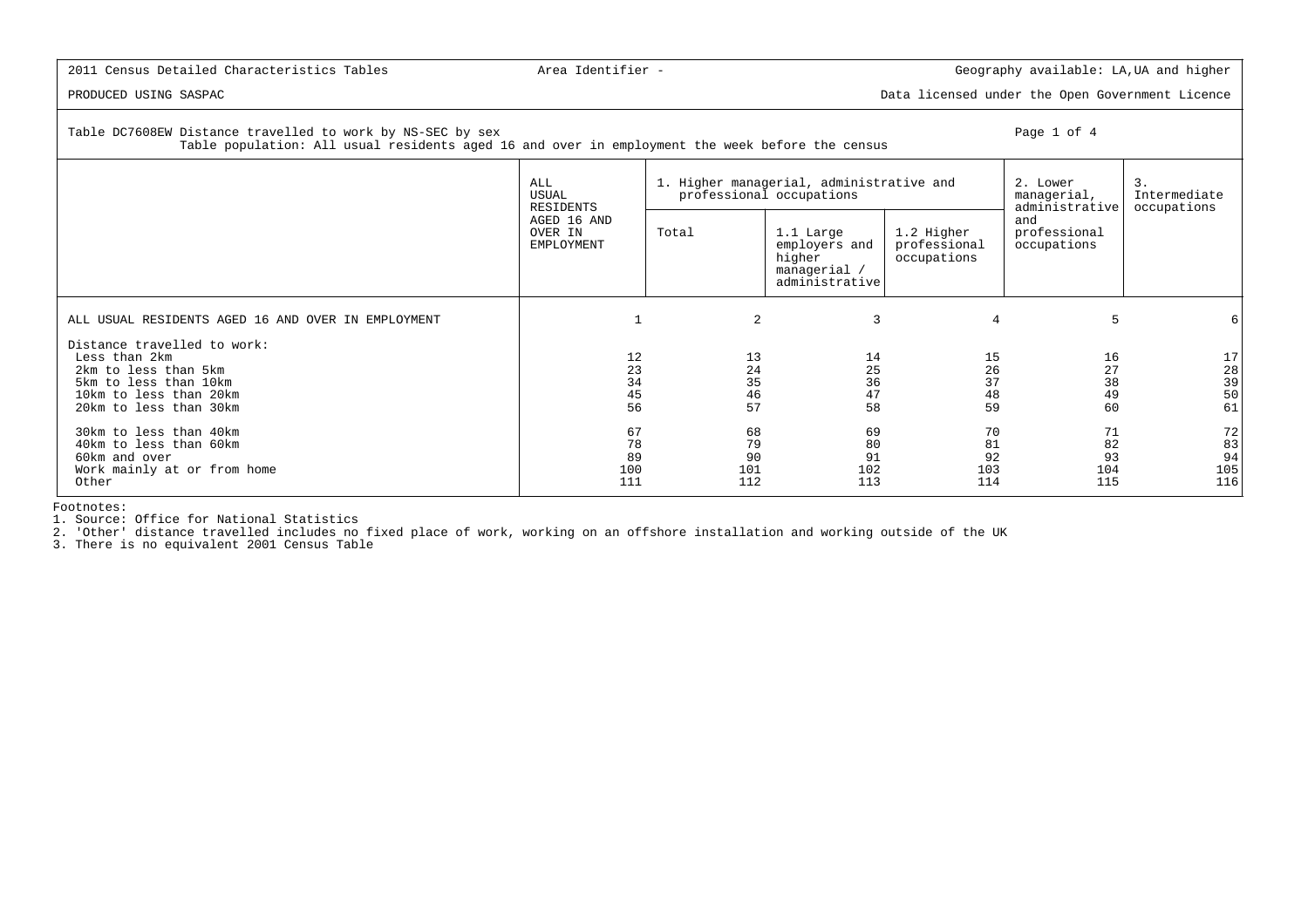PRODUCED USING SASPAC Data licensed under the Open Government Licence

Table DC7608EW Distance travelled to work by NS-SEC by sex Page 2 of 4

 Table population: All usual residents aged 16 and over in employment the week before the census 4. Small 5. Lower 6. Semi- 7. Routine L15.Full-time employers supervisory routine occupations<br>and own and  $\begin{array}{c|c}\n\hline\n\end{array}$ students  $\begin{array}{c|c}\n\text{and} & \text{and} \\
\text{account} & \text{technical}\n\end{array}$  occupations technical workers and occupations ALL USUAL RESIDENTS AGED 16 AND OVER IN EMPLOYMENT  $\qquad \qquad \qquad 7 \qquad \qquad 8 \qquad \qquad 9 \qquad \qquad 10 \qquad \qquad 11$  Less than 2km 18 19 20 21 22 $\frac{1}{3}$ 2km to less than 5km 32 32 30 31 32  $\frac{5}{44}$ 5km to less than 10km 43 43 43 44 46 46 46 46 46 46 46 46 46 47 42 43 43  $55$ 10km to less than 20km 54 52 53 54 66 20km to less than 30km 62 63 64 65 66 30km to less than 40km 73 74 75 76 77 $88$  40km to less than 60km 84 85 86 87 8899 60km and over 95 96 97 98 99110 Work mainly at or from home 106 107 108 109 110 $121$ Other 117 118 119 120 121

Footnotes:

1. Source: Office for National Statistics

2. 'Other' distance travelled includes no fixed place of work, working on an offshore installation and working outside of the UK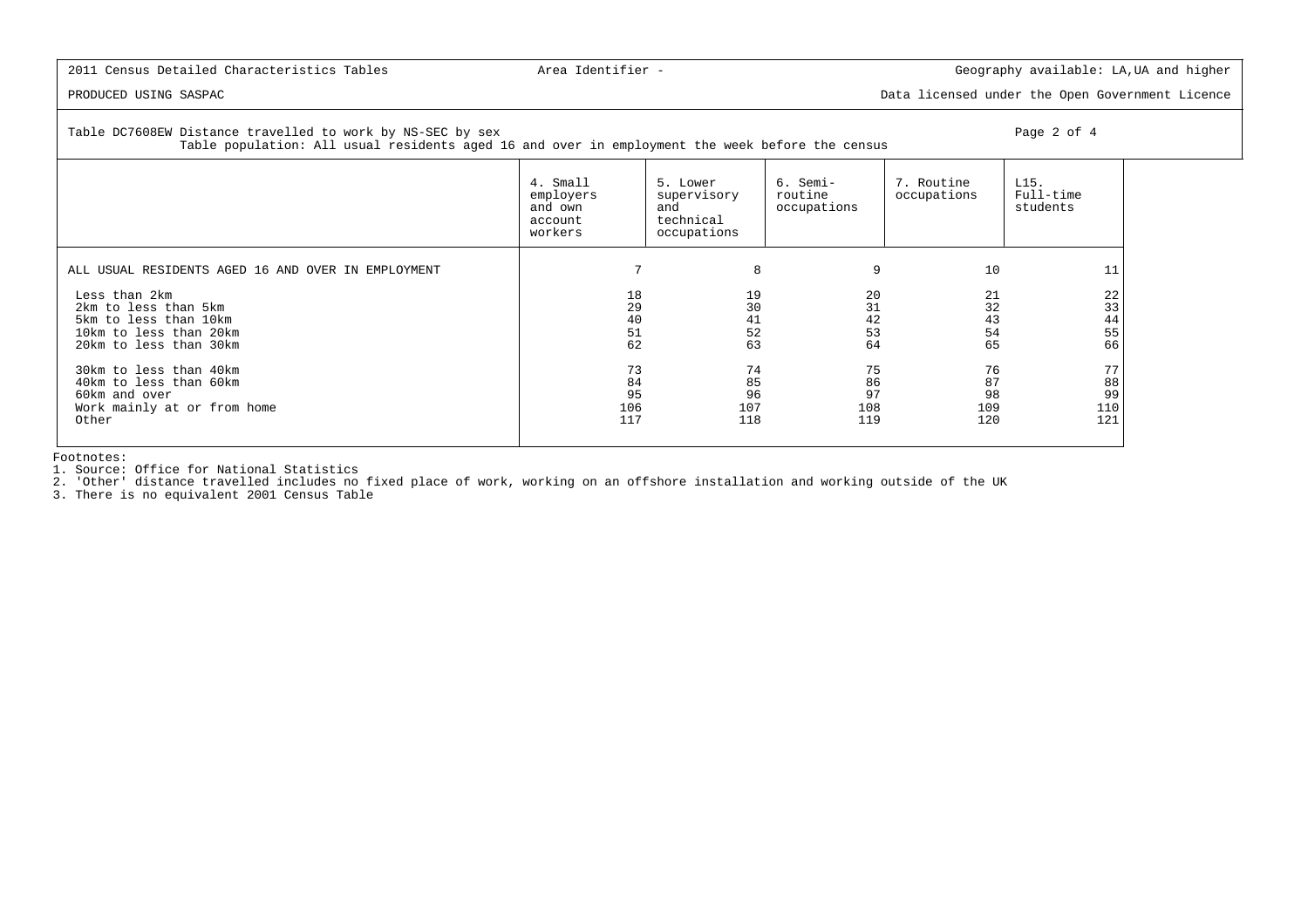PRODUCED USING SASPAC Data licensed under the Open Government Licence

Table DC7608EW Distance travelled to work by NS-SEC by sex Page 3 of 4

Table population: All usual residents aged 16 and over in employment the week before the census

|                                                                                                                    | ALL<br><b>USUAL</b><br><b>RESIDENTS</b> |                                 | 1. Higher managerial, administrative and<br>professional occupations   |                                           | 2. Lower<br>managerial,<br>administrative | 3.<br>Intermediate<br>occupations |
|--------------------------------------------------------------------------------------------------------------------|-----------------------------------------|---------------------------------|------------------------------------------------------------------------|-------------------------------------------|-------------------------------------------|-----------------------------------|
|                                                                                                                    | AGED 16 AND<br>OVER IN<br>EMPLOYMENT    | Total                           | 1.1 Large<br>employers and<br>higher<br>managerial /<br>administrative | 1.2 Higher<br>professional<br>occupations | and<br>professional<br>occupations        |                                   |
| ALL MALE USUAL RESIDENTS AGED 16 AND OVER IN EMPLOYMENT                                                            | 122                                     | 123                             | 124                                                                    | 125                                       | 126                                       | 127                               |
| Less than 2km<br>2km to less than 5km<br>5km to less than 10km<br>10km to less than 20km<br>20km to less than 30km | 133<br>144<br>155<br>166<br>177         | 134<br>145<br>156<br>167<br>178 | 135<br>146<br>157<br>168<br>179                                        | 136<br>147<br>158<br>169<br>180           | 137<br>148<br>159<br>170<br>181           | 138<br>149<br>160<br>171<br>182   |
| 30km to less than 40km<br>40km to less than 60km<br>60km and over<br>Work mainly at or from home<br>Other          | 188<br>199<br>210<br>221<br>232         | 189<br>200<br>211<br>222<br>233 | 190<br>201<br>212<br>223<br>234                                        | 191<br>202<br>213<br>224<br>235           | 192<br>203<br>214<br>225<br>236           | 193<br>204<br>215<br>226<br>237   |
| ALL FEMALE USUAL RESIDENTS AGED 16 AND OVER IN EMPLOYMENT                                                          | 243                                     | 244                             | 245                                                                    | 246                                       | 247                                       | 248                               |
| Less than 2km<br>2km to less than 5km<br>5km to less than 10km<br>10km to less than 20km<br>20km to less than 30km | 254<br>265<br>276<br>287<br>298         | 255<br>266<br>277<br>288<br>299 | 256<br>267<br>278<br>289<br>300                                        | 257<br>268<br>279<br>290<br>301           | 258<br>269<br>280<br>291<br>302           | 259<br>270<br>281<br>292<br>303   |
| 30km to less than 40km<br>40km to less than 60km<br>60km and over<br>Work mainly at or from home<br>Other          | 309<br>320<br>331<br>342<br>353         | 310<br>321<br>332<br>343<br>354 | 311<br>322<br>333<br>344<br>355                                        | 312<br>323<br>334<br>345<br>356           | 313<br>324<br>335<br>346<br>357           | 314<br>325<br>336<br>347<br>358   |

Footnotes:

1. Source: Office for National Statistics

2. 'Other' distance travelled includes no fixed place of work, working on an offshore installation and working outside of the UK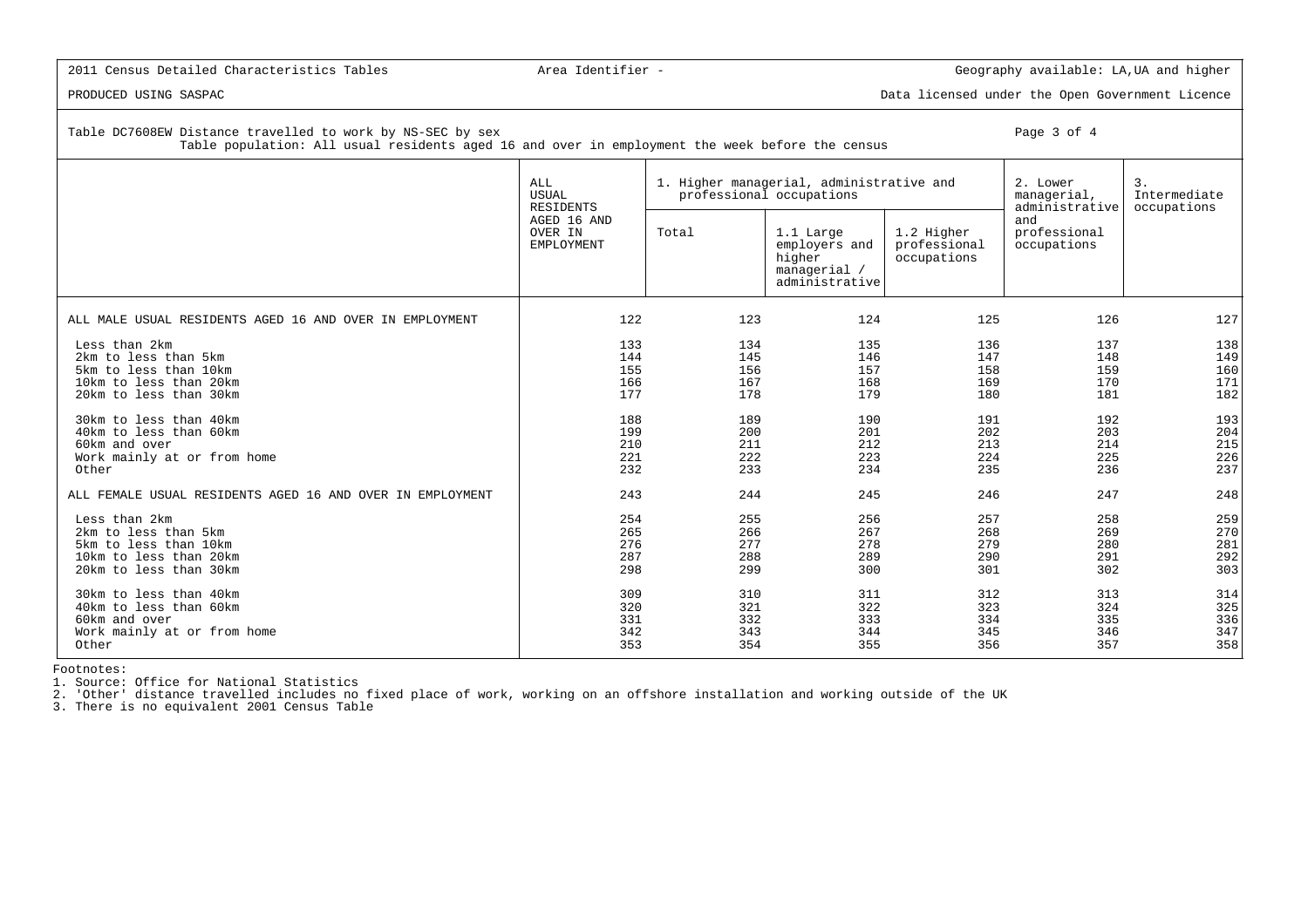PRODUCED USING SASPAC Data licensed under the Open Government Licence

Table DC7608EW Distance travelled to work by NS-SEC by sex Page 4 of 4

Table population: All usual residents aged 16 and over in employment the week before the census

|                                                         | 4. Small<br>employers<br>and own<br>account<br>workers | 5. Lower<br>supervisory<br>and<br>technical<br>occupations | 6. Semi-<br>routine<br>occupations | 7. Routine<br>occupations | L15.<br>Full-time<br>students |
|---------------------------------------------------------|--------------------------------------------------------|------------------------------------------------------------|------------------------------------|---------------------------|-------------------------------|
| ALL MALE USUAL RESIDENTS AGED 16 AND OVER IN EMPLOYMENT | 128                                                    | 129                                                        | 130                                | 131                       | 132                           |
| Less than 2km                                           | 139                                                    | 140                                                        | 141                                | 142                       | 143                           |
| 2km to less than 5km                                    | 150                                                    | 151                                                        | 152                                | 153                       | 154                           |
| 5km to less than 10km                                   | 161                                                    | 162                                                        | 163                                | 164                       | 165                           |
| 10km to less than 20km                                  | 172                                                    | 173                                                        | 174                                | 175                       | 176                           |
| 20km to less than 30km                                  | 183                                                    | 184                                                        | 185                                | 186                       | 187                           |
| 30km to less than 40km                                  | 194                                                    | 195                                                        | 196                                | 197                       | 198                           |
| 40km to less than 60km                                  | 205                                                    | 206                                                        | 207                                | 208                       | 209                           |
| 60km and over                                           | 216                                                    | 217                                                        | 218                                | 219                       | 220                           |
| Work mainly at or from home                             | 227                                                    | 228                                                        | 229                                | 230                       | 231                           |
| Other                                                   | 238                                                    | 239                                                        | 240                                | 241                       | 242                           |
| All categories: Distance travelled to work              | 249                                                    | 250                                                        | 251                                | 252                       | 253                           |
| Less than 2km                                           | 260                                                    | 261                                                        | 262                                | 263                       | 264                           |
| 2km to less than 5km                                    | 271                                                    | 272                                                        | 273                                | 274                       | 275                           |
| 5km to less than 10km                                   | 282                                                    | 283                                                        | 284                                | 285                       | 286                           |
| 10km to less than 20km                                  | 293                                                    | 294                                                        | 295                                | 296                       | 297                           |
| 20km to less than 30km                                  | 304                                                    | 305                                                        | 306                                | 307                       | 308                           |
| 30km to less than 40km                                  | 315                                                    | 316                                                        | 317                                | 318                       | 319                           |
| 40km to less than 60km                                  | 326                                                    | 327                                                        | 328                                | 329                       | 330                           |
| 60km and over                                           | 337                                                    | 338                                                        | 339                                | 340                       | 341                           |
| Work mainly at or from home                             | 348                                                    | 349                                                        | 350                                | 351                       | 352                           |
| Other                                                   | 359                                                    | 360                                                        | 361                                | 362                       | 363                           |

Footnotes:

1. Source: Office for National Statistics

2. 'Other' distance travelled includes no fixed place of work, working on an offshore installation and working outside of the UK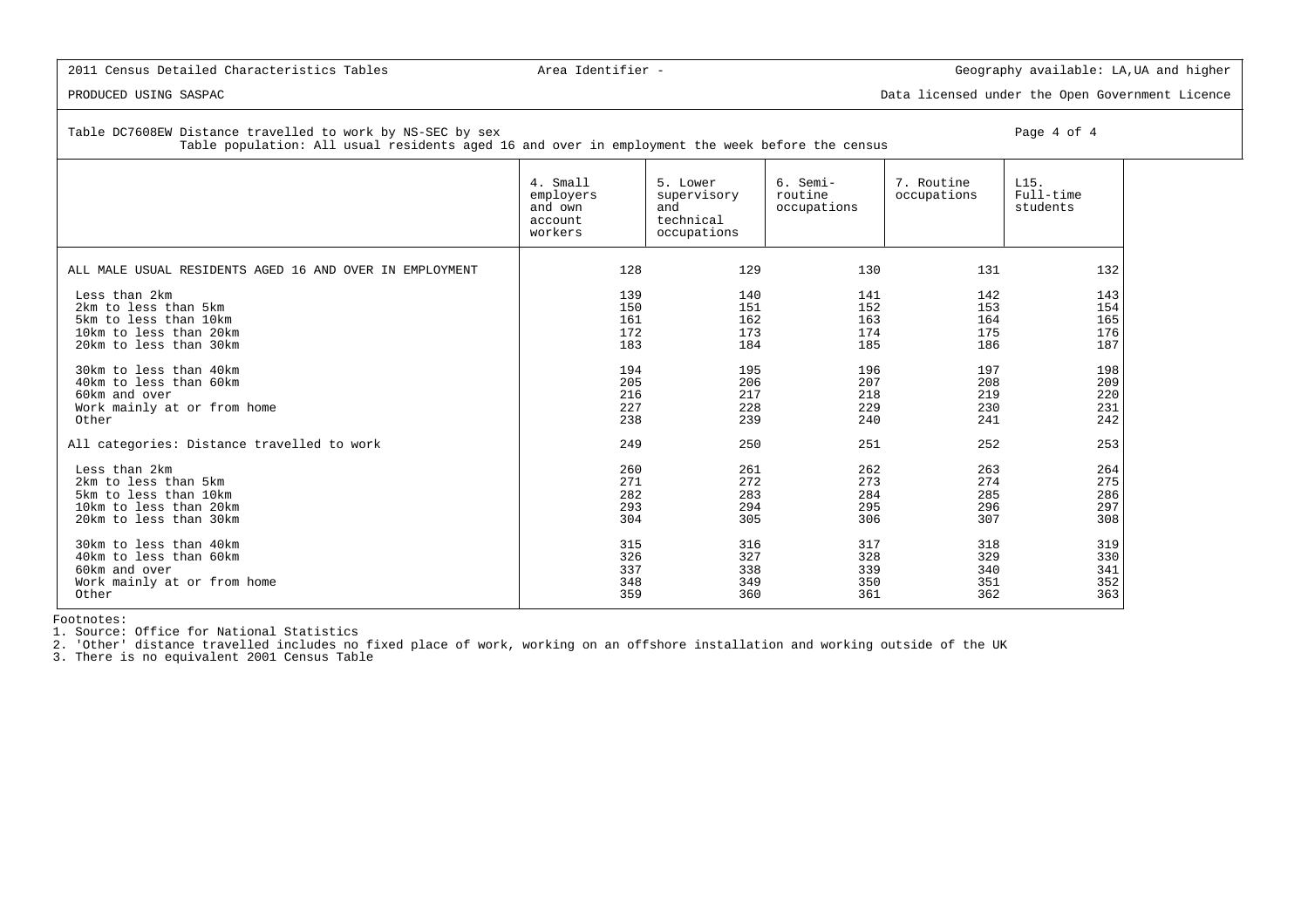PRODUCED USING SASPAC Data licensed under the Open Government Licence

 Table DC7701EW Method of travel to work (2001 specification) by distance travelled to work Page 1 of 2Table population: All usual residents aged 16 and over in employment the week before the census

|                                                                                                                               | ALL<br>USUAL                                      |                      |                              | Distance travelled to work:                  |                                |                                |
|-------------------------------------------------------------------------------------------------------------------------------|---------------------------------------------------|----------------------|------------------------------|----------------------------------------------|--------------------------------|--------------------------------|
|                                                                                                                               | RESIDENTS<br>AGED 16 AND<br>OVER IN<br>EMPLOYMENT | Less than<br>2 km    | 2 km to<br>less than<br>5 km | 5 km to<br>less than<br>$10$ km              | 10 km to<br>less than<br>20 km | 20 km to<br>less than<br>30 km |
| ALL USUAL RESIDENTS AGED 16 AND OVER IN EMPLOYMENT                                                                            |                                                   | 2                    |                              |                                              | 4                              | 6                              |
| Work mainly at or from home<br>Train, underground, metro, light rail or tram<br>Bus, minibus or coach<br>Driving a car or van | 12<br>23<br>34<br>45                              | 13<br>24<br>35<br>46 |                              | 14<br>15<br>26<br>25<br>36<br>37<br>47<br>48 | 16<br>27<br>38<br>49           | 17<br>28<br>39<br>50           |
| Passenger in a car or van<br>Bicycle<br>On foot<br>All other methods of travel to work                                        | 56<br>67<br>78<br>89                              | 57<br>68<br>79<br>90 |                              | 58<br>59<br>70<br>69<br>80<br>81<br>91<br>92 | 60<br>71<br>82<br>93           | 61<br>72<br>83<br>94           |

Footnotes:

1. Source: Office for National Statistics

2. 'Other' distance travelled includes no fixed place of work, working on an offshore installation and working outside of the UK

3. 'All other methods of travel to work' includes 'Motorcycle; scooter or moped', 'Taxi' and 'Other method of travel to work'<br>4. Equivalent 2001 Census Table is Standard Table 121 Sex and distance travelled to work by meth